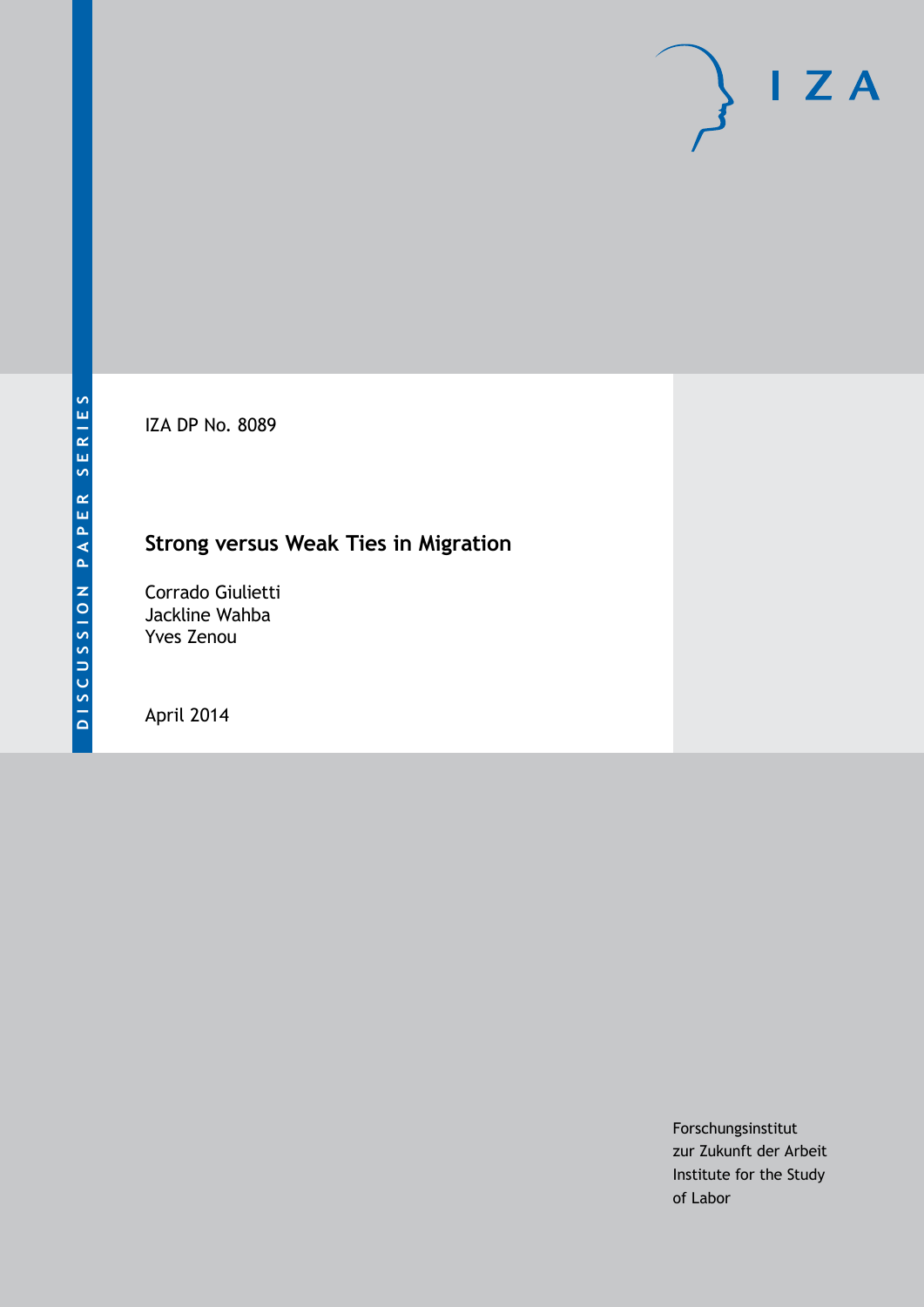# **Strong versus Weak Ties in Migration**

**Corrado Giulietti** *IZA*

## **Jackline Wahba**

*University of Southampton, CPC and IZA*

## **Yves Zenou**

*Stockholm University, IFN, University of Southampton and IZA*

Discussion Paper No. 8089 April 2014

IZA

P.O. Box 7240 53072 Bonn Germany

Phone: +49-228-3894-0 Fax: +49-228-3894-180 E-mail: [iza@iza.org](mailto:iza@iza.org)

Any opinions expressed here are those of the author(s) and not those of IZA. Research published in this series may include views on policy, but the institute itself takes no institutional policy positions. The IZA research network is committed to the IZA Guiding Principles of Research Integrity.

The Institute for the Study of Labor (IZA) in Bonn is a local and virtual international research center and a place of communication between science, politics and business. IZA is an independent nonprofit organization supported by Deutsche Post Foundation. The center is associated with the University of Bonn and offers a stimulating research environment through its international network, workshops and conferences, data service, project support, research visits and doctoral program. IZA engages in (i) original and internationally competitive research in all fields of labor economics, (ii) development of policy concepts, and (iii) dissemination of research results and concepts to the interested public.

<span id="page-1-0"></span>IZA Discussion Papers often represent preliminary work and are circulated to encourage discussion. Citation of such a paper should account for its provisional character. A revised version may be available directly from the author.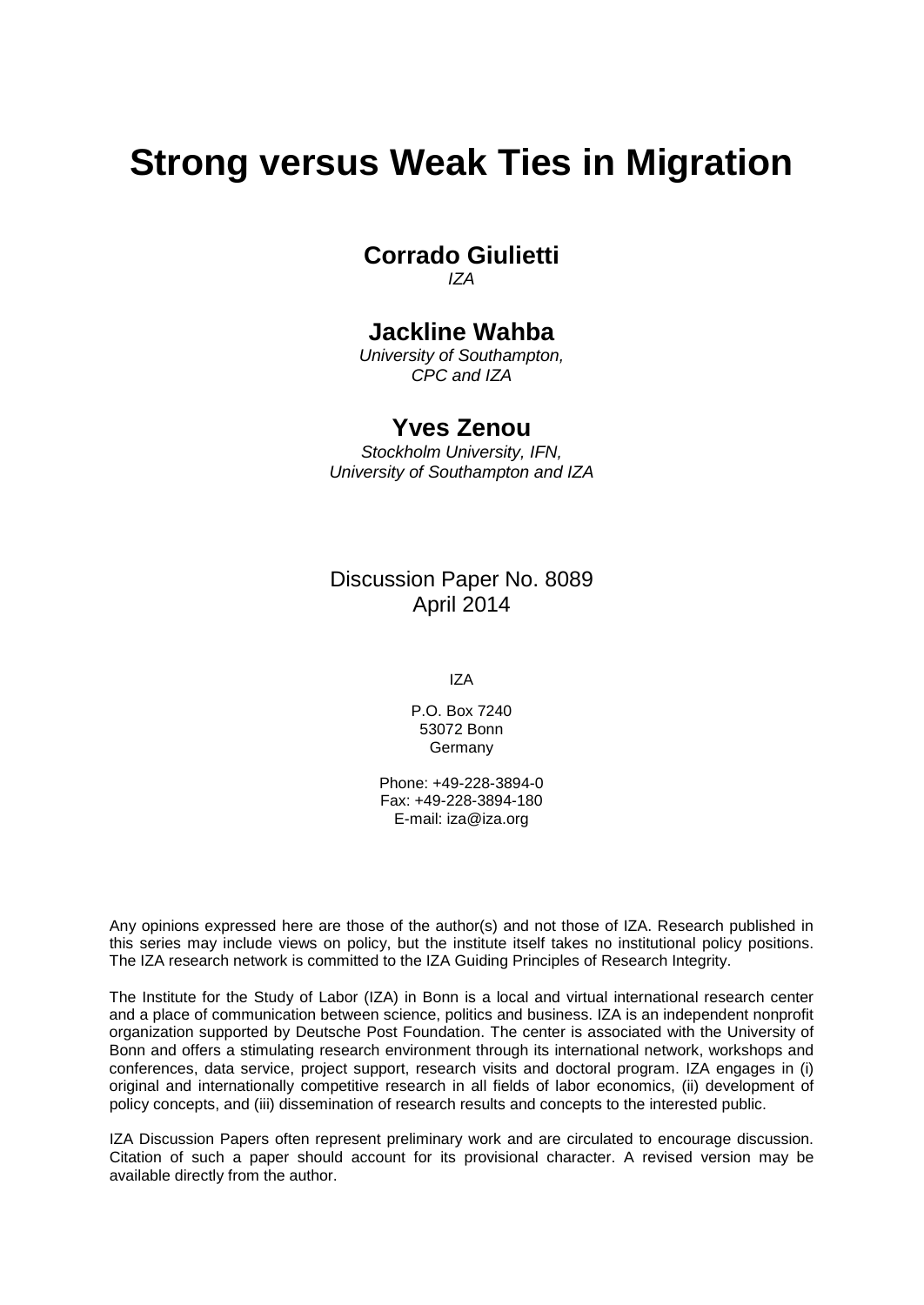IZA Discussion Paper No. 8089 April 2014

## **ABSTRACT**

## **Strong versus Weak Ties in Migration[\\*](#page-1-0)**

This paper studies the role of strong versus weak ties in the rural-to-urban migration decision in China. We first develop a network model that puts forward the different roles of weak and strong ties in helping workers to migrate to the city. We then use a unique longitudinal data that allows us to test our model by focusing on first-time migration. Strong ties are measured by the closest family contact, while weak ties are determined by the fraction of migrants from the village in which the individual resides. We address the endogeneity of the network formation in the migration decision. Our results indicate that both weak and strong ties matter in the migration decision process, although the impact of weak ties is higher than that of strong ties. We also show that one underestimates the effect of social networks on migration by not taking into account the strong ties in the mobility process. We finally find that weak and strong ties act as complements in the migration decision, which indicates that the interactive effect between weak and strong ties is particularly strong above a certain threshold of the size of weak ties.

#### **NON-TECHNICAL SUMMARY**

This paper explores for the first time the joint role of strong and weak ties in the migration decisions. Using data from rural-to-urban migration in China, we find that an individual is more likely to migrate if there are more migrants in his/her network. This holds for both strong ties (the closest contact) and weak ties (the village population). Remarkably, we find that there are complementarities between the two types of networks, in that the role of weak ties is stronger when a strong tie has migrated.

JEL Classification: O15, J61

Keywords: social networks, internal migration, China

Corresponding author:

Corrado Giulietti IZA P.O. Box 7240 53072 Bonn Germany E-mail: [giulietti@iza.org](mailto:giulietti@iza.org)

The Longitudinal Survey on Rural Urban Migration in China (RUMiC) consists of three parts: the Urban Household Survey, the Rural Household Survey and the Migrant Household Survey. It was initiated by a group of researchers at the Australian National University, the University of Queensland and the Beijing Normal University and was supported by the Institute for the Study of Labor (IZA), which provides the Scientific Use Files. The financial support for RUMiC was obtained from the Australian Research Council, the Australian Agency for International Development (AusAID), the Ford Foundation, IZA and the Chinese Foundation of Social Sciences.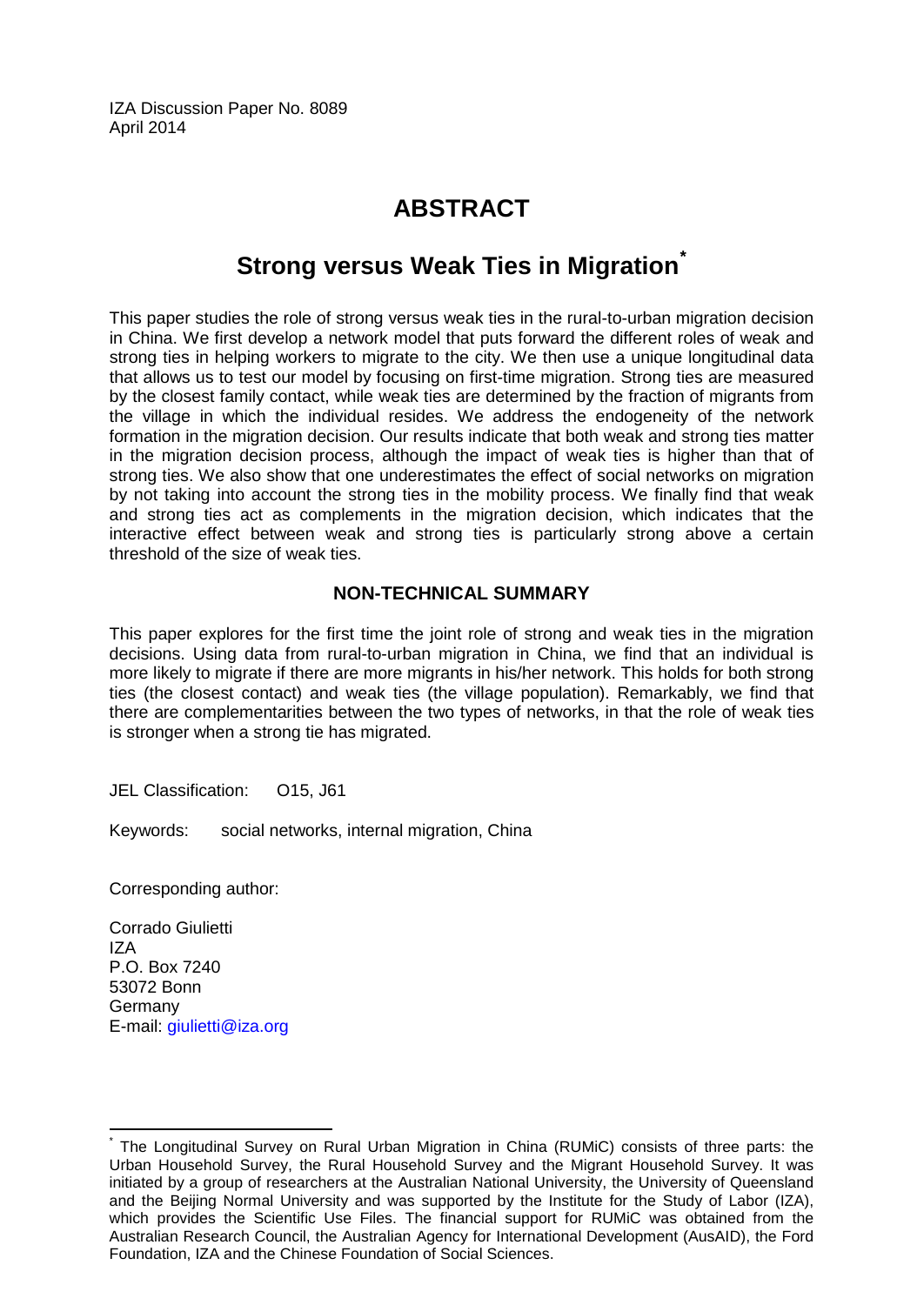## 1 Introduction

Social interactions, whether regular or occasional, influence individual decisions and behaviors. The effects of social networks on economic activity have been well documented (see Jackson, 2008; Ioannides, 2012; Jackson and Zenou, 2013; Jackson et al., 2014, for recent surveys), particularly in the labor market where social networks play an important role in transmitting information about jobs (Ioannides and Loury, 2004; Bayer et al., 2008; Topa, 2001, 2011). Social networks are also widely recognized to be very influential in migration decisions (Munshi, 2003; McKenzie and Rapoport, 2007, 2010; Beine et al. 2011a,b; Dolfin and Genicot, 2010; Bertoli and Fernández-Huertas Moraga, 2012). Nonetheless, little is known about the mechanisms by which networks exert such effects. The aim of this paper is to investigate the role of networks in great depth by disentangling the effect of strong and weak ties in migration decision.

There is a large body of literature on the role played by the different types of network in the labor market. In particular, Granovetter (1973, 1974, 1983) shows that weak ties are superior to strong ties in terms of providing support in getting a job.<sup>1</sup> Indeed, in a close network where everyone knows each other, information is shared and thus potential sources of information are quickly shaken down, whereby the network quickly becomes redundant in terms of access to new information. In contrast, Granovetter stresses the strength of weak ties involving a secondary ring of acquaintances who have contacts with networks outside the ego's network and therefore offer new sources of information about job opportunities.

In the present paper, we would like to investigate whether this is also true for migration decisions. Accordingly, we first derive a theoretical model to illustrate the different channels through which social networks may affect migration decisions. To be more precise, we consider a dynamic model in which individuals belong to different dyads and dyad members do not change over time. As a result, two individuals belonging to the same dyad hold a strong tie with each other. However, each dyad partner can meet other individuals outside the dyad partnership, referred to as weak ties or random encounters. By definition, weak ties are transitory and only last for one period.

Individuals can be in two different states: they have either migrated or not and, therefore, there will be three different types of dyads: both members have migrated, one member has migrated and the other has not migrated, or both members have not migrated. In this model, only workers who have migrated in the city can provide information about jobs to rural workers. Strong ties provide more reliable information than weak ties. Thus, information about jobs is essentially obtained through strong and weak ties and thus social networks.

<sup>&</sup>lt;sup>1</sup>Granovetter (1973, 1974, 1983) defines weak ties in terms of lack of overlap in personal networks between any two agents, i.e. weak ties refer to a network of acquaintances who are less likely to be socially involved with one another. Formally, two agents A and B have a weak tie if there is little or no overlap between their respective personal networks. Vice versa, the tie is strong if most of A's contacts also appear in B's network.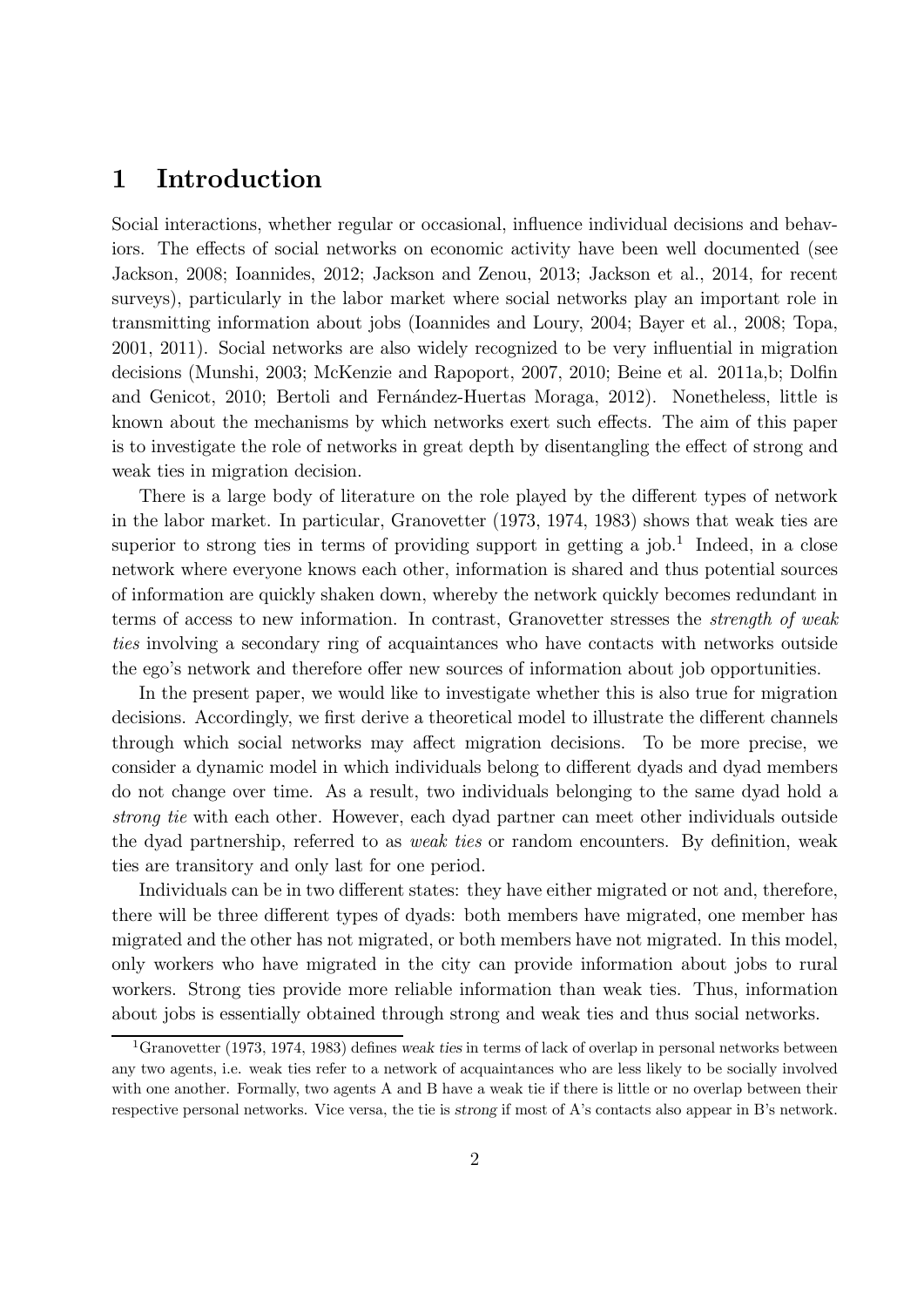We show that a unique steady-state equilibrium exists and explicitly determine the migration rate in the economy. We also show that the probability of migrating increases with the social interactions with strong ties, the social interactions with weak ties and the job-arrival rate, and decreases with the job-destruction rate in the city (or the emigration rate).

We subsequently test these theoretical results using a unique longitudinal dataset in China (RUMiC), where we observe the individuals and their networks before migration. As in the theoretical model, we define different types of networks based on the strength of the social interaction. First, we define strong ties based on the closest family contact and estimate the impact of the closet tie migrating on the individual's subsequent migration decisions. Second, we define weak ties as the share of previous migrants from the village. We measure the network at a point in time that precedes migration by between 1 and 3 years. There are several challenges when attempting to estimate the effects of networks on migration. First, endogeneity could arise because there could be unobservable factors affecting both the network characteristics and the migration decision. Selectivity could also arise to the extent that only individuals of a certain type self-select into certain networks. Second, there may be common shocks at the village levels that trigger migration. We address all these issues by providing different robustness checks.

Our results indicate that both weak and strong ties matter in the migration decision process, although the impact of weak ties is higher than that of strong ties. We also find that weak and strong ties act as complements in the migration decision. We show that if 50% of someone's weak ties have migrated, then his/her probability of migrating increases by 155% if his/her strong tie has migrated compared to the case in which the strong tie has not migrated. This indicates that the interactive effect between weak and strong ties is particularly strong above a certain threshold of the fraction of migrants in the village.

The structure of the paper is as follows. In the next section, we discuss the contribution of our paper compared to the literature on social networks and migration. In Section 3, we present the background context by describing the migration and the role played by networks in China. The theoretical model is developed in Section 4. The data and identification strategy are discussed in Section 5. In Section 6, we present our main empirical results. Several robustness checks are performed in Section 7. Finally, Section 8 concludes.

### 2 Related literature

There is a growing body of literature concerning social networks and migration, especially in developing countries. One important question concerns the extent to which the influence of networks is significant on top of the role of the traditional factors (such as the wage differential between the origin and the destination country, the bilateral distance between the two countries, etc.). The empirical literature based on structural gravity models (Beine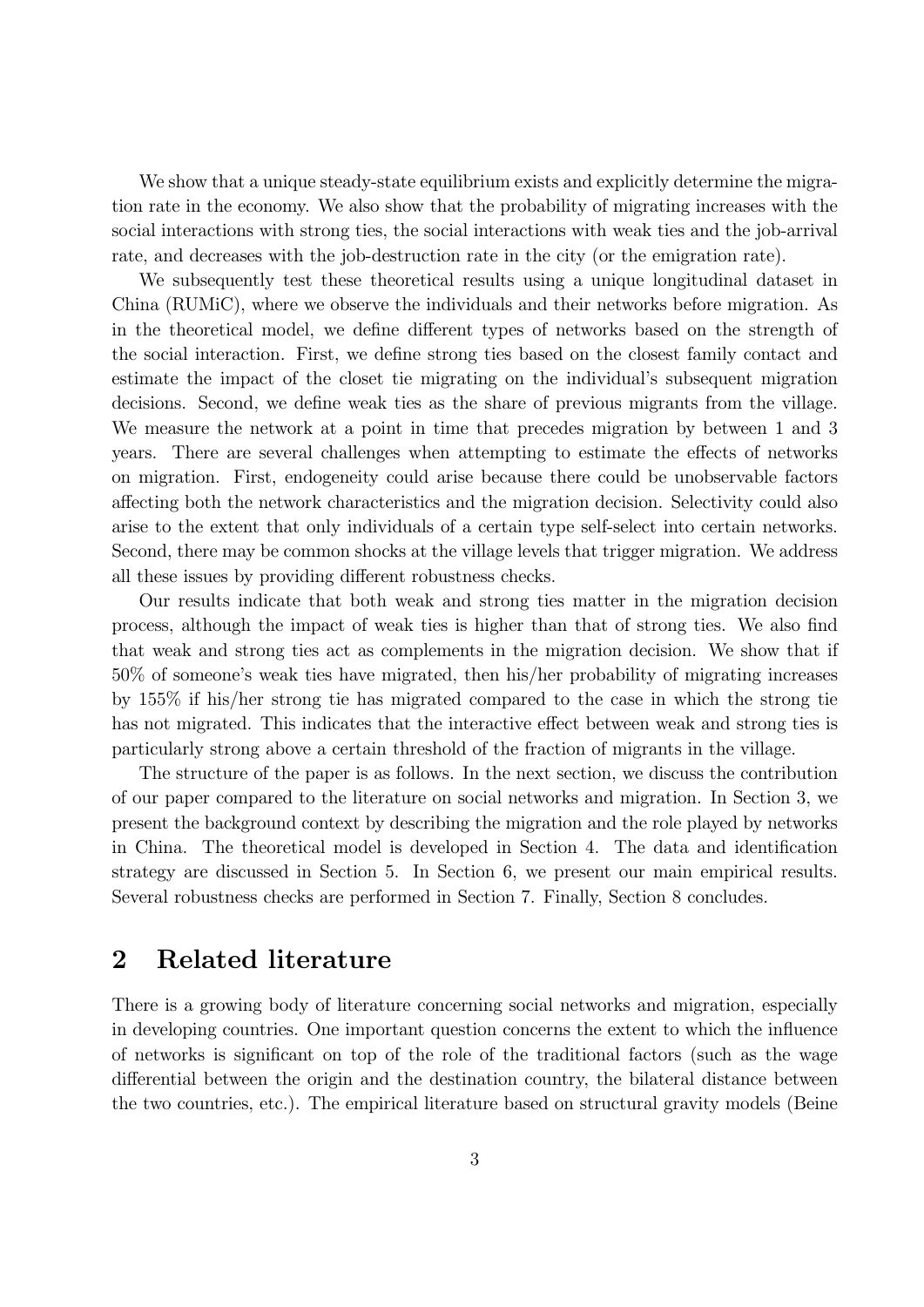et al., 2011a, b; Bertoli and Fernández-Huertas Moraga, 2012; Beine and Parsons 2012) finds an elasticity of about 0.4, which means that a ten percent increase in the bilateral migration stock will lead, on average, to a four percent increase in the bilateral migration flow over the next ten years.

At the microeconomic level, it is important to understand the exact role of networks in the migration decision. As noted by Dolfin and Genicot (2010), migrant networks can facilitate migration in three different ways: through providing information about the migration process itself; through providing information about jobs at the destination and aiding integration after arrival; and through helping to finance the costs of migration.

Recent work provides support for the role of networks in finding jobs at migrants' destinations. Using Mexican rainfall as an instrument for the size of migrants' US networks, Munshi (2003) finds that larger networks substantially improve Mexican immigrants' likelihood of US employment. The role of networks in alleviating migration costs has been investigated by McKenzie and Rapoport (2007, 2010), who find evidence suggesting that community networks tend to lower costs, especially for the less educated. Orrenius and Zavodny (2005) find that having a father or brother who has migrated to the US increases the likelihood of migration for males.<sup>2</sup>

In most of these papers, networks are measured by taking the share of migrants in the destination country from the same village of origin (see e.g. Munshi, 2003; McKenzie and Rapoport, 2007, 2010). However, this is clearly a very rough measure of social networks and one needs to open this black box to better understand the role of networks on migration. In the present paper, we measure weak ties in the same way but also include strong ties, defined as the closest contacts nominated by the head of the household. We show that one underestimates the effect of social networks on migration by not taking into account the strong ties in the mobility process. Moreover, we are able to show that there are strong complementarities between these two types of ties, especially above a certain threshold of the size of the weak ties. This is important because it means that both types of social interactions are key to understanding migration decision and that weak and strong ties reinforce each other.

Finally, we believe that our results shed light on the mechanisms by which networks encourage migration, because weak and strong ties provide different types of information in the migration process. Strong ties (measured here by the closest family contact) usually provide information about jobs at the destination and help (financial and other) to facilitate migration. Weak ties (as measured by the village in which the potential migrant resides) usually provide some information about jobs at the destination. Because weak and strong ties have different roles in encouraging migration, we believe that it is of paramount importance to disentangle between these two types of ties.

<sup>&</sup>lt;sup>2</sup>See also Wahba and Zenou  $(2012)$ .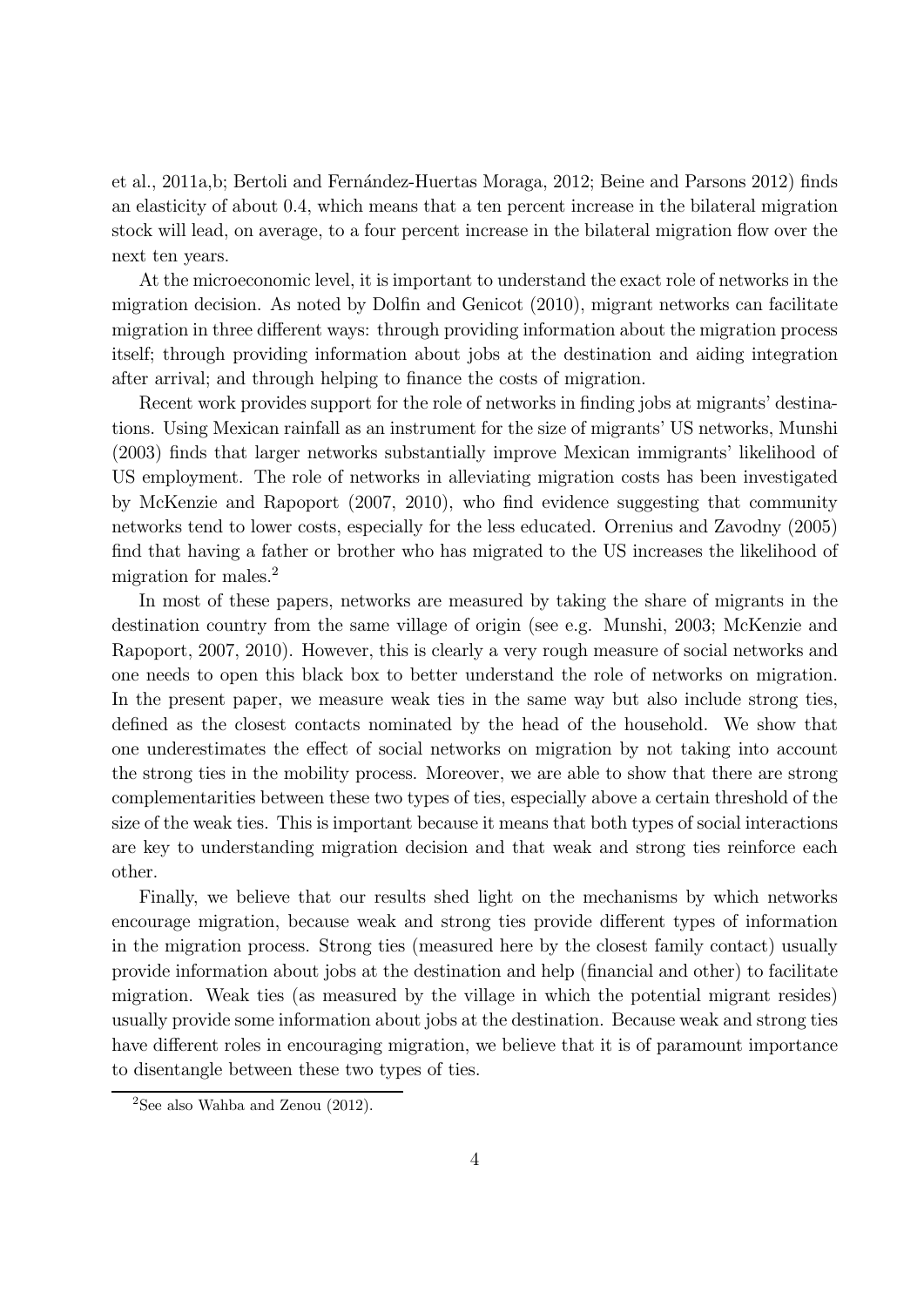## 3 Migration and social networks in China

#### 3.1 Migration in China

Internal migration in China is important in magnitude and consequences. China is experiencing mass rural-urban migration, triggered by the economic reform that started at the end of the 1970s. Prior to that period, the combination of the household registration system (hukou) and the imposed quotas for per capita consumption considerably limited human mobility between rural and urban areas. Agricultural productivity increased with the beginning of the economic restructuring, yielding both an excess rural labor force and a more stable supply of food. Furthermore, these changes were accompanied by a rise in the inflow of foreign investment in urban areas, which itself created a high demand for low-priced labor force. The combination of these vicissitudes progressively generated the largest movement of labor in human history. Recent estimates reveal that over 160 migrant workers have moved from their rural residence to urban areas (NBS China, 2013).

While partially reformed, the hukou system persists and continues to influence the size and composition of the rural-to-urban migrant flows. Hukou regulations imply that migrants are only allowed to live in cities for few years and exclusively for working reasons. Furthermore, migrants often lack access to better paid jobs, social security or good schools for their children. In such a context in which most migrations are precarious in nature yet are also frequent and involve a large share of rural households, the role of social networks becomes crucial. For example, the network can provide information about job opportunities in the city, but also effective help (such as housing or financial support) in order to facilitate the move. In the next subsection, we provide a description about the main aspects of the social networks in China and how its role in influencing economic outcomes has been analyzed in the literature to date.

#### 3.2 Social networks in China

Social connections – also known as  $quanxi$  – permeates many aspects of the Chinese culture and is frequently used to achieve the most disparate tasks in daily life, ranging from getting a job to providing favors. Given such pervasiveness, a growing number of economists have started to explore how the guanxi affects economic decisions and outcomes. A first set of studies look at the role of social networks in the context of the labor market. For example, Zhang and Zhao (2010) analyze the role of social networks in promoting the self-employment of migrants in Chinese cities. One of the features of their study is that they take into account the endogenous formation of migrants' networks after migration. Long et al (2013) examine the impact of networks on migrants' wages using the proportion of labor migrants in the home village as an indicator of the village social network.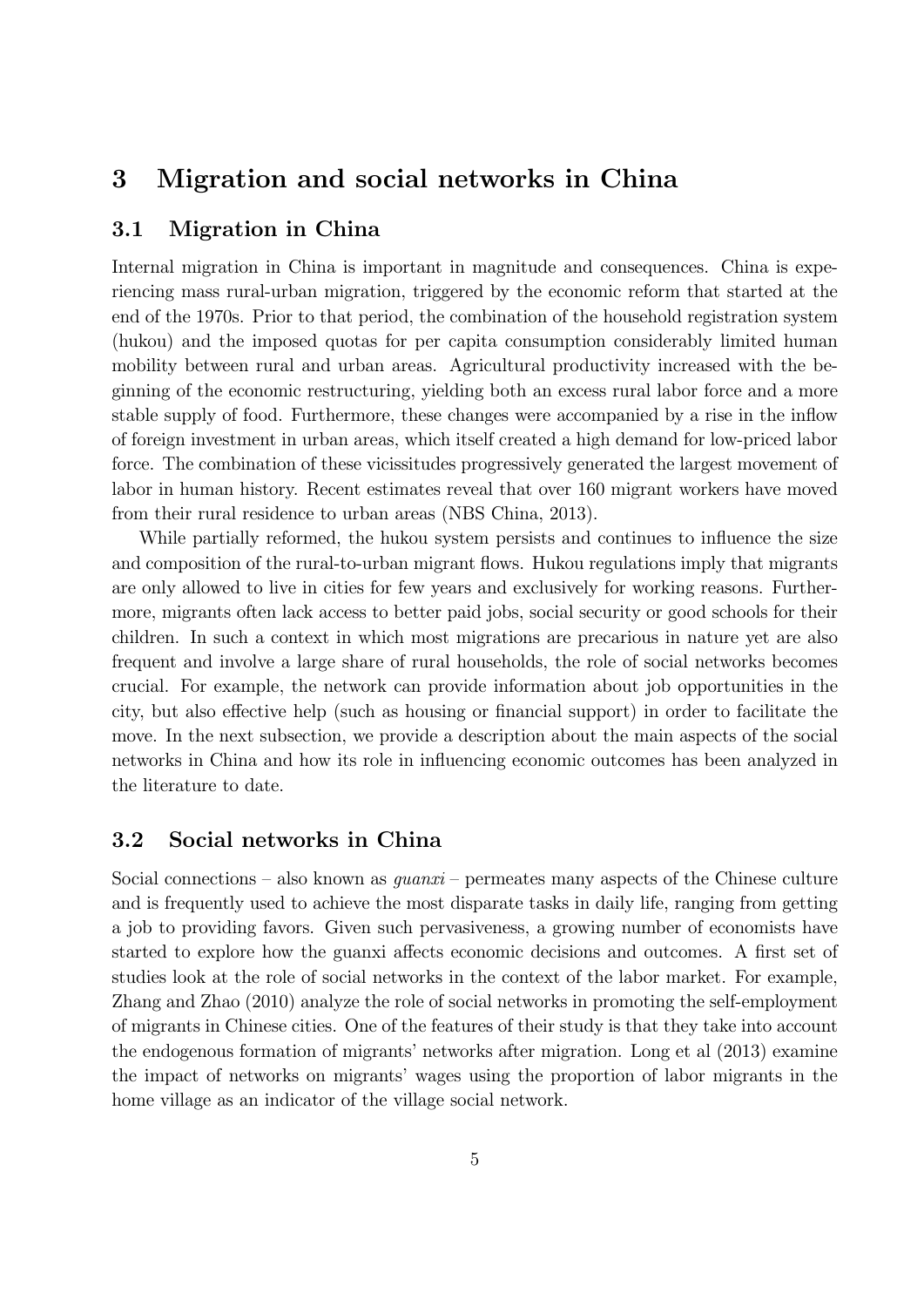The role of networks in the migration decision has previously been analyzed by Zhao (2003), who found that previous rural-to-urban migration — represented by the network of earlier migrants — positively influence subsequent migrations. However, the actual network is not observed in her study, and she relies on approximating it with the proportion of migrants from the same village who migrated in a given year. A similar network measure is used by Chen et al. (2009), who examine the role of networks in determining the cluster of migrants in certain destinations. Our paper contributes to the migration literature by studying the role played by different types of guanxi, namely weak and strong ties, where these networks are observed.

## 4 The theoretical model

#### 4.1 Assumptions, notations and definitions

Consider a population of individuals of size one.

Dyads We assume that individuals belong to mutually exclusive two-person groups, referred to as dyads. We say that two individuals belonging to the same dyad hold a strong tie to each other. We assume that dyad members do not change over time. A strong tie is created once and for ever and can never be broken. Thus, we can consider strong ties as links between members of the same family, or between very close friends.

Individuals can be in either of two different states: have migrated (state 1) or have not migrated (state 0). Dyads, which consist of paired individuals, can thus be in three different states, $3$  as follows:

- (i) both members have migrated –we denote the number of such dyads by  $d_2$ ;
- (*ii*) one member has migrated and the other has not migrated  $(d_1)$ ;
- (*iii*) both members have *not* migrated  $(d_0)$ .

For example, a  $d_2$  dyad means that both workers in the dyad (i.e. who have a strong tie relationship with each other) have migrated in the city, while a  $d_1$  dyad means that one person in the dyad has migrated while the other has not.

<sup>3</sup>The inner ordering of dyad members does not matter.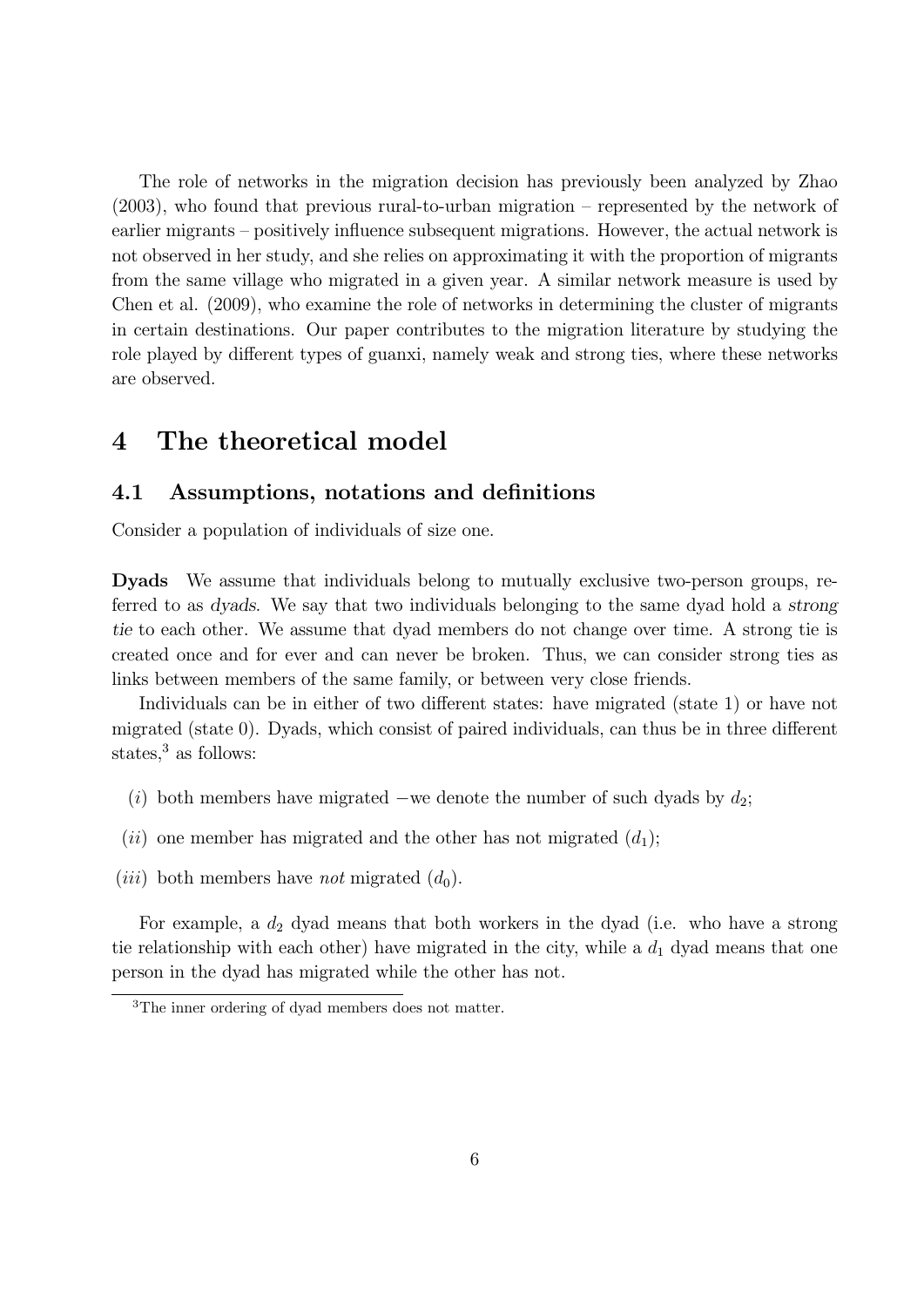**Aggregate state** By denoting the migration rate and the non-migration rate at time  $t$  by  $m(t)$  and  $n(t)$ , where  $m(t)$ ,  $n(t) \in [0, 1]$ , we have:

$$
\begin{cases}\nm(t) = 2d_2(t) + d_1(t) \\
n(t) = 2d_0(t) + d_1(t)\n\end{cases} \tag{1}
$$

The population normalization condition can then be written as

$$
m(t) + n(t) = 1\tag{2}
$$

or, alternatively,

$$
d_2(t) + d_1(t) + d_0(t) = \frac{1}{2}
$$
\n(3)

Social interactions Time is continuous and individuals live forever. We assume repeated random pairwise meetings over time. Matching can take place between dyad partners or not. At time t, each individual can meet a weak tie with probability  $\omega(t)$  and her strong-tie partner with probability  $\alpha(t)$ . We assume these probabilities to be constant and exogenous, not to vary over time and thus, they can be written as  $\omega$  and  $\alpha$ . We do not assume anything about  $\omega$  and  $\alpha$  being complement or substitute. We simply assume that individuals spend some time with their weak ties (captured by  $\omega$ ) and some time with their strong tie (captured by  $\alpha$ ).

We refer to matching inside the dyad partnership as *strong ties*, and to matching outside the dyad partnership as weak ties or random encounters. Information is exchanged within each matched pair as explained below.

Information transmission Workers migrate from the rural area to the urban area. We denote workers who have migrated (to the urban area) by workers of type  $m$  or  $m$ -workers or migrants and workers who have not migrated (and thus live in the rural area) by workers of type *n* or *n*-workers or *non-migrants*. In order to migrate, a rural worker needs to have some information about a job opportunity in the urban area. When the rural worker obtains this information about a job in the city, she may migrate to the city. Each piece of information about an opportunity is taken to arrive only to the  $m$ –workers, who can then direct it to one of their contacts who have not migrated (through either strong or weak ties). In other words, only individuals who have already migrated and live in the city can help a rural individual to migrate to the city by providing her some information about an opportunity (about a job) in the urban area. To be more precise, a worker of type  $m$  (a migrant) hears of a job opportunity in the city at the exogenous rate  $\lambda$ . This migrant will transmit this job opportunity to a non-migrant depending if the latter has a weak tie or a strong relationship with the migrant. Quite naturally, we assume that the quality of the job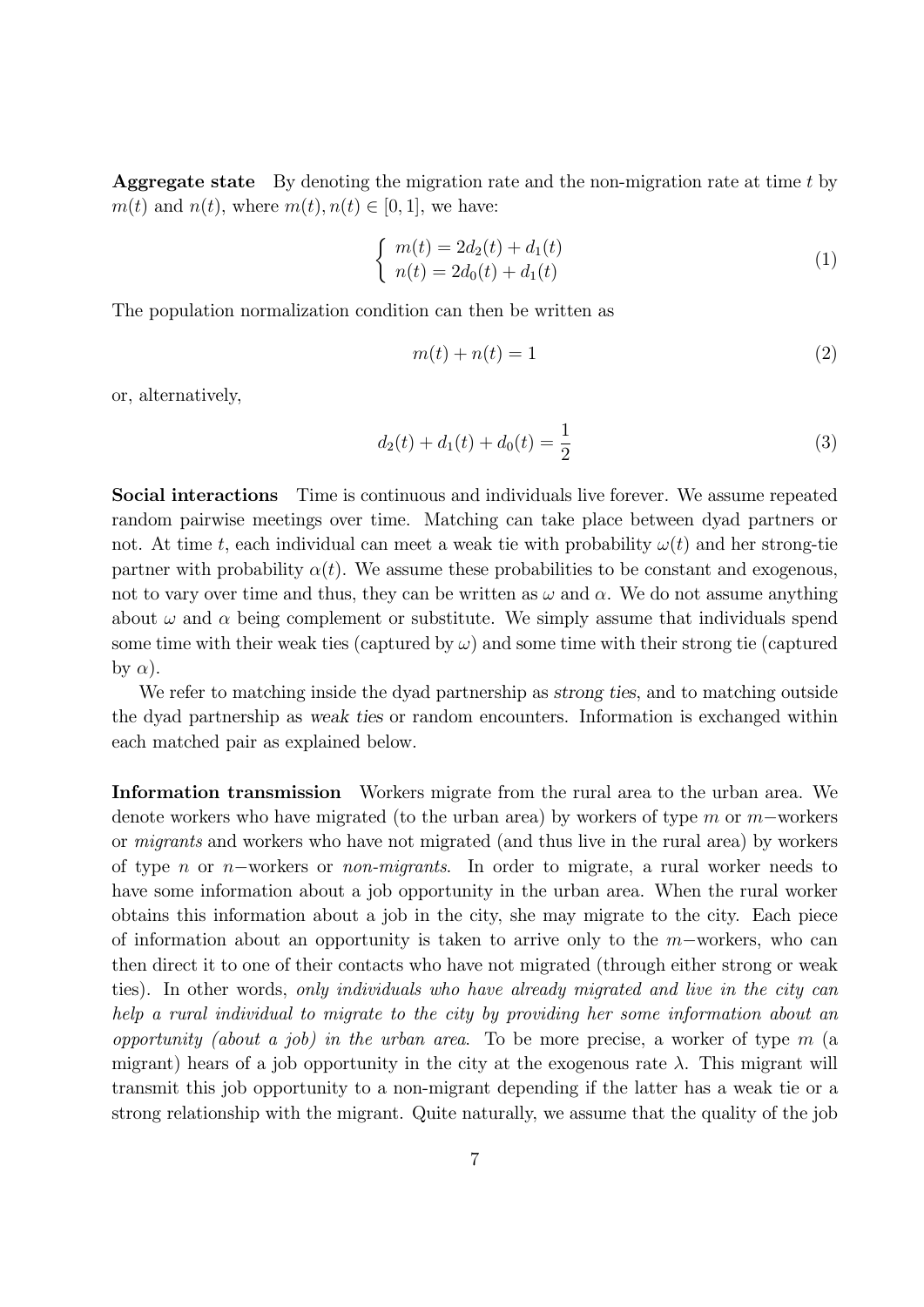information is better when it comes from a strong tie than from a weak tie. To be more precise, a non-migrant will always migrate whenever she receives job information from her strong tie, while she will migrate with probability  $0 < p < 1$  when the job information comes from a weak tie. This is because a strong tie, who has a long-term relationship with the non-migrant, always provides reliable information about jobs and can even provide financial help, or housing and help with other aspects of urban life for the migrant. On the other hand, a weak tie, who is a random encounter and has a short relationship with the non-migrant, can provide less reliable information about jobs.

We also assume that there is an exogenous rate  $\delta$  that a  $m$ -worker goes back to the rural area. This is because migrants in the city can lose their jobs (at rate  $\delta$ ) and subsequently need to return to the rural area. This is particularly relevant in the case of China, since migrants without urban hukou are not allowed to stay in the city without working. Similarly, access to welfare programs is usually restricted to urban hukou holders. In other words,  $\delta$ is the exogenous rate at which urban migrants return to the rural area. We call this the emigration rate or the (city) job-destruction rate. Therefore, migrants who hear about an opportunity in the city pass on this information to their current matched partner, who can be a strong or weak tie. Thus, information about opportunities in the city is essentially obtained through social networks.

This information transmission protocol defines a Markov process. The state variable is the relative size of each type of dyad. Transitions depend on labor market turnover and the nature of social interactions as captured by  $\omega$  and  $\alpha$ . Because of the continuous time Markov process, the probability of a two-state change is zero (small order) during a small interval of time t and  $t+dt$ . This means, in particular, that both members of a dyad cannot change their status at the same time. For example, two rural workers cannot migrate to the city at the same time, i.e. during t and  $t + dt$ , the probability assigned to a transition from a  $d_0$ -dyad to a  $d_2$ -dyad is zero. They can eventually both migrate, although it will take some time.

Flows of dyads between states It is readily checked that the net flow of dyads from each state between  $t$  and  $t + dt$  is given by:

$$
\begin{cases}\n\mathbf{d}_2(t) = (\alpha + \omega \, m(t)p) \, \lambda d_1(t) - 2\delta d_2(t) \\
\mathbf{d}_1(t) = 2\omega \, m(t)\lambda p d_0(t) - (\delta + \alpha \lambda + \omega \, m(t)\lambda p) \, d_1(t) + 2\delta d_2(t) \\
\mathbf{d}_0(t) = \delta d_1(t) - 2\omega \, m(t)\lambda p d_0(t)\n\end{cases} \tag{4}
$$

Let us explain these equations in further detail, starting with the first one. Then, the variation of dyads composed of two  $m$ -workers  $(d_2(t))$  is equal to the number of  $d_1$ -dyads in which the  $n$ –worker has migrated to the city (through either her strong tie with probability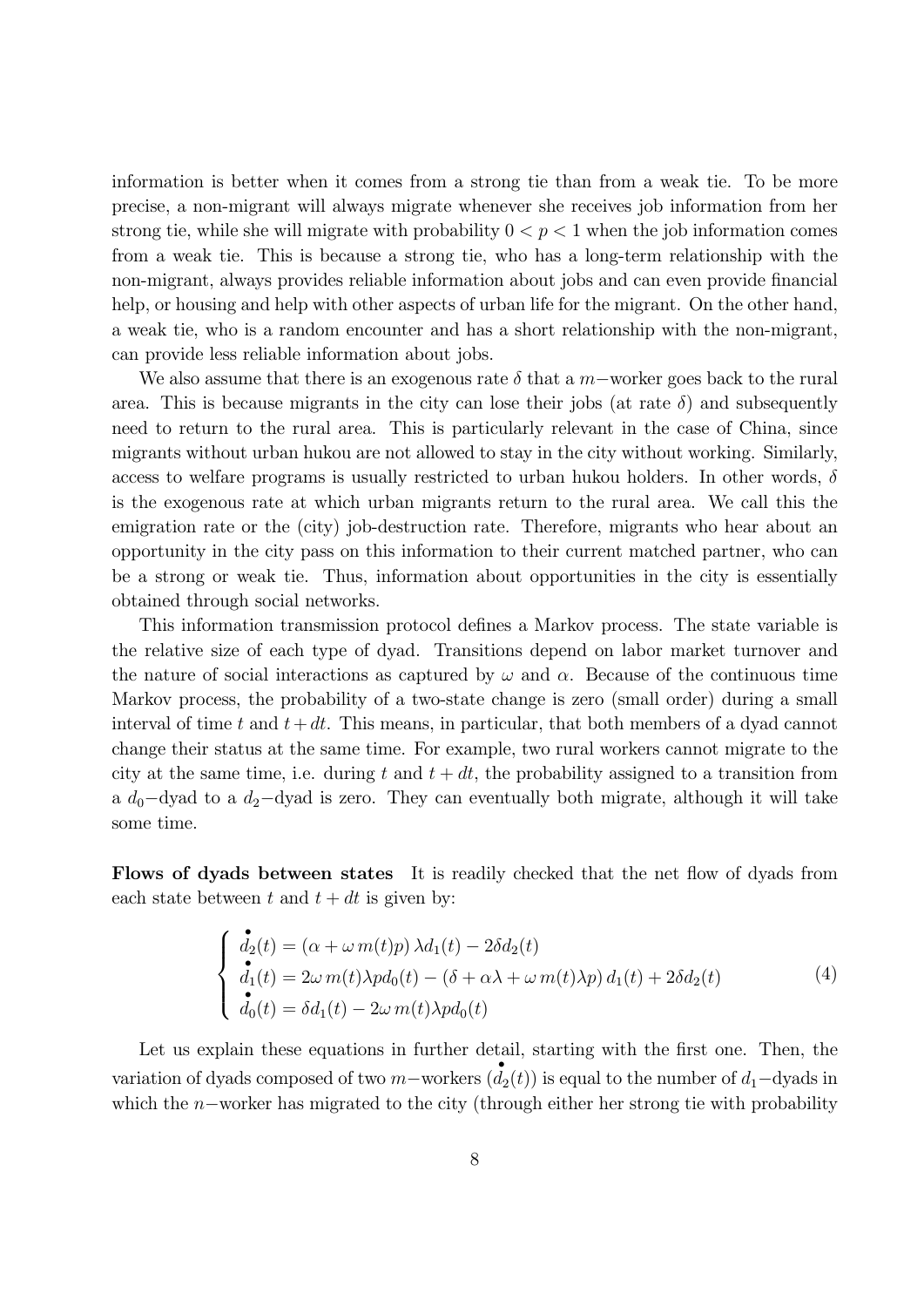$\alpha\lambda$  or her weak tie with probability  $\omega m(t)\lambda p$  minus the number of  $d_2$ -dyads in which one of the two migrants has returned to the rural area. In the second equation, the variation of dyads composed of one migrant and one non-migrant  $(d_1(t))$  is equal to the number of  $d_0$ –dyads in which one of the non-migrants has migrated to the city (only through her weak tie with probability  $\omega m(t) \lambda p$  since her strong tie also lives in the rural area and therefore cannot transmit any opportunity in the city) minus the number of  $d_1$ -dyads in which either the migrant worker has returned to the rural area (with probability  $\delta$ ) or the rural worker has migrated to the city thanks to her strong or weak tie (with probability  $[\alpha + \omega m(t)p]\lambda$ ) plus the number of  $d_2$ -dyads in which one of the two migrants has returned to the rural area. Finally, in the last equation, the variation of dyads composed of two rural workers  $(d_0(t))$  is equal to the number of  $d_1$ -dyads in which the migrant worker has returned to the rural area minus the number of  $d_0$ -dyads in which one of the rural workers has migrated to the city (only through her weak tie, with probability  $\omega m(t)\lambda p$ ). These dynamic equations reflect the flows across dyads. Graphically,



Figure 1: Flows between rural and urban areas.

#### 4.2 Steady-state equilibrium

In a steady-state  $(d_2^*, d_1^*, d_0^*)$ , each of the net flows in (4) is equal to zero. Setting these net flows equal to zero leads to the following relationships:

$$
d_2^* = \frac{(\alpha + \omega m^* p)\lambda}{2\delta} d_1^* \tag{5}
$$

$$
d_1^* = \frac{2\omega m^* \lambda p}{\delta} d_0^* \tag{6}
$$

where

$$
d_0^* = \frac{1}{2} - d_2^* - d_1^* \tag{7}
$$

$$
m^* = 2d_2^* + d_1^* \tag{8}
$$

$$
n^* = 1 - m^* \tag{9}
$$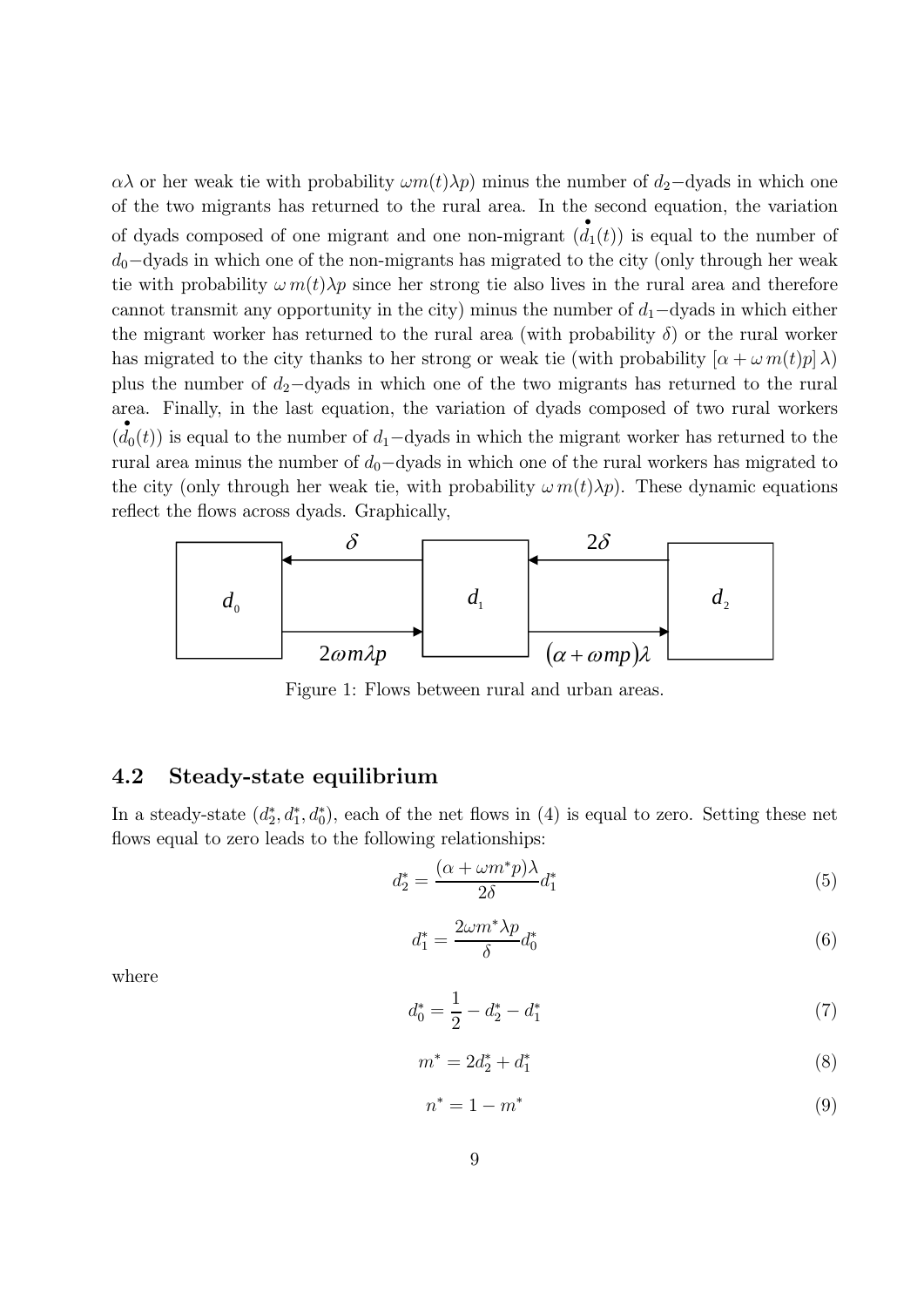**Definition 1** A steady-state labor market equilibrium is a four-tuple  $(d_2^*, d_1^*, d_0^*, m^*, n^*)$  such that equations  $(5)$ ,  $(6)$ ,  $(7)$ ,  $(8)$  and  $(9)$  are satisfied.

We have the following result:

#### Proposition 1

- (i) There always exists a steady-state equilibrium  $N$  where all rural individuals do not migrate to the city so that only  $d_0 - dy$  ads exist, that is  $d_2^* = d_1^* = m^* = 0$ ,  $d_0^* = 1/2$ and  $n^* = 1$ .
- $(ii)$  If

$$
\frac{\delta}{\lambda} < \frac{\omega p + \sqrt{\omega p \left(4\alpha + \omega p\right)}}{2} \tag{10}
$$

there exists an interior steady-state equilibrium  $\mathcal I$  where  $0 < m^* < 1$  is defined by

$$
m^* = \frac{\sqrt{\lambda (4\delta\alpha + \alpha^2\lambda + 2\alpha\omega\lambda p + \omega^2\lambda p^2)} - 2\delta - \alpha\lambda + \omega\lambda p}{2\omega\lambda p} \tag{11}
$$

 $0 < n^* < 1$  by (9), and  $0 < d_0^* < 1/2$  is given by:

$$
d_0^* = \frac{\delta^2}{\omega \lambda^2 p \left(\alpha + \omega p\right) + \omega \lambda p \sqrt{\lambda \left(4 \delta \alpha + \alpha^2 \lambda + 2 \alpha \omega \lambda p + \omega^2 \lambda p^2\right)}}\tag{12}
$$

Furthermore, the other dyads are given by:

$$
d_1^* = \frac{2m^*\omega\lambda p}{\delta}d_0^*
$$
\n(13)

$$
d_2^* = \frac{\omega \lambda^2 p \left(\alpha + \omega m^*\right) m^*}{\delta^2} d_0^* \tag{14}
$$

If condition (10) holds, then an interior equilibrium always exists. Indeed, if the rate at which migrants return to the rural area  $\delta$  is sufficiently low and/or the information-contact rate  $\lambda$  is sufficiently high, then an interior equilibrium exists. Otherwise, all workers will not migrate and stay in the rural area and the steady-state equilibrium  $\mathcal N$  will prevail. Interestingly, in the interior steady-state equilibrium  $\mathcal{I}$ , we know  $m^*$ , the fraction of workers who have migrated to the city, and among them, those who have a strong tie migrating to the city  $(d_2^* \text{ dyads})$ , as well as those who have a strong tie living in the rural area  $(d_1^* \text{ dyads})$ .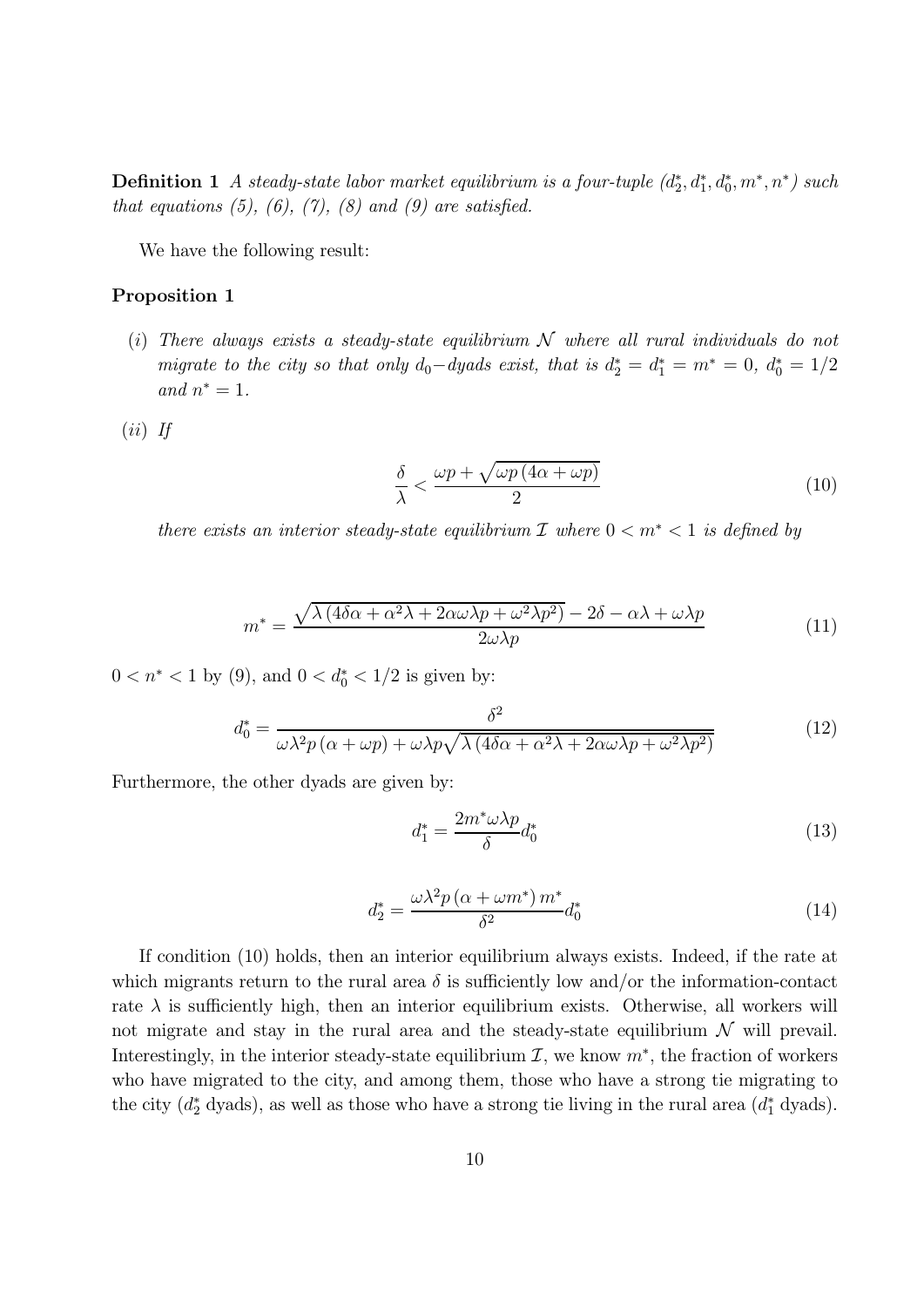#### 4.3 Comparative statics

The key variable of our model is  $m^*$ , which is given by (11). Since we have a Markov process,  $m^*$  can have two equivalent interpretations: it is either the fraction of time each worker has spent migrating over their lifetime or the unconditional probability of migrating for any worker in the steady state. For the purpose of our empirical analysis, we use the second interpretation. As can be seen in (11),  $m^*$  is a function of  $\alpha$ , the interaction with strong ties,  $\omega$ , the interaction with weak ties,  $\lambda$ , the rate at which migrants hear about a job and  $\delta$ , the job-destruction rate in the city (or the emigration rate). Let us now analyze the impact of these variables on the probability of migrating  $m^*$ . We have the following result:

Proposition 2 Assume that condition (10) holds. Accordingly, the probability of migrating increases with the social interactions with strong ties  $\alpha$ , the social interactions with weak ties and the job-arrival rate  $\lambda$ , and decreases with the job-destruction rate  $\delta$ , that is

$$
\frac{\partial m^*}{\partial \alpha} > 0, \frac{\partial m^*}{\partial \omega} > 0, \frac{\partial m^*}{\partial \lambda} > 0, \frac{\partial m^*}{\partial \delta} < 0
$$

Furthermore, the cross effect of weak and strong ties on the probability of migrating is undetermined, that is  $\partial^2 m^* / \partial \alpha \partial \omega$  has an ambiguous sign.

This is an interesting result, which shows that both weak and strong ties can help a rural worker to migrate to the city. It also shows how the state of the economy in the city (captured by  $\delta$  and  $\lambda$ ) can affect the migration of workers.

#### 4.4 Econometric equation

We would like to test Proposition 2, in other words, to evaluate the role of weak and strong ties in the migration decision of rural workers in China. Observe that  $m^*$  is defined by (11) as well as by  $m^* = 2d_2^* + d_1^*$ . Thus, using (5) and (6), we have:

$$
m^* = \left[ \frac{\left(\alpha m^*\right)\lambda\omega + \left(\omega m^*\right)^2 p\lambda + \delta\left(\omega m^*\right)}{\delta} \right] \frac{2\omega\lambda p}{\delta} d_0^* \tag{15}
$$

where  $d_0^*$  is defined by (12). In (15), we see that  $m^*$ , the probability of migrating is a function of  $\omega m^*$ , the probability of migrating for weak ties and  $\alpha m^*$ , the probability of migrating for strong ties, i.e.  $m^* = f(\alpha m^*, \omega m^*, \lambda, \delta)$ . This is what we want to test. Therefore, a (linear) reduced form of  $(15)$  can be written as:<sup>4</sup>

<sup>&</sup>lt;sup>4</sup>In the empirical analysis, we will also test for a non-linear relationship between  $m_i$  and  $N_{is}$  and  $m_i$  and  $N_{iw}$ .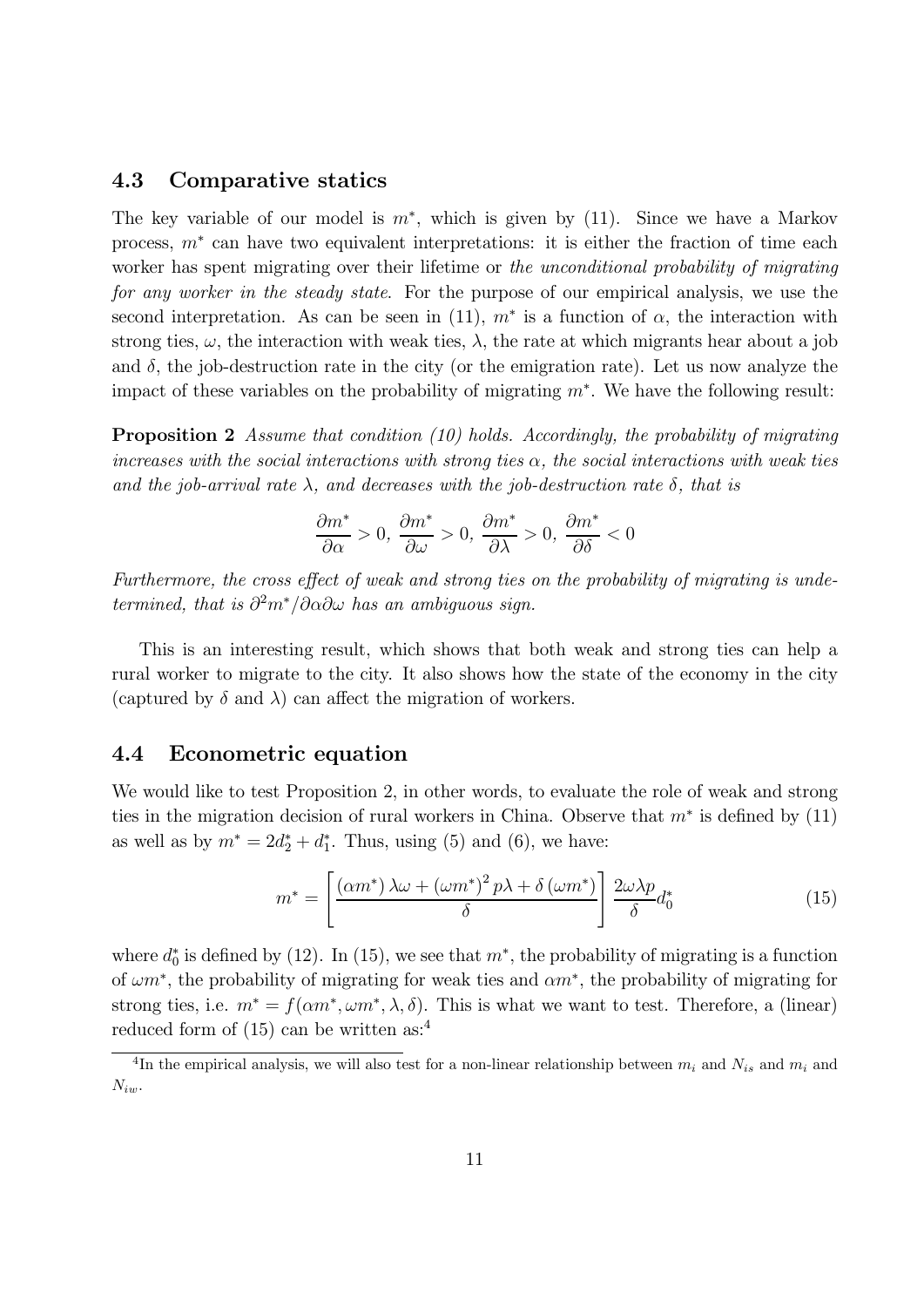$$
m_i = \beta_0 + \beta_1 N_{is} + \beta_2 N_{iw} + \beta_3 \lambda + \beta_4 \delta + \beta_5 N_{is} N_{iw} + \sum_j \beta_{ij} C_{ij} + \mathbf{X}' \theta + \varepsilon \tag{16}
$$

where  $m_i$  is the (unconditional) probability of migrating for individual i,  $N_{is}$  is the fraction of i's strong ties who have migrated,  $N_{iw}$  is the fraction of i's weak ties who have migrated,  $\lambda$  measures the job-arrival rate in urban areas,  $\delta$  measures the emigration rate,  $k = S, W$  (S and  $W$  stand for strong and weak tie, respectively),  $C_{is}$  are the observable characteristics of the strong tie of individual *i*, while  $\sum_j \beta_{ij} C_{ij}$  are the (average) characteristics of the workers belonging to the same village (weak ties) as individual  $i$  and  $X'$  are individual and household attributes of  $i$ , along with a regional indicator.

## 5 Data and identification

#### 5.1 Data and descriptive evidence

Our analysis is based on the RUMiC data, collected as part of a large scale project conducted in China and comprising a rural household survey (RHS), an urban household survey and a migrant household survey. The migrants surveyed were randomly chosen from fifteen cities that are the top rural-urban migration destinations in China. Eight of these cities are in coastal regions (Shanghai, Nanjing, Wuxi, Hangzhou, Ningbo, Guangzhou, Shenzhen, and Dongguan), five are in central inland regions (Zhengzhou, Luoyang, Hefei, Bengbu, and Wuhan) and two are in the west (Chengdu and Chongqing). A sampling procedure was very carefully designed to ensure that migrants in the database constituted a representative sample of all the migrants in the fifteen cities.<sup>5</sup> For our purposes, we extract data from the 2008, 2009 and 2010 waves of the RHS (see Akgüc et al., 2014, for a technical description of the RUMiC panel dataset). The rural household survey (RHS) covers the principal migrant sending provinces and was conducted using the random samples from the annual China household income and expenditure surveys carried out in rural villages.<sup>6</sup> The survey contains detailed information about household members — including those currently migrating — and comprises socio-demographic characteristics, labor market outcomes, migration history and the family situation prior to leaving the hometown. The data also provide information about village characteristics, including the number of individuals who currently migrated, as well as other characteristics, such as total population, the number of self-employed individuals and the village average wage.

<sup>5</sup>See the RUMiCI Project's homepage (http://rumici.anu.edu.au/) for detailed documentation of the sampling method.

<sup>6</sup>The provinces covered by the RHS are: Anhui, Chongqing, Guangdong, Hebei, Henan, Hubei, Jiangsu, Sichuan, and Zheijang.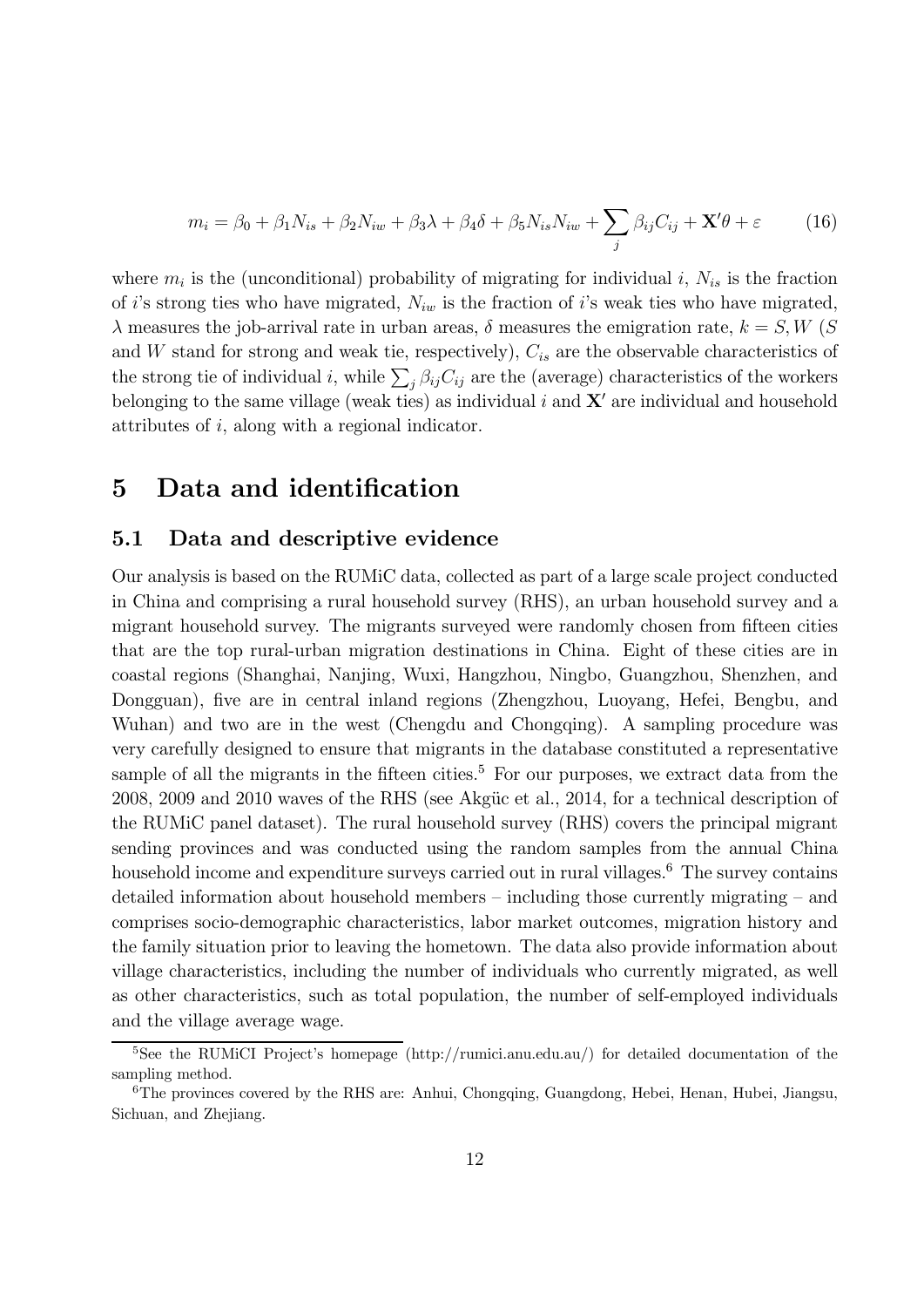In the data, we measure  $m_i$  by the probability that a given individual will migrate in one of the two years following the survey (conditioning on not having ever migrated). In other words,  $m_i$  is the probability of first-time migration, defined as an indicator that equals 1 if the individual will migrate in one of the two years following the 2008 survey, and conditioning on not having ever migrated before.

One of the important features of our analysis is that we model "future migration" as a function of "present covariates", and particularly network characteristics. The key explanatory covariates are based on two dimensions of the network: strength of social interactions (weak and strong ties) and migration status. We measure  $N_{is}$ , individual *i*'s *strong ties who* have migrated by the fraction of the family's closest contacts who have migrated. Closest contacts are nominated by the head of the household or, in his/her absence, by the spouse. The head of the household could be individual  $i$  or someone closely related to him/her (the wife or children). In most of the empirical analysis, we will only consider the first contact nominated by the head of the household. In such a case, we will have a dummy variable that is equal to 1 if the strong tie has migrated and zero otherwise. We measure  $N_{iw}$ , individual  $i$ 's weak ties who have migrated, by the fraction of individuals in the village where  $i$  resides who have migrated. In other words, weak ties represent the entire social space, which we measure at the village level.

We also have information concentring two additional parameters stemming from the theoretical model: the emigration rate  $(\delta)$  and the rate at which job information reaches the network  $(\lambda)$ . To capture these measures, we use two proxies. For  $\delta$ , we use the village rate of labor immigration of individuals from outside the province (which is thought to relate to patterns of return migration), while for  $\lambda$ , we use the change in the urban unemployment rate in the capital city of the province in which the individuals live (which is arguably related to the rate at which information on job opportunities reaches the network).

Other covariates include additional characteristics of the networks. For example, for the village, we include the population size, the share of individuals who are self-employed and the average wage. For the closest contact of the family, we use indicators concerning the relationship status (being a relative vis-a-vis being a neighbor or a friend), the employment status (being a laborer or otherwise) and the education level (having ten or more years of education or otherwise).

Finally, we include a rich set of individual and household characteristics, as well as an indicator for whether the individual lives in a high emigration region.

For the purposes of our study, we restrict the sample to individuals aged 16 to 35. The reason is that more than two-thirds of first-time migrants move within this age window (the median age being 30 years) and we want to focus on individuals who move exclusively for labor-related reasons.<sup>7</sup>

<sup>7</sup>To corroborate our results, we perform several robustness checks, for example including individuals up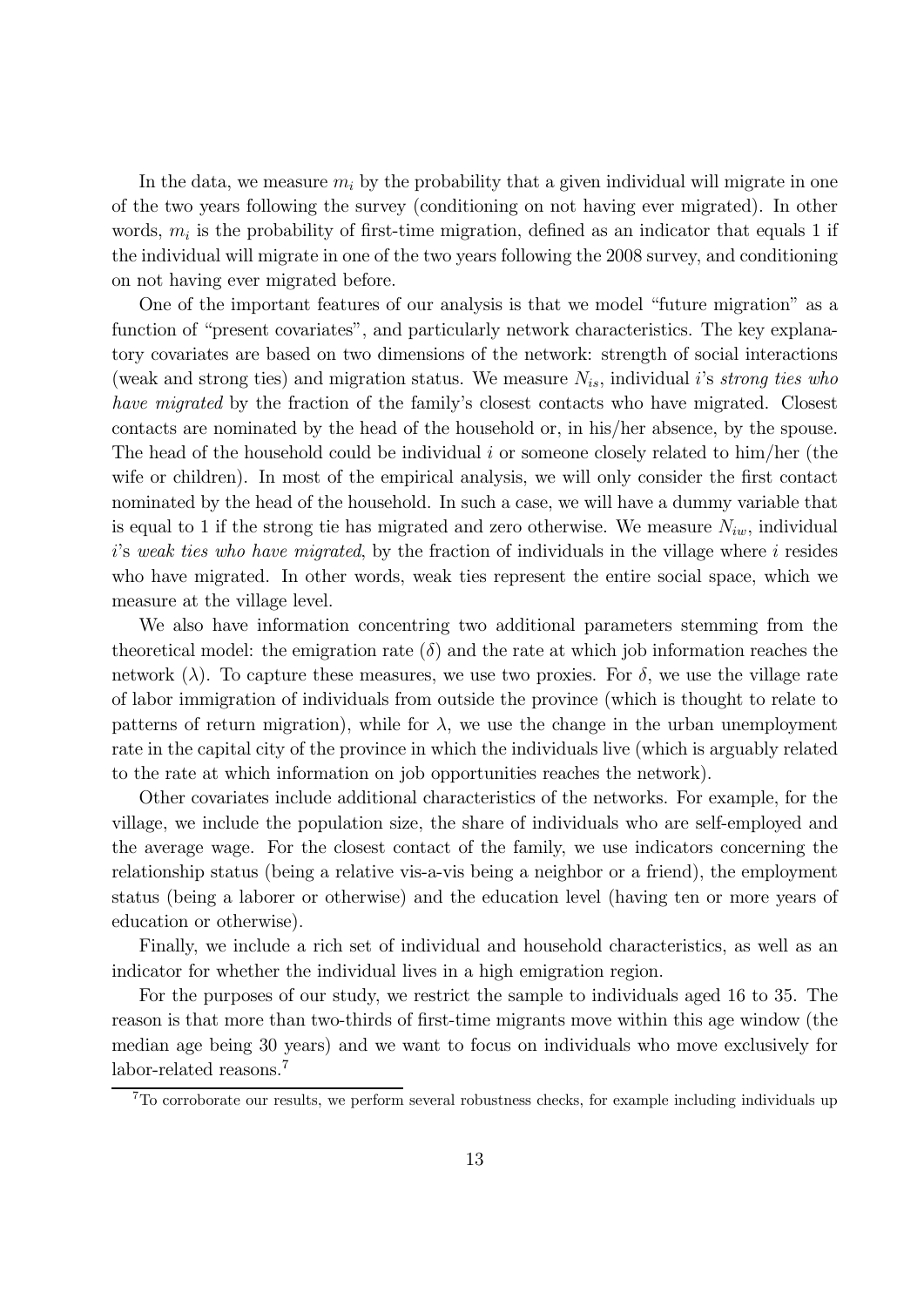In Table 1, we present individual and household characteristics, as well as the network's attributes.

#### $[Insert\ Table\ 1\ here]$

The table shows that the percentage of males is below 50%, reflecting that males of this age are more likely to have already migrated (and hence are excluded from our sample). About two-thirds of individuals are married, and have on average less than 9 years of education. Half of the individuals are the first child and are farmers. The average household size is above three, with less than one children aged 0-16 on average.<sup>8</sup> The table also reports income and wealth indicators of the household. Finally, nearly 60% of individuals live in provinces that send more migrants than they receive (which we define as emigration regions).

In terms of migration, we observe that 12.5% of those interviewed migrated the two years following the interview in 2008. This is our dependent variable  $m_i$  in (16).

In terms of network characteristics, on average, 17.4% of the weak ties migrated, while the proportion is slightly above 6% for strong ties. These large figures strongly reflect the magnitude of the migration phenomenon in rural China. The table also reports other characteristics of both weak and strong ties. For villages, the average population size is just over 2,500 individuals. The percentage of self-employed is rather low, perhaps reflecting that farming remains an important activity in these rural areas. The average monthly wage in the village is just above 400RMB. In terms of closest contact, we observe almost one-third are relatives, less than 20% have more than 10 years of education and nearly half of them work as laborers.

In Table 2, we provide some evidence about dyads where we only consider one strong tie, i.e. we take the first person nominated by the head of the household. In the theoretical model, we normalized the total population to 1. In the real world, this is not the case and we denote by  $T$  the total population of individuals in our sample who were surveyed in 2008  $(T = 2, 192)$ . This does not include the strong ties. Since each person has one strong tie, the total population is  $2T = 4,384$ . Furthermore, in the theoretical model, we assume that  $d_{10} = d_{01} = d_1$ . This is not true in the data. Indeed,  $d_{10}$  is the number of dyads in which the person interviewed has migrated while her strong tie has not. Similarly,  $d_{01}$  is the number of dyads where the person interviewed has not migrated while her strong tie has. Note that each dyad has two persons so, for example, the number of persons interviewed who have migrated with a strong tie who has also migrated is  $d_2$ , while the total number of migrants who have migrant strong ties is  $2d_2$ . In Table 2, we see that  $d_0 = 1,809$ , which means that there are 1,809 interviewed persons who have not migrated and whose strong ties have not

to 64 years and those who have already migrated before.

<sup>&</sup>lt;sup>8</sup>The average household size in the total population 16-64 is also very similar  $(3.2)$ , but the average number of children in the household is higher (1.9). This reflects the relatively lower average age of household members in our sample (27) vis-a-vis that of the total working age population (45).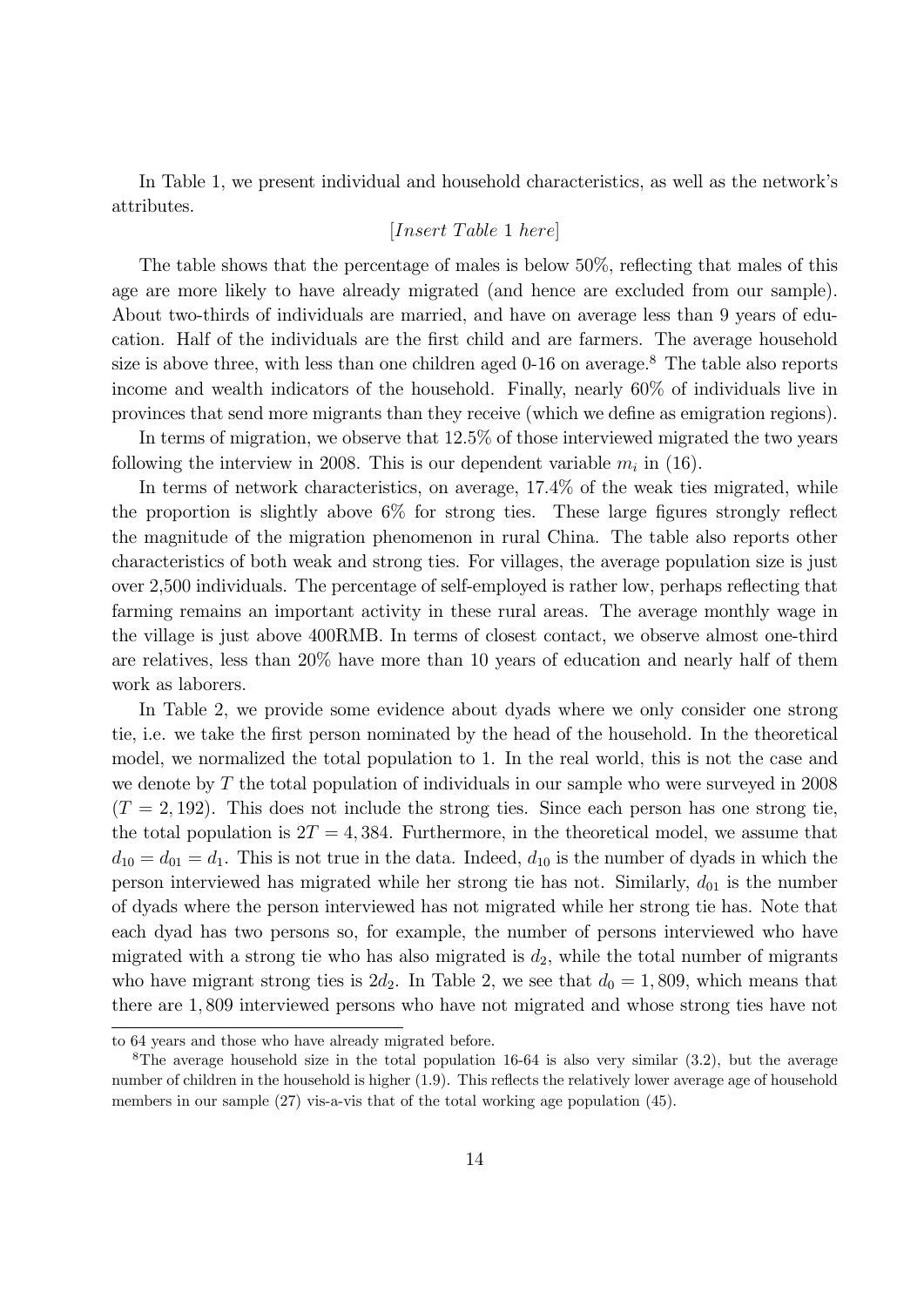migrated. We can also see that  $d_{10} \neq d_{01}$ , i.e. there are 247 interviewed persons who have migrated but their strong tie has not  $(d_{10})$  while there are 110 interviewed individuals who have not migrated but their strong tie has  $(d_{01})$ . If we want to calculate the *unconditional* probability of migrating for an interviewed person, it is given by  $(d_{10} + d_2)/T = 0.125$ , which is the percentage given in Table 1. However, if we want to calculate  $m^*$ , as defined in the theoretical model by (11), we obtain:

$$
m^* = d_{10}^* + d_{01}^* + 2d_2^* = \frac{d_{10}^*}{2T} + \frac{d_{01}^*}{2T} + \frac{2d_2^*}{2T} = 0.093
$$

As a result, the *unconditional* probability of migrating for any person (including both interviewed individuals and their strong ties) is 93%, which is smaller than 125%, the unconditional probability of migrating for an interviewed individual. This is because there is less migration from strong ties with non-migrant interviewed individuals than from interviewed persons with non-migrant strong ties  $(d_{10}^* = 247 > d_{10}^* = 110)$ .

#### $[Insert\ Table\ 2\ here]$

Figures 2, 3 and 4 provide information about some characteristics of the strong ties. In Figure 2, we classify strong ties (or close ties) depending on the type of help they provide, distinguishing between financial help, psychological help, help with daily affairs and no help. This figure shows that close ties who have migrated are more likely to provide financial help than those who have not migrated, while the reverse is true for psychological help. This indicates that the migrant strong ties more prone to supplying material and financial support (and not just information) to the potential migrant than those who have not migrated.

#### $[Insert \; Figure \; 2 \; here]$

In Figure 3, we depict the frequency of close tie contacts. There are stark differences depending on the migration status of the strong tie. Close ties who have migrated have somewhat less frequent contact with individuals in rural areas than those who have migrated. This is certainly due to the fact that the geographical distance between strong ties is less for those who have not migrated than for the migrants.

#### $[Insert \; Figure\; 3 \; here]$

Finally, we report some statistics about money and gifts exchange in Figure 4. While, the amount of money received is generally larger for both close ties who did not migrate and those who did, the difference is much more marked for the latter group. This complements the information about financial help reported in Figure 2.

 $[Insert \; Figure \; 4 \; here]$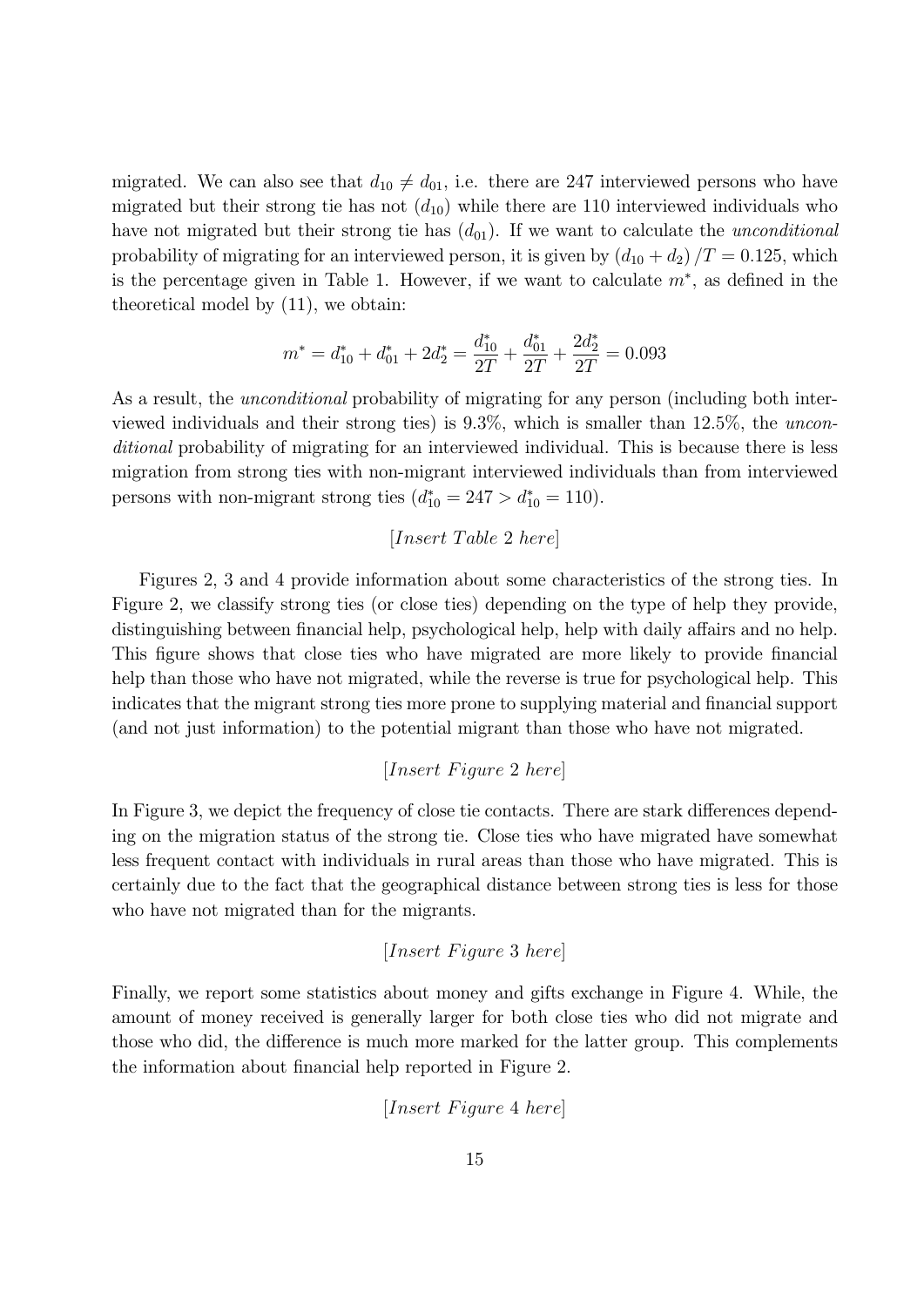#### 5.2 Econometric strategy and identification

There are several challenges when trying to estimate network effects, mostly related with the endogeneity of the network.

First, network endogeneity of strong ties might arise because there could be unobservable factors affecting both friendship formation and migration decision.<sup>9</sup> Moreover, since individuals only name up to five persons as their strong ties and we do not observe the whole network (i.e. strong ties have not been interviewed), the problem of selectivity into networks is similar to the endogeneity of choosing one's closest tie. To deal with this issue, we perform the three following robustness checks. First, we narrow down our sample to only strong ties who are known to the interviewed individual since age 16. In this case, it is hard to believe that the reason why two 16 years old become friends is because they anticipate that they will help each other to migrate 10 years after (the average age of migration in our sample is 27). Second, remember that the question about strong ties is only asked to the head of household. As a robustness check, we only consider individuals in the family who are not the head of the household since, in that case, strong ties are all distant 2 from the individual who considers migrating, i.e. they are the closest contacts of their relatives (i.e. the head of the household). For example, if we consider the son of the head of the household (the father), then we only look at the closest contacts of the father, who are distant 2 from the son. In that case, the choice of friendship is not entirely endogenous since it is chosen by the father but still indirectly affects the migration decision of the son. Finally, we narrow down the sample to only strong ties who know the interviewed individual since age 16 and individuals who are not the head of the household. As a consequence, it is difficult to argue that the head of the household's friendship decision made at the age of 16 can affect the migration decision of the children, since the latter were not even born!

Second, there may be common shocks at the village levels that trigger migration (see e.g. Munshi, 2003). Indeed, there may be a drought in the village that causes me and my closest contact to migrate and this has nothing to do with peer effects. To deal with this issue, we include the characteristics of the village to which each individual belongs.

<sup>9</sup>Observe that the reflection problem (Manski, 1993) does not arise here because the reference group is different from one individual to the other. Indeed, the best friend(s) nominated by the head of household is (are) usually not the same across different households, especially when people nominate at least three closest contacts. This is a similar approach to the network literature where the presence of intransitive triads in the network solves the reflection problem (Lee, 2007; Bramoullé et al., 2009; Calvó-Armengol et al., 2009; Blume et al., 2011).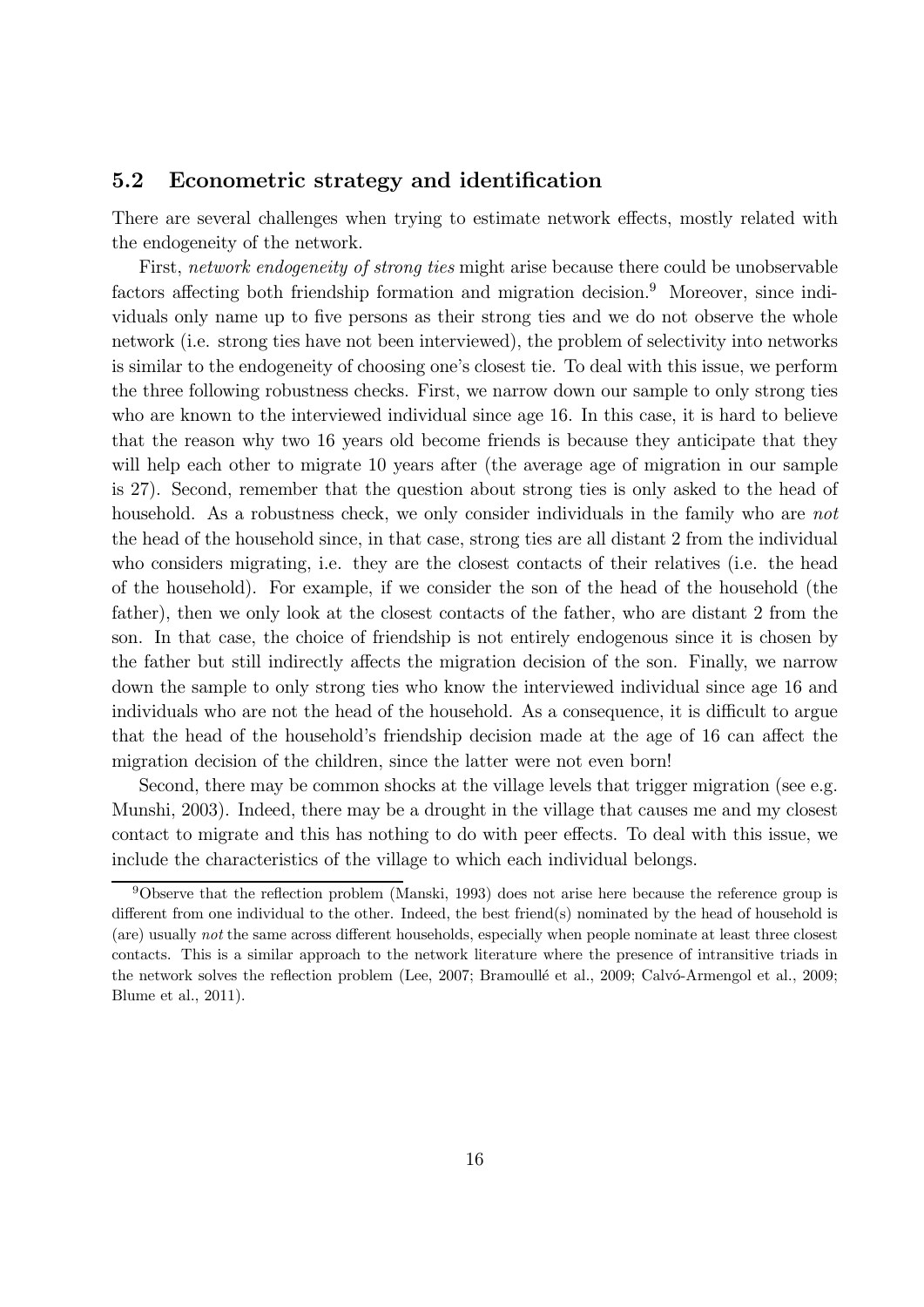### 6 Benchmark results

The aim of our empirical analysis is to examine the effects of both weak and strong ties in the individual migration decisions, as well as their potential interactive effects. Accordingly, we estimate equation (16).

The results in Table 3 present the benchmark case. All estimates represent marginal effects of a probit model. The estimates of the individual and household covariates produce expected results. For example, being a male and young individual have a positive impact on migration. Other positive factors are the household size and the farmer status and land size, as well as residing in a high emigration region. On the other hand, higher income and a higher value of the house are negatively correlated with the decision of migration. The estimates of the parameters  $\delta$  and  $\lambda$  yield results that match the theoretical model's predictions. Higher return migration has a detrimental effect on first-time migration (although the effect is only statistically significant in a few models). Similarly, increasing unemployment reduces the rate at which job information reaches the network, thereby reducing migration.

Let us now focus on the role of weak and strong ties in migration.

Besides individual and household covariates Column I also includes the migration status of the weak ties, which is the village share of migrants who have migrated, i.e.  $N_w$ . This is the standard measure of social network in the migration literature (see Munshi, 2003; McKenzie and Rapoport, 2007, 2010; Dolfin and Genicot, 2010). We find that the estimate is positive and highly statistically significant. The magnitude of the estimate implies that a one percent increase in  $N_w$  is associated with an increase in the probability of migration by about 0.18 percentage points.

In column II, we estimate a model that only includes the impact of a strong-tie's migration status  $(N_s)$  on the decision to migrate. While the estimate is only significant at the 10% level, the magnitudes is rather sizeable. Having a close friend who migrated is associated with an increased probability of migration by about 5 percentage points.

In the third column, we show estimates from a model in which we include both type of networks (weak and strong ties). Estimates are very similar and are, in fact, not statistically different from those in columns I and II. In column IV, we control for additional characteristics of the network. Estimates of  $N_w$  are slightly lower than those in the previous models, while estimates of  $N_s$  are somewhat higher (and estimated with higher statistical precision).<sup>10</sup> Overall, the pattern is very similar and both strong and weak ties are strongly and positively related with the future migration decision. In columns I to IV, we estimate the econometric equation (16) with  $\beta_5 = 0$ .

 $10$ While village population and self-employment seem not to matter substantially in the migration decision, the village wage acts as a retention factor, i.e. the higher the wage is, the lower are the incentives to leave the village. In terms of strong ties, the more educated the tie is, the less likely is the probability of the individual to leave the village.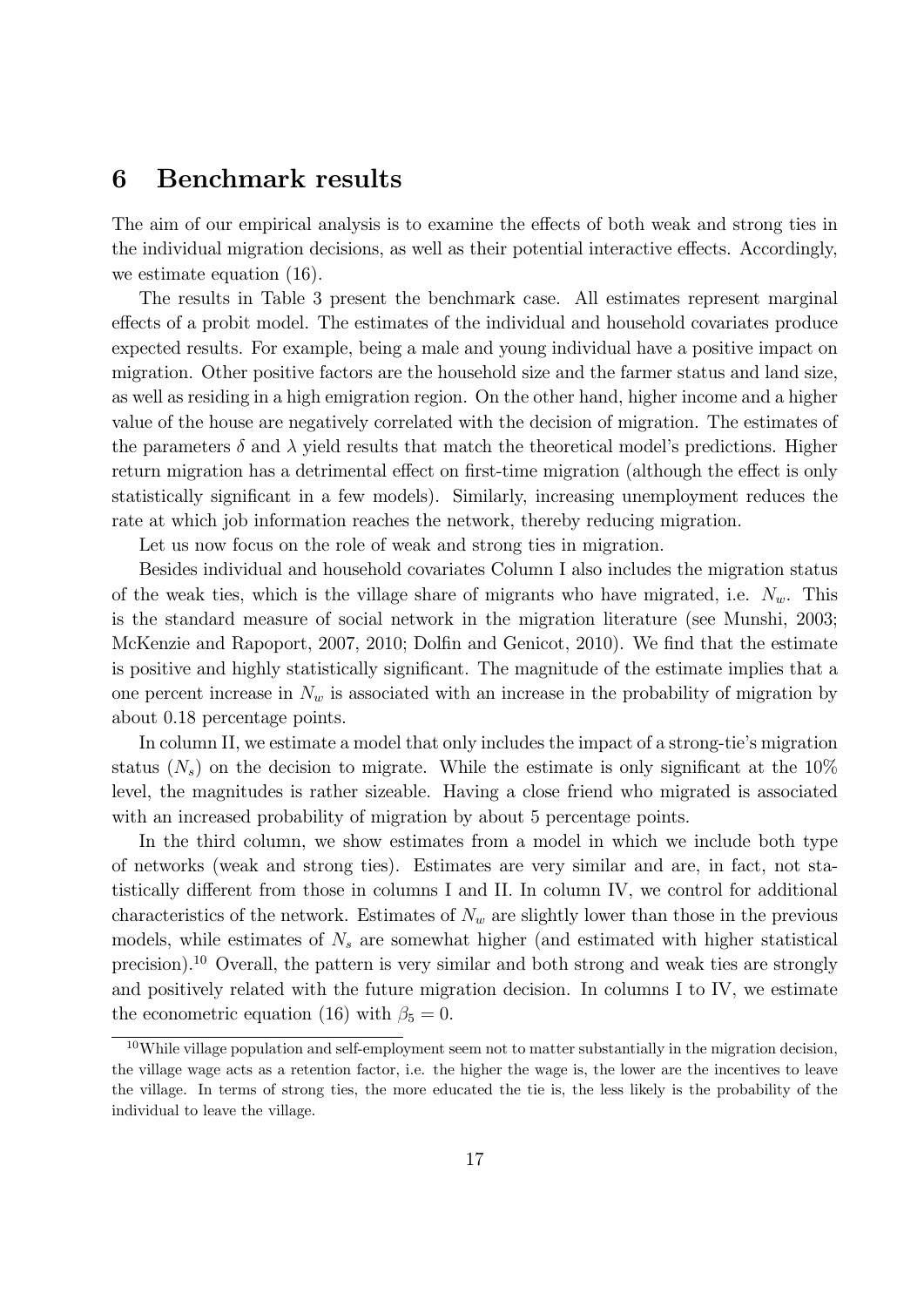#### $[Insert\; Table\; 3\; here]$

In column V, we interact the strong and weak tie variables and thus include  $\beta_5 N_{is} N_{iw}$ in the econometric equation, as in (16). The estimates reveal a very interesting pattern: the effect of  $N_s$  disappears (with an estimate that is both statistically and economically negligible). However, this does not mean that the total effect of strong ties on migration is insignificant. Indeed, from equation (16), we can see that:

$$
\frac{\partial m_i}{\partial N_{is}} = \beta_1 + \beta_5 N_{iw} = -0.0101 + 0.2845 N_{iw}
$$

From Table 1, the average value of  $N_{iw}$  is 0.174, so that the net effect is

$$
\frac{\partial m_i}{\partial N_{is}} = -0.0101 + 0.2845 \times 0.174 = 0.0394\tag{17}
$$

which is roughly what we obtain in column III. The effect of weak ties on migration is relatively similar to those previously obtained. The new result in column 5 is the fact that  $\beta_5 = \partial^2 m_i / \partial N_{iw} \partial N_{is}$  is strictly positive and statistically significant. This means that weak and strong ties act as complements in the migration decision. In other words, the higher the fraction of villagers who migrate, the greater the effect of migrants' strong ties on the individuals' migration decision. Column VI tests for non-linear effects of weak ties. Interestingly, we find that the effect of weak ties on migration increases up to a certain threshold and subsequently decreases. This result resembles the idea of network congestion observed in the case of labor networks in Egypt by Wahba and Zenou (2005). However, the addition of the quadratic term leaves the estimates of the interaction effect virtually unchanged.

If we compare column I, which is the standard way in which researchers have tested the role of networks on migration decision (Munshi, 2003; McKenzie and Rapoport, 2007, 2010) and column VI, where we have the role of both weak and strong ties as well as their interactions, we see that the coefficient of the weak ties is divided by almost two (from 0.18) to 033). Indeed, if we proceed as in (17), albeit for weak ties, using column VI and Table 1, we obtain:

$$
\frac{\partial m_i}{\partial N_{iw}} = \beta_2 + \beta_5 N_{is} = 0.3128 + 0.2761 \times 0.062 = 0.33
$$

This means that by only regressing the fraction of villagers that migrate (weak ties) on the probability of migrating, we underestimate the real effect of social networks on migration decision.

In order to quantify the impact of weak versus strong ties on the migration decision, we report in Table 4 the predicted probabilities of migration based on the estimations in Table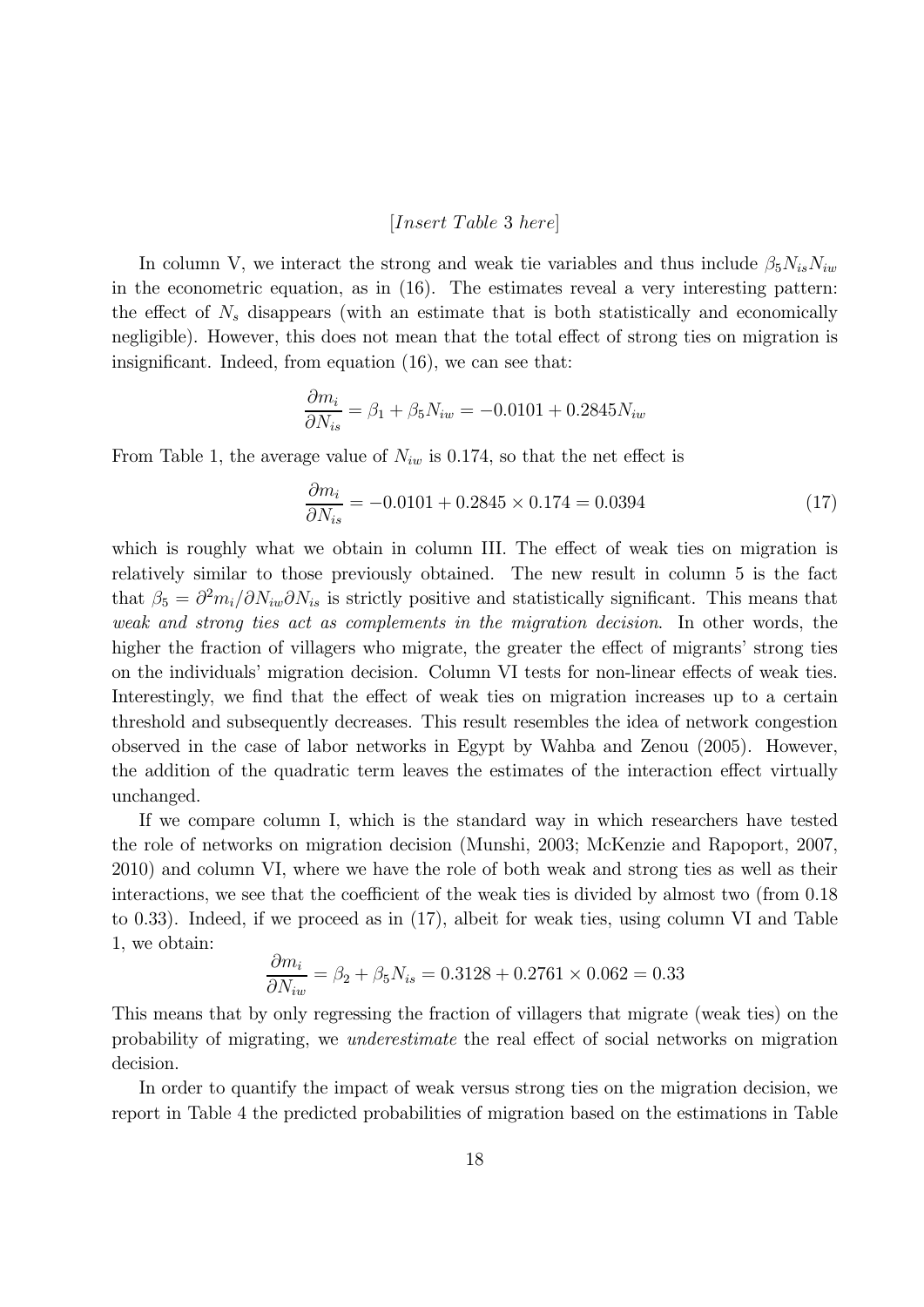3. Let us start with the estimations of column IV where the interaction term is not included  $(\beta_5 = 0)$ . First, we observe that when nobody has migrated in the village  $(N_w = 0)$ , then the effect of strong tie on migration is important. Indeed, 1477% of individuals migrate when their strong tie has also migrated, while only 865% will migrate if their strong tie did not migrate. More importantly, if we compare weak and strong ties, one needs to reside in a village where 35% of people have migrated to roughly obtain a migration rate of 15% when the strong tie has not migrated. In other words, the impact of a strong tie who has migrated on a person's own migration decision is "equivalent" to the impact of 35% of the people from the village who have migrated. More generally, if we double the percentage of weak ties that have migrated from 30 to 60%, when the strong tie has not migrated, it increases the person's own probability of migrating by 50% (i.e. from 14% to 21%).

#### $[Insert\ Table\ 4\ here]$

Figure 5 shows these results for all possible values of weak-tie migrants. We see that the increase difference in migration probability between a strong tie who has migrated and not is relatively constant when the share of weak ties that migrate increases. This is clearly not the case when there are interaction effects.

#### $[Insert \; Figure \;5 \; here]$

Let us now look at the second part of Table 4 based on estimations of column V of Table 3, where the interaction term is introduced. If we consider Figure 6, we see strong complementarities between weak and strong ties. If 10% of my weak ties have migrated, then my probability of migrating does not significantly increase (from 10.48 to 12.55%) whether or not my strong tie has migrated. On the contrary, if 50% of my weak ties have migrated, then my probability of migrating increases by 155% (from 17% to 43.37%) if my strong tie has migrated compared to the case when he/she has not migrated. This means that weak and strong ties are complements above a certain threshold. In other words, the interactive effect between weak and strong ties is particularly strong for values of  $N_w$  in the third and fourth quartile.

[ 6 ]

### 7 Robustness checks

In this section, we perform several robustness checks. In section 5.2, we indicate that the main threat to identification is the *network endogeneity of strong ties*, since individual may form friendship relationships that help them to migrate. To address this issue, we first only consider individuals in the family who are not the head of the household because, in such a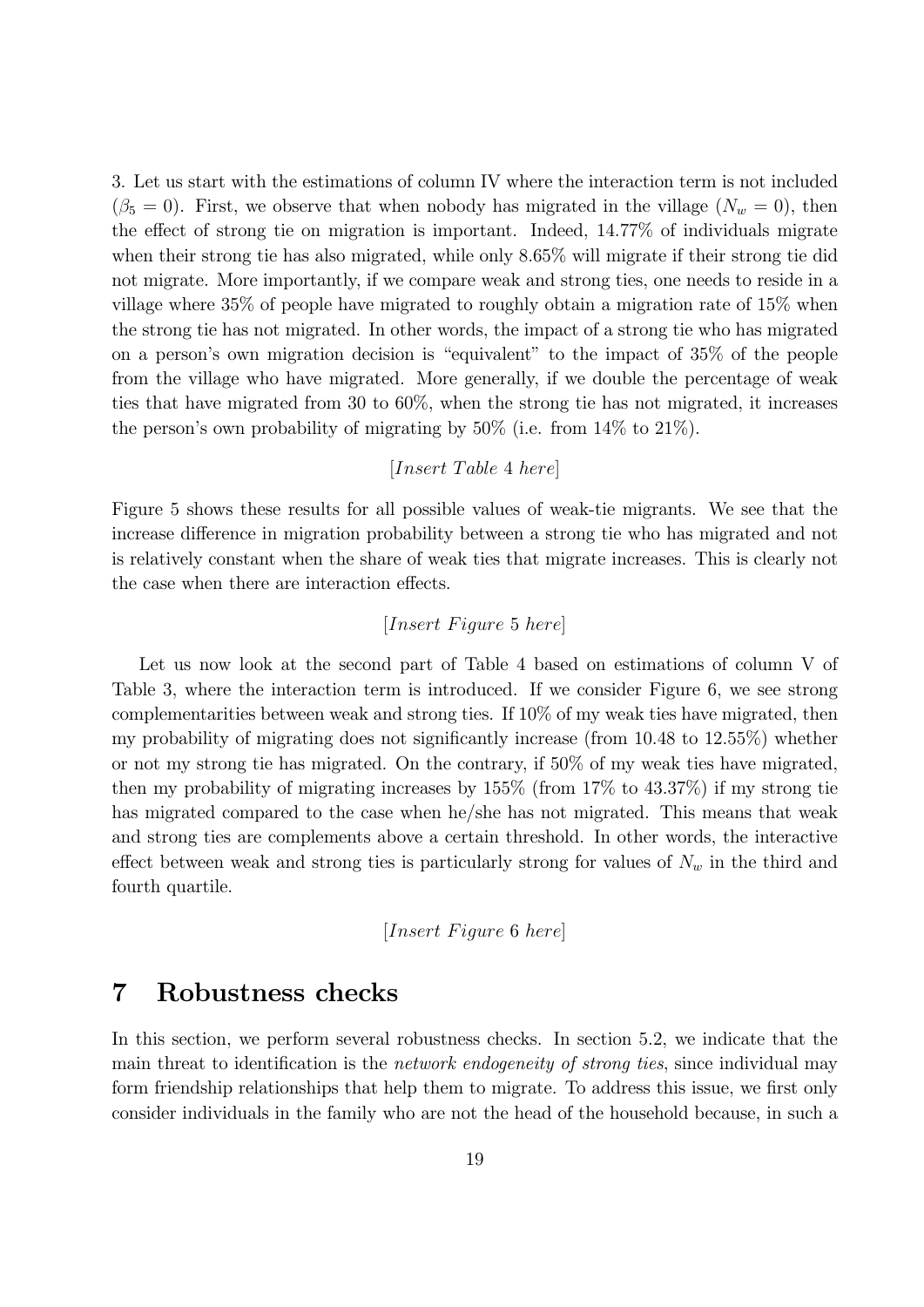case, strong ties are distant 2 from them, i.e. they are closest contacts of their relatives (i.e. the head of the household). For example, if we consider the son in the family who considers migrating and the head of the household is the father, then we will look at the impact of the migration of the closest contact of the father on the son's decision to migrate. Table 5 displays the results. By excluding this small sample of individuals (less than 200), the results do not substantially change the pattern of estimates, with a strong effect of both weak and strong ties in the model without interaction, as well as a consistent evidence of positive complementarity in the model in column V. As in the previous section, we can calculate the effect of strong ties on migration when the interaction terms is introduced (column V). Proceeding as in (17), we obtain:

$$
\frac{\partial m_i}{\partial N_{is}}=0.041
$$

which is very close to the benchmark model (where the value was 0.039).

 $[Insert\ Table\ 5\ here]$ 

As a second robustness check, we narrow down our sample to only strong ties who have known the interviewed individual since the age of 16. Once again, this robustness check aims to exclude the potential endogeneity in the choice of the strong tie. As can be seen from Table 6, the pattern of the results is unchanged. As above, proceeding as in (17), we obtain:

$$
\frac{\partial m_i}{\partial N_{is}}=0.057
$$

which is again close to the benchmark value.

$$
[Insert\ Table\ 6\ here]
$$

To address the endogeneity of friendship decision on migration decision in an even more convincing manner, we consider both individuals in the family who are not the head of the household and friendship relationships (strong ties) that date back to when the head of the household was 16. For example, if we consider the son in the family who considers migrating and the head of the household is the father, then we will look at the impact of the migration of the closest contact of the father on the son's decision to migrate, given that this closest contact already knew the father when the latter was 16 and (very likely) the son was not even born. Table 7 displays the results, from which we can see that all the main results remain unchanged.

#### $[Insert\ Table\ 7\ here]$

So far, we have restricted the sample of workers to those aged between 16 and 35. As a robustness check, in Table 8, we include all individuals aged 16 to 64. Not surprisingly, the magnitude of the effects of weak and strong ties are "diluted" once additional individuals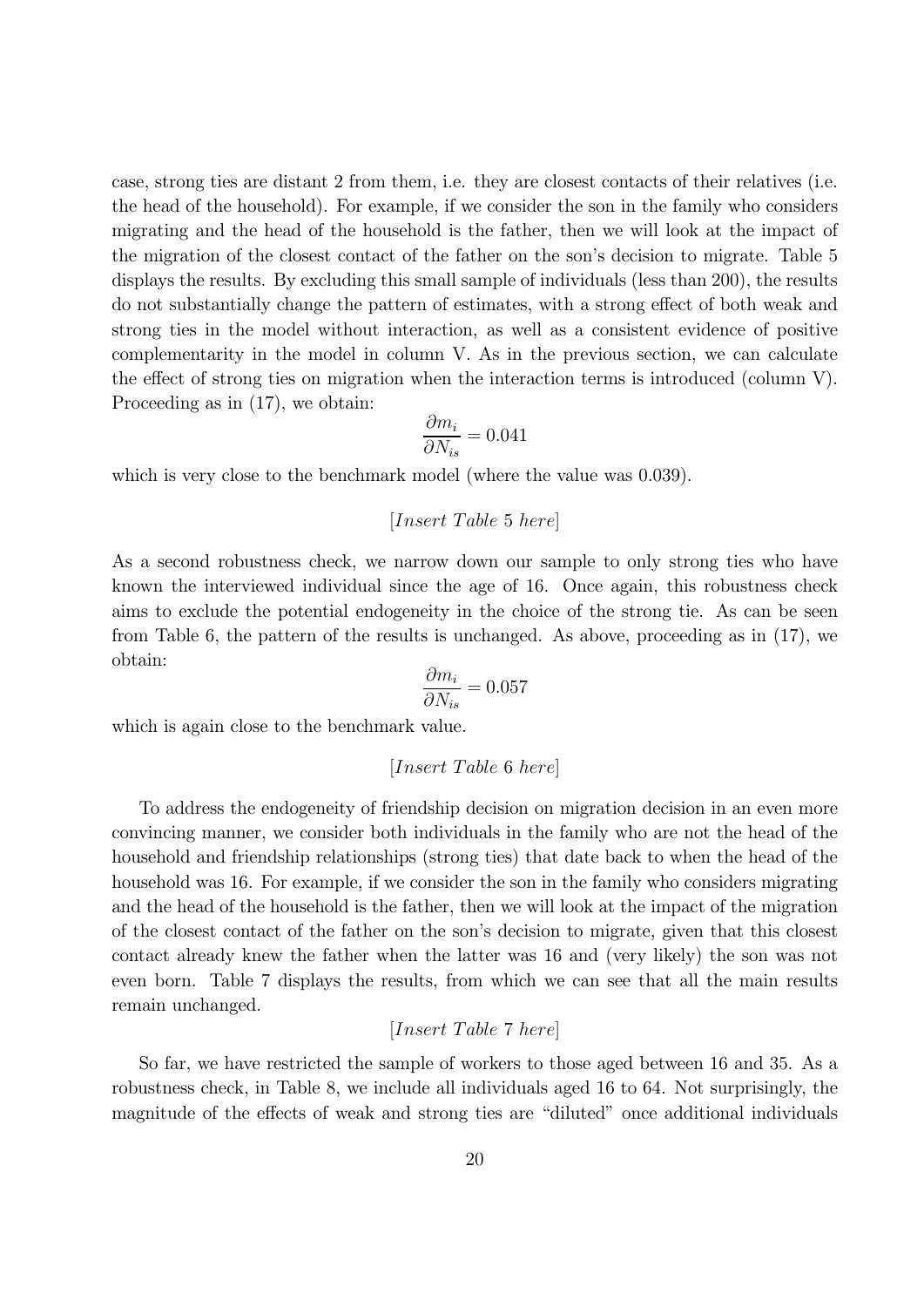(who are less likely to migrate and less likely to be in a network of migrants) are included, although the results are globally robust.

#### $[Insert\ Table\ 8\ here]$

In Table 9, we extend the sample of individuals aged 16-35 to those who have previous migration experience. Once again, not surprisingly, the network effect is much stronger compared to the benchmark model. One possibility for this large effect is that migration networks are highly endogenous. Indeed, thanks to previous migration, the individual has contributed to the network status of his/her network, and hence a correlation between today's migration and network status is potentially affected by reverse causality, leading to upwardly biased estimates. This final check confirms the importance of restricting our analysis to firsttime migrants.

#### $[Insert\ Table\ 9\ here]$

We also performed a series of additional tests. In particular, we tested for the definition of strong ties using information on the closest three ties instead of only the first strong tie. In this case,  $N_s$  is just the fraction of strong ties who have migrated. Table 10 reports the results<sup>11</sup> which are similar to those of our benchmark analysis (Table 3), despite being statistically weaker. In Table 10, we also explored a model that introduces an additional non-linear effect in the strong tie (which is possible now since individuals have more than one strong tie), that is  $N_s^2$ . The results are not affected and we see that the effect of strong tie on migration decision is increasing and convex.

#### $[Insert\ Table\ 10\ here]$

In Table 11, we introduce interaction terms between all characteristics of strong ties  $(C_s)$ and the weak ties. The addition of these interactions leaves the main estimates unchanged.

#### $[Insert\ Table\ 11\ here]$

Finally, in Table 12, we estimate models in which we change the definition of our dependent variable. Indeed, we explore alternative definitions of our endogenous variable, in which migration is defined from rural to urban areas within the local province or to another province. The first alternative definition includes migrations from rural to rural or rural to urban areas, and hence reflects the broadest definition. The second definition is migration from rural to urban area, albeit within the local county. The third definition is migration from rural to urban area in another province, and hence is the strictest definition. Note that the change of migration definition applies to both our outcome variable and the strong tie

 $11$ For the ease of the exposition, we do not report the results for the control variables, which are the same as in the previous tables.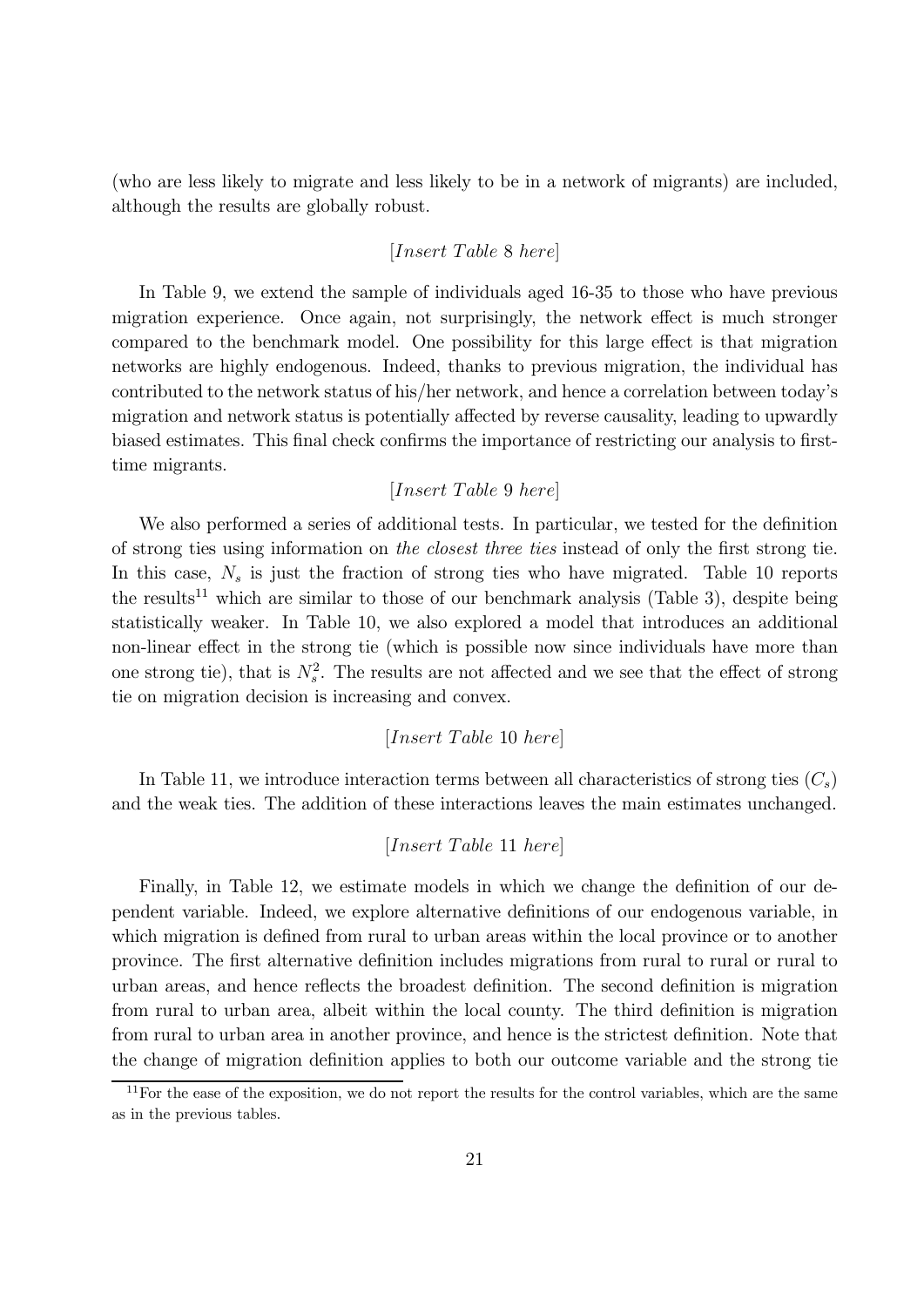variable. Interestingly, our results (displayed in Table 12) hold and are robust to the change in the definition of migration.

 $[Insert\ Table\ 12\ here]$ 

## 8 Conclusion

It is well established that migration experience among an individual's family and community networks tends to encourage migration. However, there exists little research investigating the mechanisms by which networks exert such effects.

We study these mechanisms by first developing a theoretical model that illustrates the different channels through which networks may affect migration decisions. Using unique data from China, we subsequently estimate the role played by social networks in the migration decision using networks prior to migration, distinguishing between strong and weak ties. Strong ties are measured by the closest contact nominated by a given individual, while weak ties are determined by the fraction of migrants from the village in which the individual resides.

Our results indicate that both weak and strong ties matter in the migration decision process, although the impact of weak ties is higher than that of strong ties. We also show that one underestimates the effect of social networks on migration by not taking into account the strong ties in the mobility process. We finally find that weak and strong ties act as complements in the migration decision, which indicates that the interactive effect between weak and strong ties is particularly strong above a certain threshold of the size of weak ties.

We believe that our results shed light on the mechanisms by which networks encourage migration, because weak and strong ties provide different types of information in the migration process. Strong ties (as measured by the closest family contact as here) usually provide information on jobs at the destination and different types of help to migrate or upon migration. In particular, as seen in Figure 2, migrant strong ties do provide much more financial help than non-migrant strong ties. Weak ties (as measured by the village in which the potential migrant resides) usually provide some information about jobs at the destination. Given that weak and strong ties play different roles in encouraging migration and because they complement each other, we believe that it is of paramount importance to disentangle between these two types of ties. Thus, our paper provides a first attempt at answering a very important question in relation to both social networks and migration, but clearly more research is needed to better understand the relationship between the two.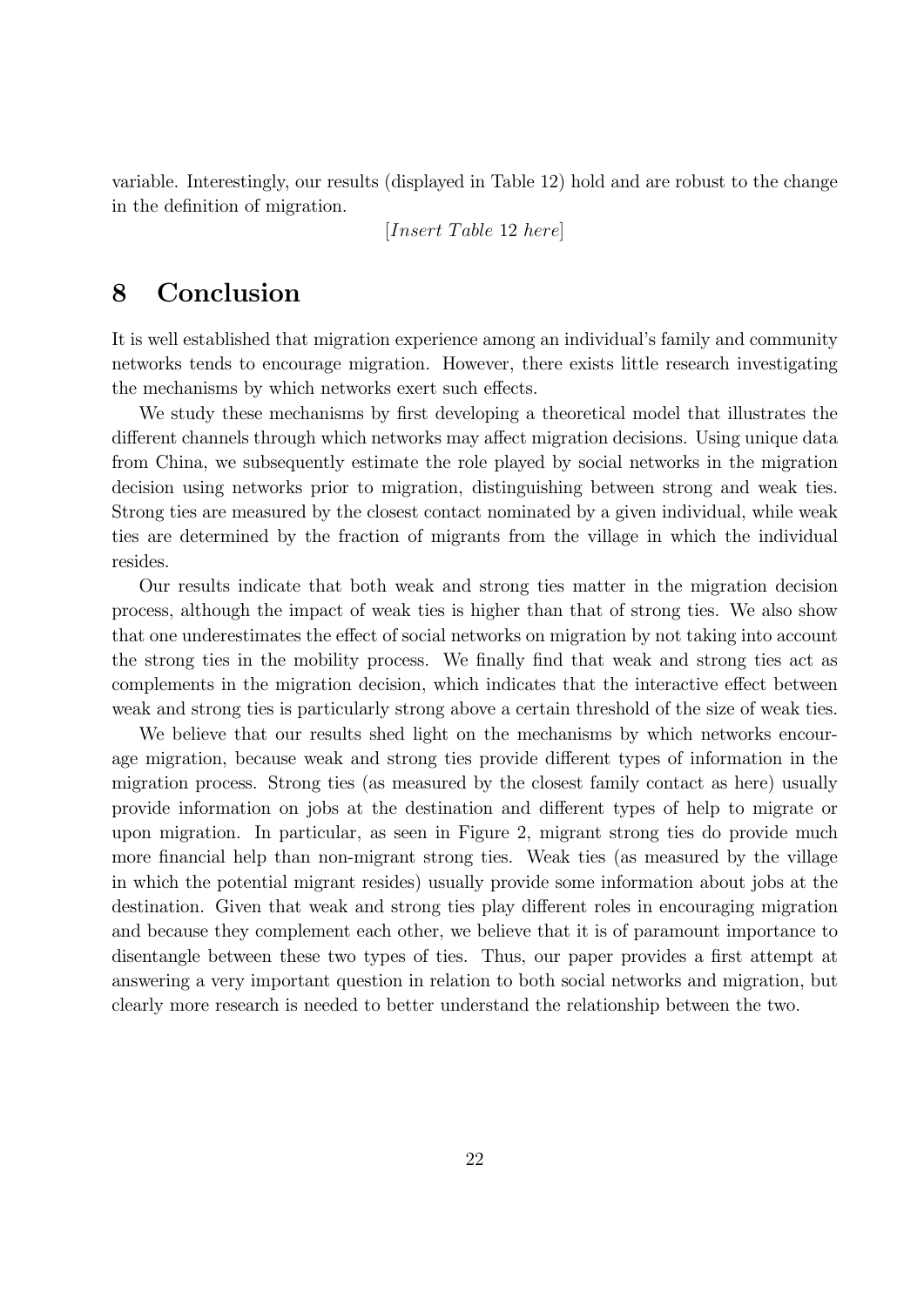## References

- [1] Akgüe, M., Giulietti C. and K.F. Zimmermann  $(2014)$ , "The RUMiC longitudinal survey: Fostering research on labor markets in China," IZA Journal of Labor and Development, forthcoming.
- [2] Bayer, P., Ross, S.L. and G. Topa (2008), "Place of work and place of residence: Informal hiring networks and labor market outcomes," Journal of Political Economy 116, 1150-1196.
- [3] Beine, M, Docquier, F. and C. Özden (2011a), "Diasporas," Journal of Development Economics 95, 30-41.
- [4] Beine, M, Docquier, F. and C. Ozden (2011b), "Dissecting network externalities in international migration," CESifo Working Paper No. 3333.
- [5] Beine, M. and C. Parsons (2012), "Climatic factors as determinants of international migration," CESifo Working Paper No. 3747.
- [6] Bertoli, S. and J. Fernández-Huertas Moraga (2012), "Visa policies, networks and the cliff at the border," IZA Discussion Paper No. 7094.
- [7] Blume, L.E., Brock, W.A., Durlauf, S.N. and Y.M. Ioannides (2011), "Identification of social interactions," In: J. Benhabib, A. Bisin, and M.O. Jackson (Eds.), Handbook of Social Economics, Vol. 1B, Amsterdam: Elsevier Publisher, pp. 853-964.
- [8] Bramoullé, Y., Djebbari, H. and B. Fortin (2009), "Identification of peer effects through social networks," Journal of Econometrics 150, 41-55.
- [9] Calvó-Armengol, A., Patacchini, E. and Y. Zenou (2009), "Peer effects and social networks in education," Review of Economic Studies 76, 1239-1267.
- [10] Chen Y., Jin G.Z, and Yue Y. (2010), "Peer migration in China, " NBER Discussion Paper No. 15671.
- [11] Dolfin, S. and G. Genicot (2010), What do networks do? The role of networks on migration and "coyote" use," Review of Development Economics 14, 343-359.
- [12] Granovetter, M.S. (1973), "The strength of weak ties," American Journal of Sociology 78, 1360-1380.
- [13] Granovetter, M.S. (1974), *Getting a Job: A Study of Contacts and Careers*, Cambridge, MA: Harvard University Press.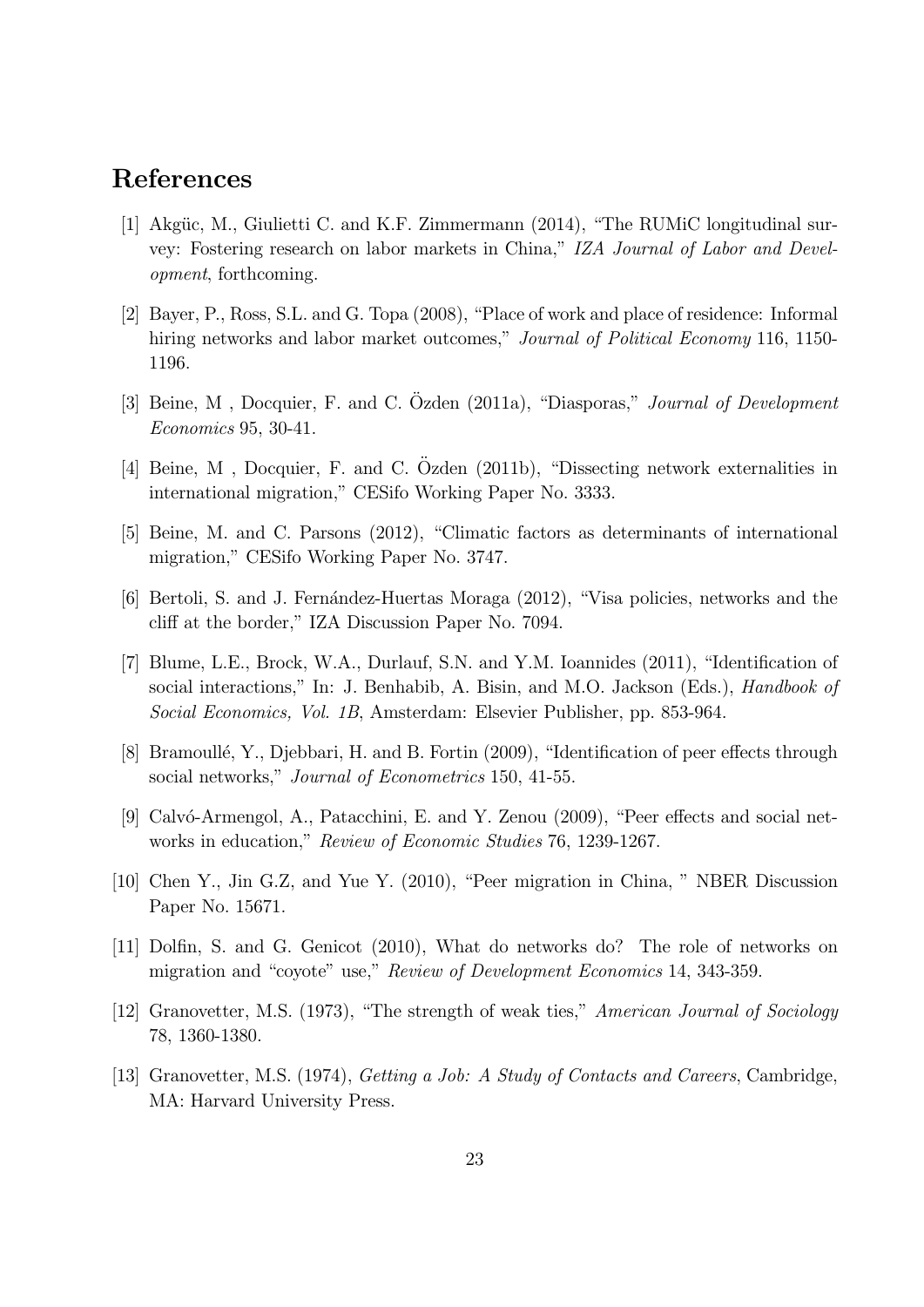- [14] Granovetter, M.S. (1983), "The strength of weak ties: A network theory revisited," Sociological Theory 1, 201-233.
- [15] Ioannides, Y.M. (2012), From Neighborhoods to Nations: The Economics of Social Interactions, Princeton: Princeton University Press.
- [16] Ioannides, Y.M. and D.L. Loury (2004), "Job information networks, neighborhood effects, and inequality," Journal of Economic Literature 42, 1056-1093.
- [17] Jackson, M.O. (2008), Social and Economic Networks, Princeton: Princeton University Press.
- [18] Jackson, M.O., Rogers, B.W. and Y. Zenou (2014), "The impact of social networks on economic behavior," Unpublished manuscript, Stanford University.
- [19] Jackson, M.O. and Y. Zenou (2013), Economic Analyses of Social Networks, The International Library of Critical Writings in Economics, London: Edward Elgar Publishing.
- [20] Lee, L.F. (2007), "Identification and estimation of econometric models with group interactions, contextual factors and fixed effects," Journal of Econometrics 140, 333-374.
- [21] Long, W., Appleton, S. and L. Song (2013), "Job contact networks and wages of ruralurban migrants in China," IZA Discussion Paper No. 7577.
- [22] Manski, C.F. (1993), "Identification of endogenous effects: The reflection problem," Review of Economic Studies 60, 531-542.
- [23] McKenzie, D. and H. Rapoport (2007), "Network effects and the dynamics of migration and inequality: Theory and evidence from Mexico," Journal of Development Economics 84, 1-24.
- [24] McKenzie, D. and H. Rapoport (2010), "Self-selection patterns in Mexico—US migration: The role of migration networks," Review of Economics and Statistics 92, 811-821.
- [25] Munshi, K. (2003), "Identification of network effects: Mexican migrants in the US Labor market," Quarterly Journal of Economics 118, 549-597.
- [26] NBS China (2013), "China Statistical Yearbook 2010, " National Bureau of Statistics of China, China Statistics Press.
- [27] Orrenius, P. and M, Zavodny (2005), "Self-selection among undocumented immigrants from Mexico," Journal of Development Economics 78, 215-240.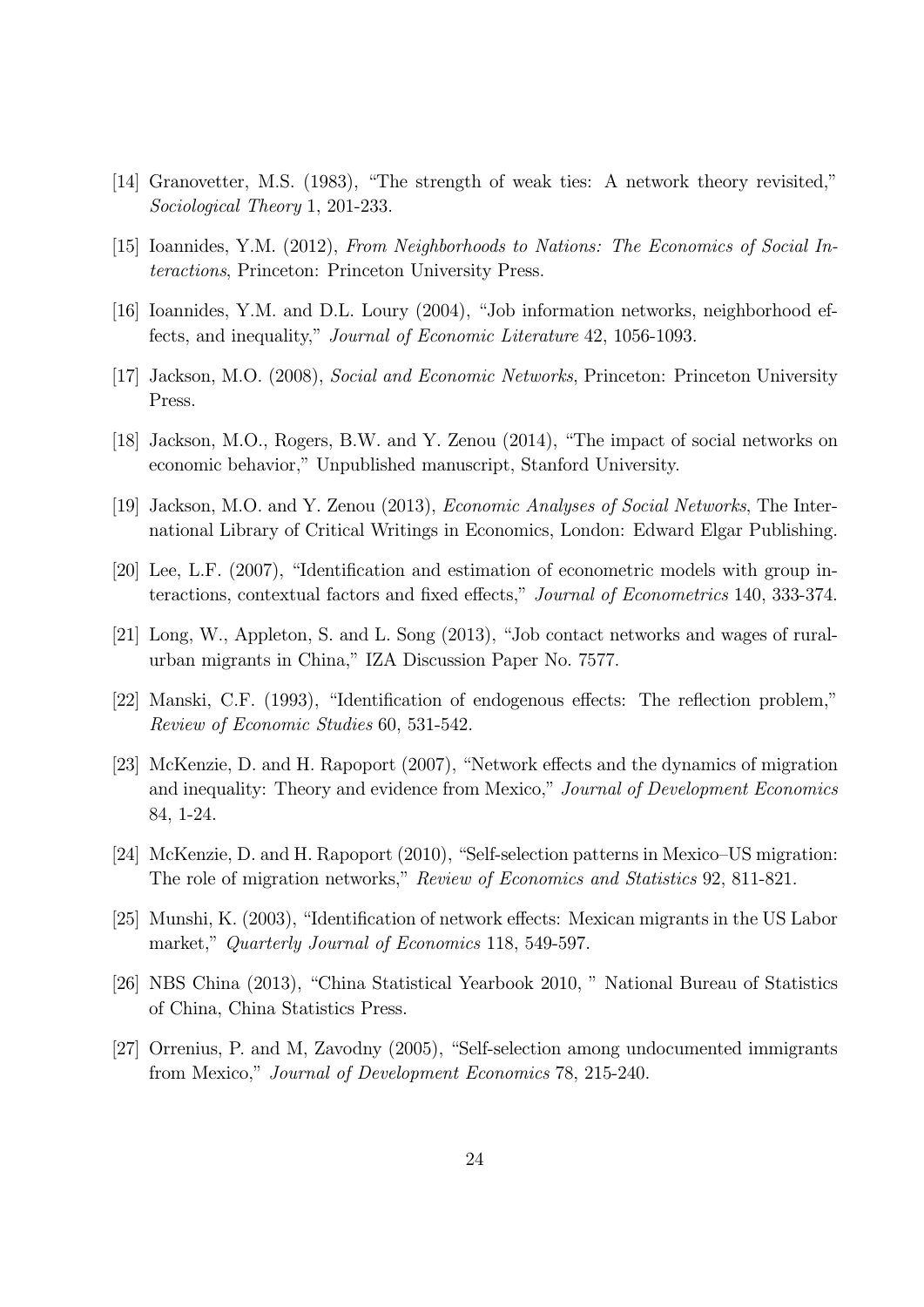- [28] Topa, G. (2001), "Social interactions, local spillovers and unemployment," Review of Economic Studies 68, 261-295.
- [29] Topa, G. (2011), "Labor markets and referrals," In: J. Benhabib, A. Bisin and M.O. Jackson (Eds.), Handbook of Social Economics, Vol. 1B, Amsterdam: Elsevier Science, pp. 1193-1221.
- [30] Wahba, J. and Y. Zenou (2005), "Density, social networks and job search methods: Theory and application to Egypt," Journal of Development Economics 78, 443-473.
- [31] Wahba, J. and Y. Zenou (2012), "Out of sight, out of mind: Migration, entrepreneurship and social capital," Regional Science and Urban Economics 42 890-903.
- [32] Zhang, J. and Z. Zhao (2011), "Social-family network and self-employment: Evidence from temporary rural-urban migrants in China," IZA Discussion Paper No. 5446.
- [33] Zhao, Y. (2003), "The role of migrant networks in labor migration: The case of China," Contemporary Economic Policy 21, 500-511.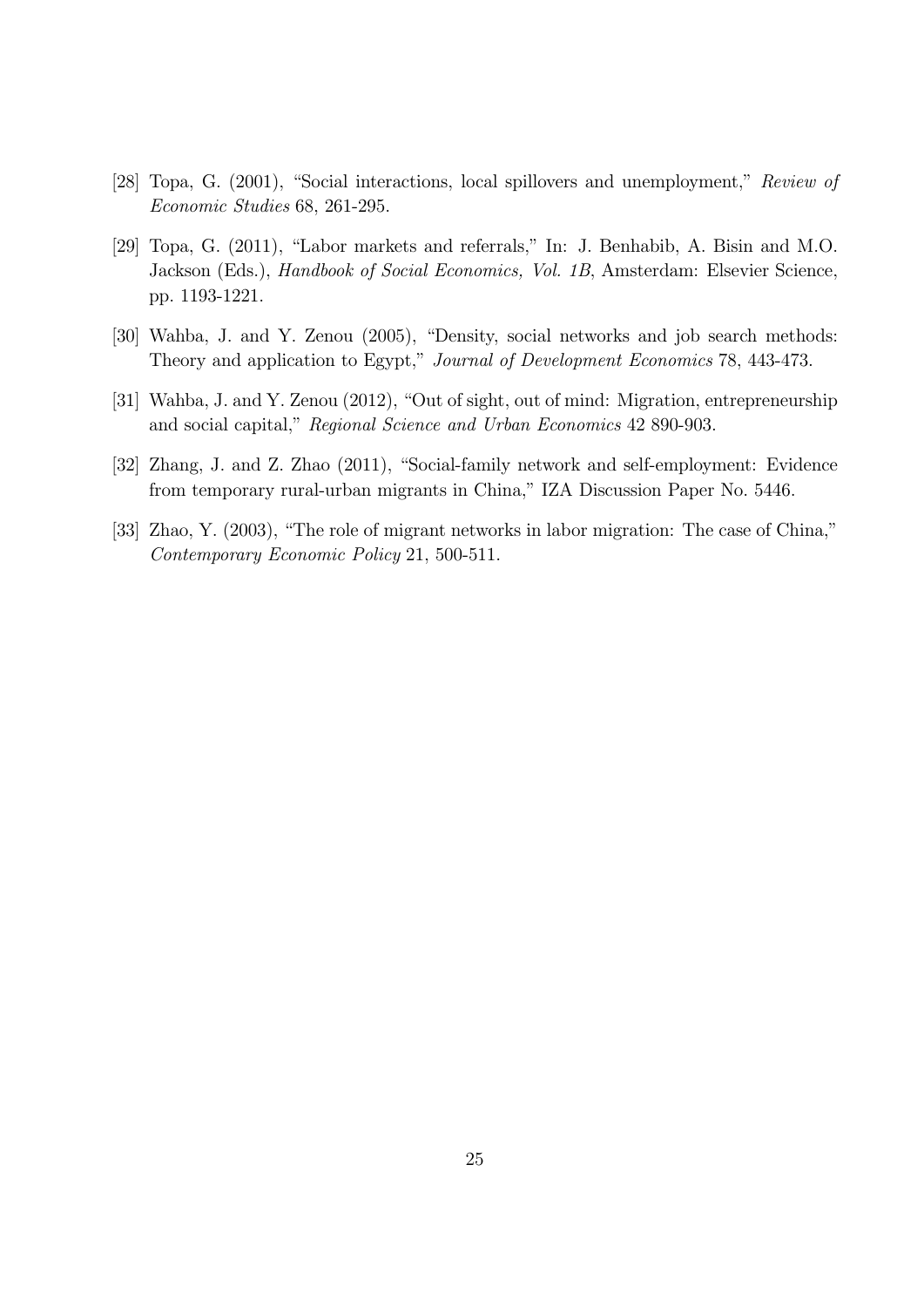#### Appendix

Proof of Proposition 1: We establish the proof in two steps. First, Lemma 1 characterizes all steady-state dyad flows. Lemma 2 then provides conditions for their existence.

**Lemma 1** There exists at most two different steady-state equilibria: (i) a non-migration equilibrium N such that  $m^* = 0$  and  $n^* = 1$ , (ii) an interior equilibrium I such that  $0 <$  $m^* < 1$  and  $0 < n^* < 1$ .

**Proof:** By combining  $(5)$  to  $(8)$ , we easily obtain:

$$
m^* = \left[ (\alpha + \omega m^* p)\lambda + \delta \right] \frac{2\omega m^* \lambda p}{\delta^2} d_0^*
$$
\n(18)

We consider two different cases.

(i) If  $m^* = 0$ , then equation (18) is satisfied. Furthermore, using (5) and (6), this implies that  $d_1^* = d_2^* = 0$  and, using (7) and (9), we have  $d_0^* = 1/2$  and  $n^* = 1$ . This is referred to as steady-state  $\mathcal{N}$ .

(*ii*) If  $m^* > 0$ , then solving equation (18) yields:

$$
m^* = \frac{1}{\lambda \omega p} \left[ \frac{\delta^2}{2 \omega \lambda p d_0^*} - \delta \right] - \frac{\alpha}{\omega p}
$$

Define  $Z = \alpha / (\omega p)$ ,  $B = \delta / (\omega \lambda p)$ . This equation can now be written as:

$$
m^* = \frac{B^2}{2d_0^*} - B - Z > 0\tag{19}
$$

Moreover, by using  $(5)$  and  $(6)$ , we obtain:

$$
d_1^* = \frac{2m^*}{B} d_0^*, \qquad d_2^* = \frac{(Z+m^*)m^*}{B^2} d_0^*
$$
\n(20)

• Let us first focus on the case where  $m^* = 1$ . In that case, it has to be that only  $d_2$ -dyads exist and thus  $d_0^* = d_1^* = 0$ , which, using (20) implies that:  $d_2^* = 0$ . So this case is not possible.

• Let us now thus focus on the case:  $0 < m^* < 1$  (which implies that  $0 < n^* < 1$ ).

By plugging (19) and (20) into (7) and after some algebra, we obtain that  $d_0^*$  solves  $\Phi(d_0^*) = 0$  where  $\Phi(d_0^*)$  is the following second-order polynomial:

$$
\Phi(d_0^*) = -\frac{Z}{B}d_0^{*2} - \frac{(1+Z)}{2}d_0^* + \left(\frac{B}{2}\right)^2 = 0\tag{21}
$$

This completes the proof of the lemma.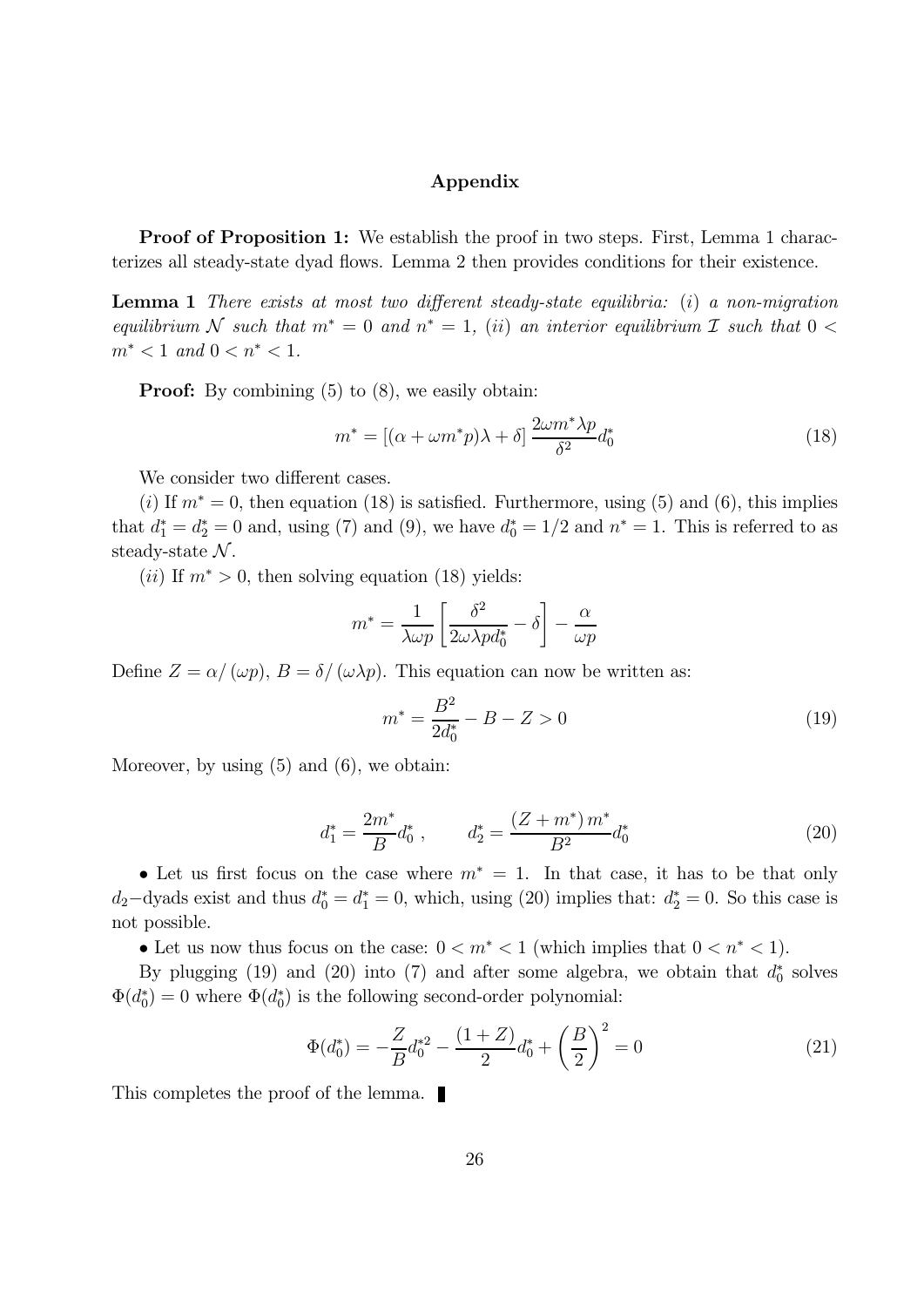#### Lemma 2

- (i) The steady-state equilibrium  $N$  always exists.
- (iv) The steady-state equilibrium  $\mathcal I$  exists when

$$
\frac{\delta}{\lambda}<\frac{\omega p+\sqrt{\omega p\left(4\alpha+\omega p\right)}}{2}
$$

#### Proof.

(i) In this equilibrium  $m^* = 0$ . There are only  $d_0$ -dyads. So when a  $d_0$ -dyad is formed it is never destroyed and thus this equilibrium is always sustainable.

(*ii*) We know from Lemma 1 that a steady-state  $\mathcal I$  exists and that  $m^* \neq 1$ . We now have to check that  $m^* > 0$  and  $0 < d_0^* < 1/2$ . Let us thus verify whether there exists some  $0 < d_0^* < 1/2$  such that  $\Phi(d_0^*) = 0$ , where  $\Phi(\cdot)$  is given by (21). We have  $\Phi(0) = (B/2)^2 > 0$ and  $\Phi'(0) = -(1+Z)/2 < 0$ . Therefore, (21) has a unique positive root smaller than  $1/2$ if and only if

$$
\Phi(1/2) = \frac{1}{4} \left[ B^2 - (1+Z) - \frac{Z}{B} \right] = \frac{1}{4} (1 + \frac{1}{B}) (B^2 - B - Z) < 0.
$$

The unique positive solution to  $B^2 - B - Z = 0$  is  $\left[1 + \sqrt{1 + 4Z}\right]/2$ , which, using the value of Z, is equal to:  $\left[1+\sqrt{1+4\alpha/(\omega p)}\right]/2$ . Then,  $d_0^* < 1/2$  if and only if  $B <$  $\left[1+\sqrt{1+4\alpha/(\omega p)}\right]/2$ , equivalent to:

$$
\frac{\delta}{\lambda} < \frac{\omega p + \sqrt{\omega p \left(4\alpha + \omega p\right)}}{2}
$$

Observe that  $d_0^* < 1/2$  guarantees that  $m^* > 0$ .

Finally, to obtain (11) and (12), we proceed as follows. First, we plug the values of  $d_2^*$ and  $d_1^*$  from (5) and (6) into  $m^* = 2d_2^* + d_1^*$  to obtain (18) or equivalently:

$$
m^* = \left[\frac{(\alpha + \omega m^*p)\lambda}{\delta} + 1\right] \frac{2\omega m^* \lambda p}{\delta} d_0^*
$$
 (22)

Then, we plug the values of  $d_2^*$  and  $d_1^*$  from (5) and (6) into  $d_0^* = \frac{1}{2} - d_2^* - d_1^*$  to obtain:

$$
d_0^* = \frac{\delta^2}{2\delta^2 + \left[ (\alpha + \omega m^* p)\lambda + 2\delta \right] \omega m^* p\lambda}
$$
\n(23)

By solving simultaneously equations (22) and (23), we get (11) and (12).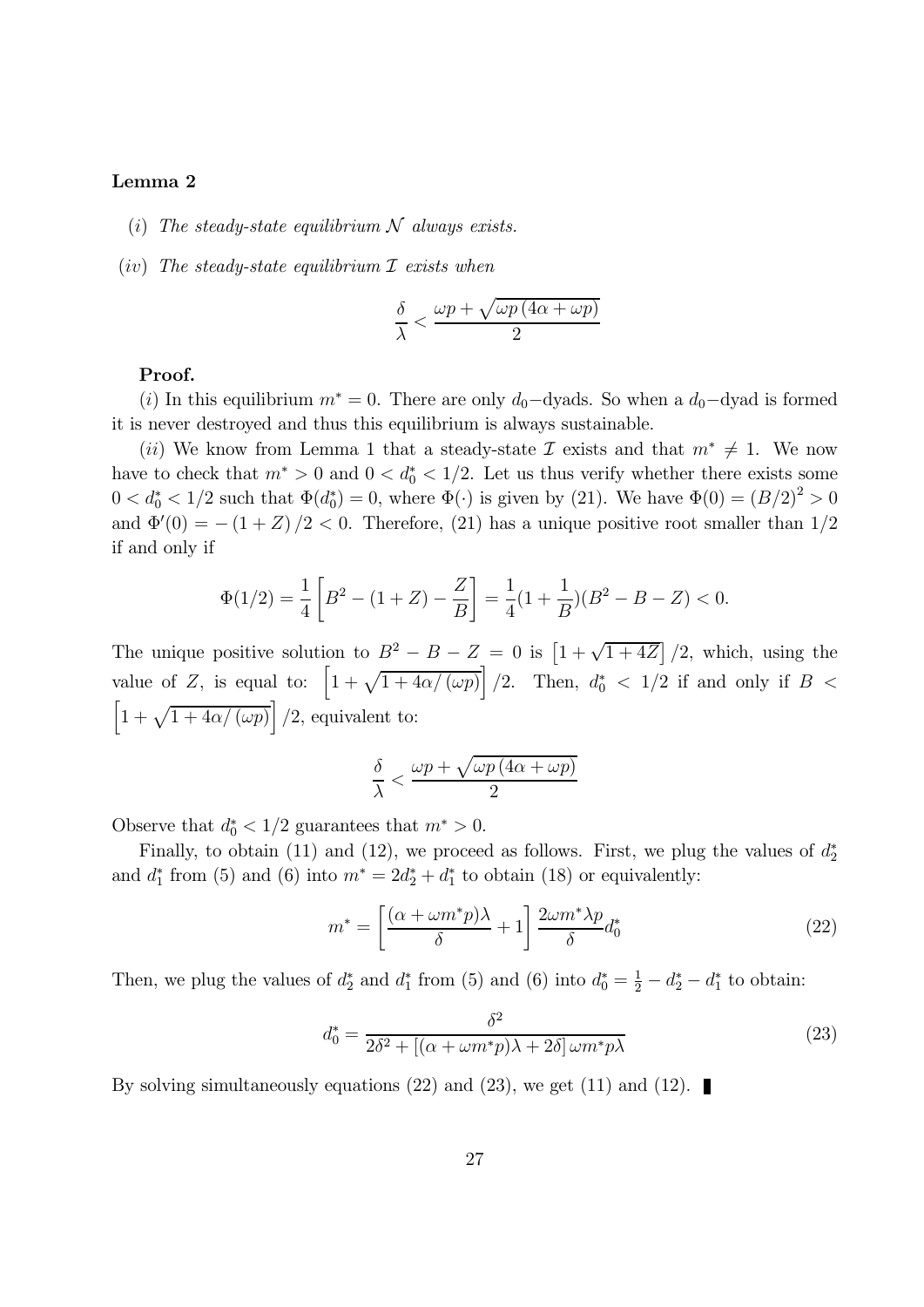Proof of Proposition 2: By differentiating  $(11)$ , we obtain:

$$
2\omega\lambda p \frac{\partial m^*}{\partial \alpha} = \frac{2\delta\lambda + \alpha\lambda^2 + \omega\lambda^2 p}{\sqrt{\lambda \left(4\delta\alpha + \alpha^2\lambda + 2\alpha\omega\lambda p + \omega^2\lambda p^2\right)}} - \lambda
$$
\n(24)

Thus

$$
\frac{\partial m^*}{\partial \alpha} > 0 \Leftrightarrow 2\delta + \alpha\lambda + \omega\lambda p > \sqrt{\lambda \left(4\delta\alpha + \alpha^2\lambda + 2\alpha\omega\lambda p + \omega^2\lambda p^2\right)}
$$

It is easily verified that this inequality is equivalent to  $\delta + \omega \lambda p > 0$ , which is always true.

By differentiating (11), we obtain:

$$
2\lambda p\omega^2 \frac{\partial m^*}{\partial \omega} = \left[ \frac{\lambda^2 p (\alpha + \omega p)}{\sqrt{\lambda (4\delta \alpha + \alpha^2 \lambda + 2\alpha \omega \lambda p + \omega^2 \lambda p^2)}} + \lambda p \right] \omega
$$

$$
- \left[ \sqrt{\lambda (4\delta \alpha + \alpha^2 \lambda + 2\alpha \omega \lambda p + \omega^2 \lambda p^2)} - 2\delta - \alpha \lambda + \omega \lambda p \right]
$$

Thus

$$
\frac{\partial m^*}{\partial \omega} > 0 \Leftrightarrow \left[ \frac{\lambda^2 p (\alpha + \omega p)}{\sqrt{\lambda (4\delta \alpha + \alpha^2 \lambda + 2\alpha \omega \lambda p + \omega^2 \lambda p^2)}} + \lambda p \right] \omega
$$
  
>  $\sqrt{\lambda (4\delta \alpha + \alpha^2 \lambda + 2\alpha \omega \lambda p + \omega^2 \lambda p^2)} - 2\delta - \alpha \lambda + \omega \lambda p$ 

which is equivalent to:

$$
(2\delta + \alpha\lambda)\sqrt{\lambda(4\delta\alpha + \alpha^2\lambda + 2\alpha\omega\lambda p + \omega^2\lambda p^2)} > 4\delta\alpha\lambda + \alpha^2\lambda^2 + \alpha\omega\lambda^2p
$$

That is

$$
(2\delta + \alpha\lambda)^2 \lambda (4\delta\alpha + \alpha^2\lambda + 2\alpha\omega\lambda p + \omega^2\lambda p^2) > (4\delta\alpha\lambda + \alpha^2\lambda^2 + \alpha\omega\lambda^2 p)^2
$$

It is easily verified that this inequality is always true.

Let us now calculate  $\frac{\partial^2 m^*}{\partial \alpha \partial \omega}$ . By differentiating (24), we obtain:

$$
2\lambda p \frac{\partial^2 m^*}{\partial \alpha \partial \omega} =
$$

$$
=\frac{\omega \lambda ^2 p \sqrt{\lambda \left(4 \delta \alpha +\alpha ^2 \lambda +2 \alpha \omega \lambda p+\omega ^2 \lambda p^2\right)}-\frac{\left(2 \delta \lambda +\alpha \lambda ^2+\omega \lambda ^2 p\right) \left[\lambda \left(4 \delta \alpha +\alpha ^2 \lambda +2 \alpha \omega \lambda p+\omega ^2 \lambda p^2\right)+\omega \lambda ^2 p (\alpha +\omega p)\right]}{\sqrt{\lambda \left(4 \delta \alpha +\alpha ^2 \lambda +2 \alpha \omega \lambda p+\omega ^2 \lambda p^2\right)}}+\frac{\lambda}{\omega ^2}}{\omega ^2 \lambda \left(4 \delta \alpha +\alpha ^2 \lambda +2 \alpha \omega \lambda p+\omega ^2 \lambda p^2\right)}+
$$

This implies that

$$
\frac{\partial^2 m^*}{\partial \alpha \partial \omega} \geq 0
$$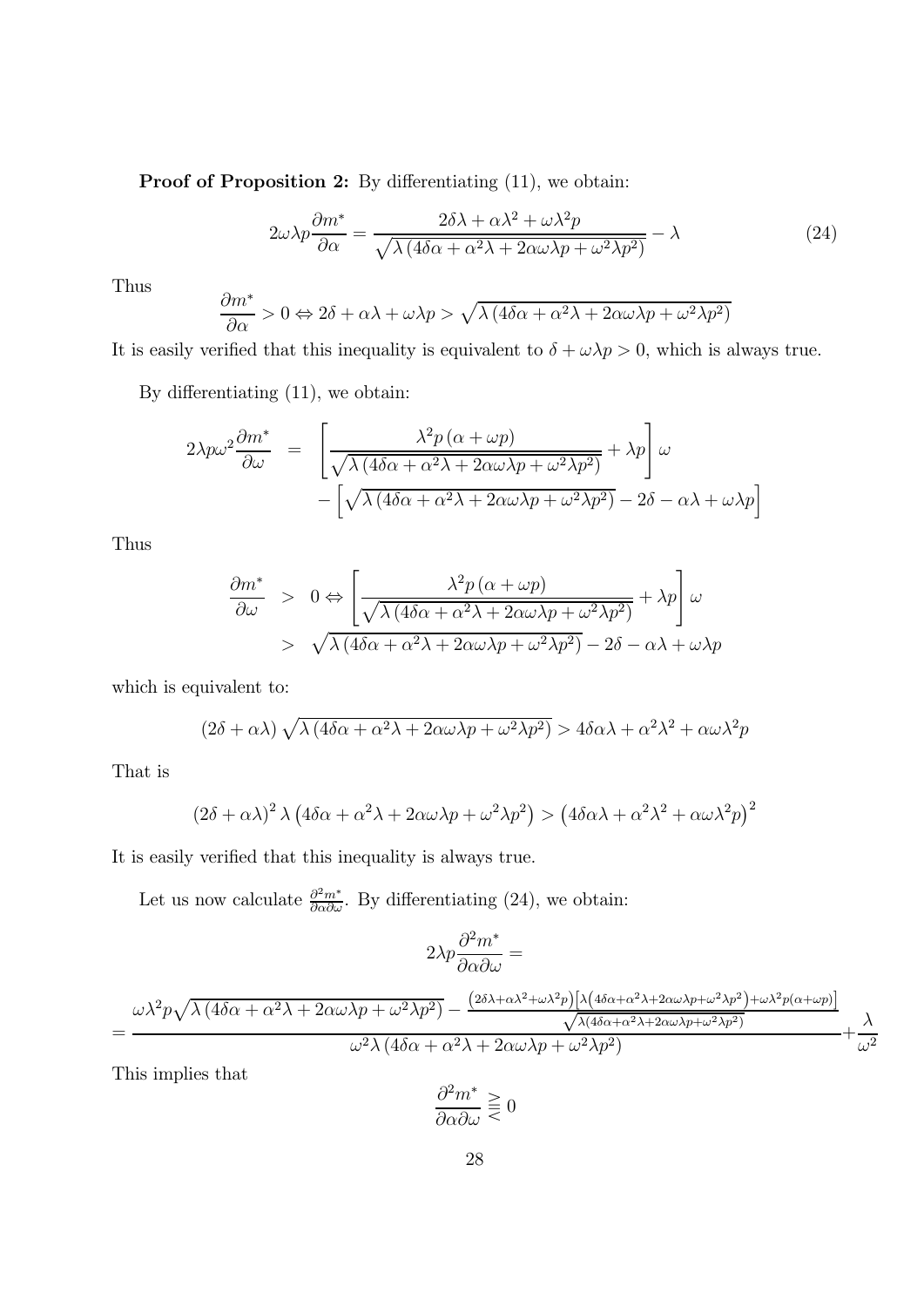$$
\Leftrightarrow \frac{\omega\lambda^2 p \sqrt{\lambda (4\delta\alpha + \alpha^2\lambda + 2\alpha\omega\lambda p + \omega^2\lambda p^2)} - \frac{(2\delta\lambda + \alpha\lambda^2 + \omega\lambda^2 p)[\lambda(4\delta\alpha + \alpha^2\lambda + 2\alpha\omega\lambda p + \omega^2\lambda p^2) + \omega\lambda^2 p(\alpha + \omega p)]}{\sqrt{\lambda(4\delta\alpha + \alpha^2\lambda + 2\alpha\omega\lambda p + \omega^2\lambda p^2)}}
$$
  

$$
\frac{\lambda}{\omega^2} \geq 0
$$
  

$$
\frac{\lambda}{\omega^2} \geq 0
$$

This is equivalent to:

 $+$ 

$$
\frac{\omega\lambda p\sqrt{\lambda(4\delta\alpha+\alpha^2\lambda+2\alpha\omega\lambda p+\omega^2\lambda p^2)}+\lambda(4\delta\alpha+\alpha^2\lambda+2\alpha\omega\lambda p+\omega^2\lambda p^2)}{\omega^2(4\delta\alpha+\alpha^2\lambda+2\alpha\omega\lambda p+\omega^2\lambda p^2)}
$$
  

$$
\geqq \frac{(2\delta\lambda+\alpha\lambda^2+\omega\lambda^2p)\left[\lambda(4\delta\alpha+\alpha^2\lambda+2\alpha\omega\lambda p+\omega^2\lambda p^2)+\omega\lambda^2p\left(\alpha+\omega p\right)\right]}{\omega^2\lambda(4\delta\alpha+\alpha^2\lambda+2\alpha\omega\lambda p+\omega^2\lambda p^2)\sqrt{\lambda(4\delta\alpha+\alpha^2\lambda+2\alpha\omega\lambda p+\omega^2\lambda p^2)}}
$$

or equivalently:

$$
\omega \lambda^2 p \left( 4 \delta \alpha + \alpha^2 \lambda + 2 \alpha \omega \lambda p + \omega^2 \lambda p^2 \right) \n+ \lambda \left( 4 \delta \alpha + \alpha^2 \lambda + 2 \alpha \omega \lambda p + \omega^2 \lambda p^2 \right) \sqrt{\lambda \left( 4 \delta \alpha + \alpha^2 \lambda + 2 \alpha \omega \lambda p + \omega^2 \lambda p^2 \right)} \n\geq \left( 4 \delta \alpha + \alpha^2 \lambda + 2 \alpha \omega \lambda p + \omega^2 \lambda p^2 \right) \left( 2 \delta \lambda + \alpha \lambda^2 + \omega \lambda^2 p \right) \n+ \omega \lambda p \left( 2 \delta \lambda + \alpha \lambda^2 + \omega \lambda^2 p \right) \left( \alpha + \omega p \right)
$$

It is clearly impossible to sign this inequality and thus  $\frac{\partial^2 m^*}{\partial \alpha \partial \omega}$  has an ambiguous sign. By differentiating (11), we obtain

$$
2\omega p\lambda^2 \frac{\partial m^*}{\partial \lambda} = \frac{2\delta \alpha \lambda + \alpha^2 \lambda^2 + 2\alpha \omega \lambda^2 p + \omega^2 \lambda^2 p^2}{\sqrt{\lambda (4\delta \alpha + \alpha^2 \lambda + 2\alpha \omega \lambda p + \omega^2 \lambda p^2)}} - \sqrt{\lambda (4\delta \alpha + \alpha^2 \lambda + 2\alpha \omega \lambda p + \omega^2 \lambda p^2)} + 2\delta
$$

Thus

$$
\frac{\partial m^*}{\partial \lambda} > 0
$$
  
\n
$$
\Leftrightarrow \frac{2\delta\alpha\lambda + \alpha^2\lambda^2 + 2\alpha\omega\lambda^2 p + \omega^2\lambda^2 p^2}{\sqrt{\lambda(4\delta\alpha + \alpha^2\lambda + 2\alpha\omega\lambda p + \omega^2\lambda p^2)}} + 2\delta > \sqrt{\lambda(4\delta\alpha + \alpha^2\lambda + 2\alpha\omega\lambda p + \omega^2\lambda p^2)}
$$

This is equivalent to

$$
\sqrt{\lambda (4\delta\alpha + \alpha^2\lambda + 2\alpha\omega\lambda p + \omega^2\lambda p^2)} > \alpha\lambda
$$

which are clearly always true .

Finally, by differentiating (11), we obtain

$$
2\omega\lambda p \frac{\partial m^*}{\partial \delta} = \frac{2\alpha\lambda}{\sqrt{\lambda (4\delta\alpha + \alpha^2\lambda + 2\alpha\omega\lambda p + \omega^2\lambda p^2)}} - 2\delta
$$

Thus

$$
\frac{\partial m^*}{\partial \delta} < 0 \Leftrightarrow \frac{\alpha \lambda}{\sqrt{\lambda \left(4 \delta \alpha + \alpha^2 \lambda + 2 \alpha \omega \lambda p + \omega^2 \lambda p^2 \right)}} < \delta
$$

It is easily verified that this inequality is always true.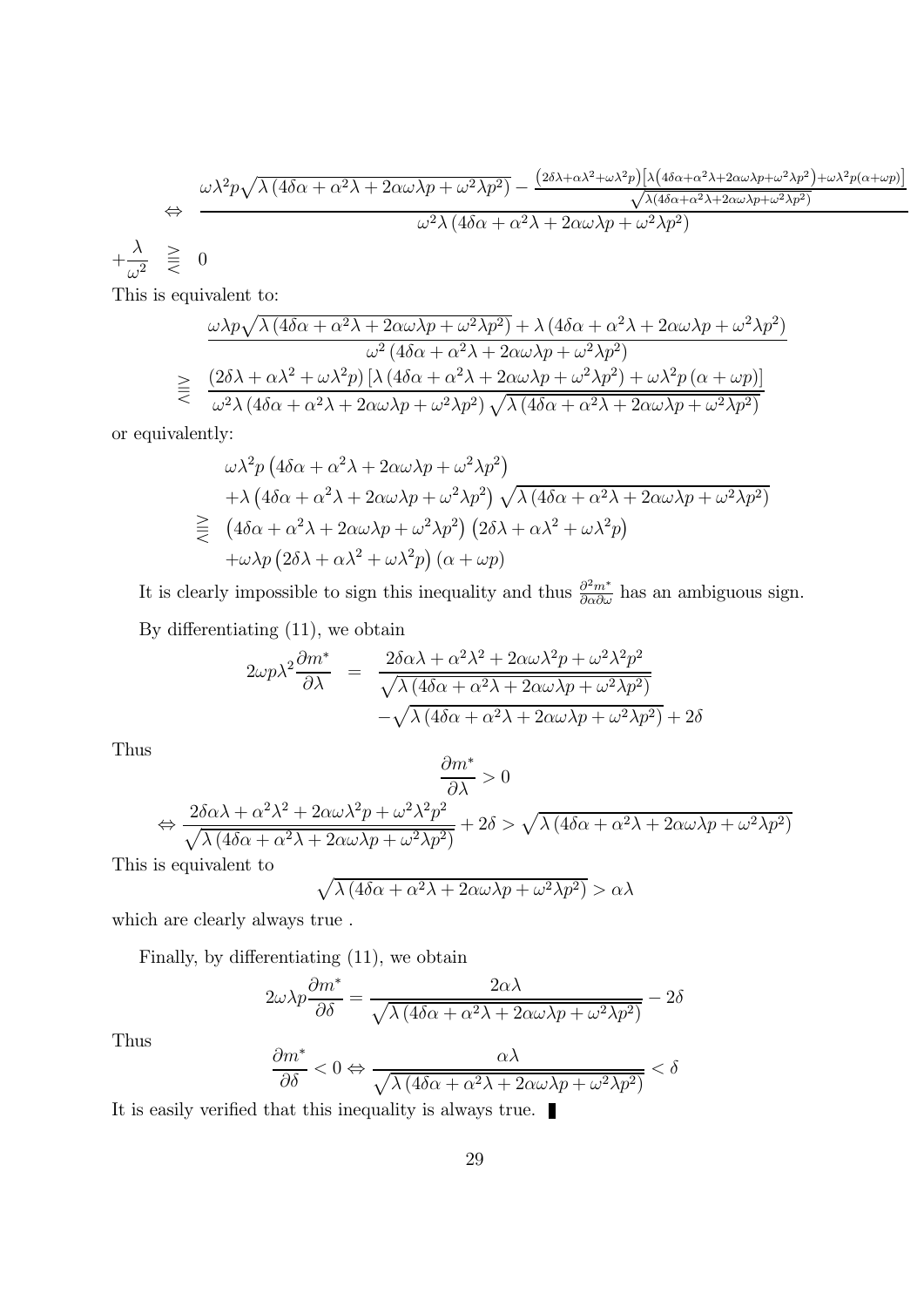## Tables and Figures

| Personal and household characteristics |         | Migration                                     |           |
|----------------------------------------|---------|-----------------------------------------------|-----------|
| Male(D)                                | 0.435   | Will migrate in the following two years       | 0.125     |
|                                        | (0.496) |                                               | (0.330)   |
| Age                                    | 27.137  |                                               |           |
|                                        | (5.536) | Network characteristics                       |           |
| Marital status (D)                     | 0.623   | $N_w$ : Village share of migrants             | 0.174     |
|                                        | (0.485) |                                               | (0.132)   |
| Years of education                     | 8.676   | $N_s$ : Close tie migrated                    | 0.062     |
|                                        | (2.614) |                                               | (0.241)   |
| Eldest child $(D)$                     | 0.454   | $C_w$ : Village population                    | 2.555     |
|                                        | (0.498) |                                               | (1.999)   |
| Farmer worker (D)                      | 0.520   | $C_w$ : Village self-employed                 | 0.017     |
|                                        | (0.500) |                                               | (0.022)   |
| Household size                         | 3.462   | $C_w$ : Village average wage                  | 410.185   |
|                                        | (1.127) |                                               | (255.448) |
| Household's number of children         | 0.775   | $C_s$ : Close tie relative                    | 0.362     |
|                                        | (0.831) |                                               | (0.481)   |
| Housing value (log RMB)                | 10.011  | $C_s$ : Close high education                  | 0.146     |
|                                        | (0.607) |                                               | (0.354)   |
| Size of family farm land (Mu)          | 10.366  | $C_s$ : Close tie laborer                     | 0.455     |
|                                        | (1.070) |                                               | (0.498)   |
| Household income (log RMB)             | 1.334   | $\delta$ : Rate of village immigration        | 0.062     |
|                                        | (0.781) |                                               | (0.179)   |
| Emigration region $(D)$                | 0.566   | $\lambda$ : Change in urban unemployment rate | (0.139)   |
|                                        | (0.496) |                                               | (0.101)   |

#### Table 1: Summary statistics

Observations: 2192. Source: RUMiC data, RHS waves 2008, 2009 and 2010. Standard deviations errors in parenthesis.

(D) refers to dummy variables.

 $N_s\left/\right.N_w$  is the share of strong / weak tie who migrated.

 $C_s / C_w$  refer to other characteristics of the strong / weak tie.

 $S_s$ ,  $S_w$  refers to closest person in network; Weak tie refers to village.

|            | Close tie        |              |          |       |  |  |  |
|------------|------------------|--------------|----------|-------|--|--|--|
|            |                  | Not migrated | Migrated | Total |  |  |  |
| Individual | Does not migrate | 1,809        | 110      | 1,919 |  |  |  |
|            | Migrates         | 247          | 26       | 273   |  |  |  |
|            | Total            | 2,056        | 136      | 2,192 |  |  |  |
|            |                  |              |          |       |  |  |  |
|            | $d_0$ :          | $=1809/2192$ | 0.825    |       |  |  |  |
|            | $d_{10}$ :       | $= 247/2192$ | 0.113    |       |  |  |  |
|            | $d_{01}$ :       | $=110/2192$  | 0.050    |       |  |  |  |
|            | $d_2$ :          | $=136/2192$  | 0.012    |       |  |  |  |

#### Table 2: Dyads

Source: RUMiC data, RHS waves 2008, 2009 and 2010.

Entries in the table refers to cross-tabulation of the main dependent variable and the migration status of the closest tie.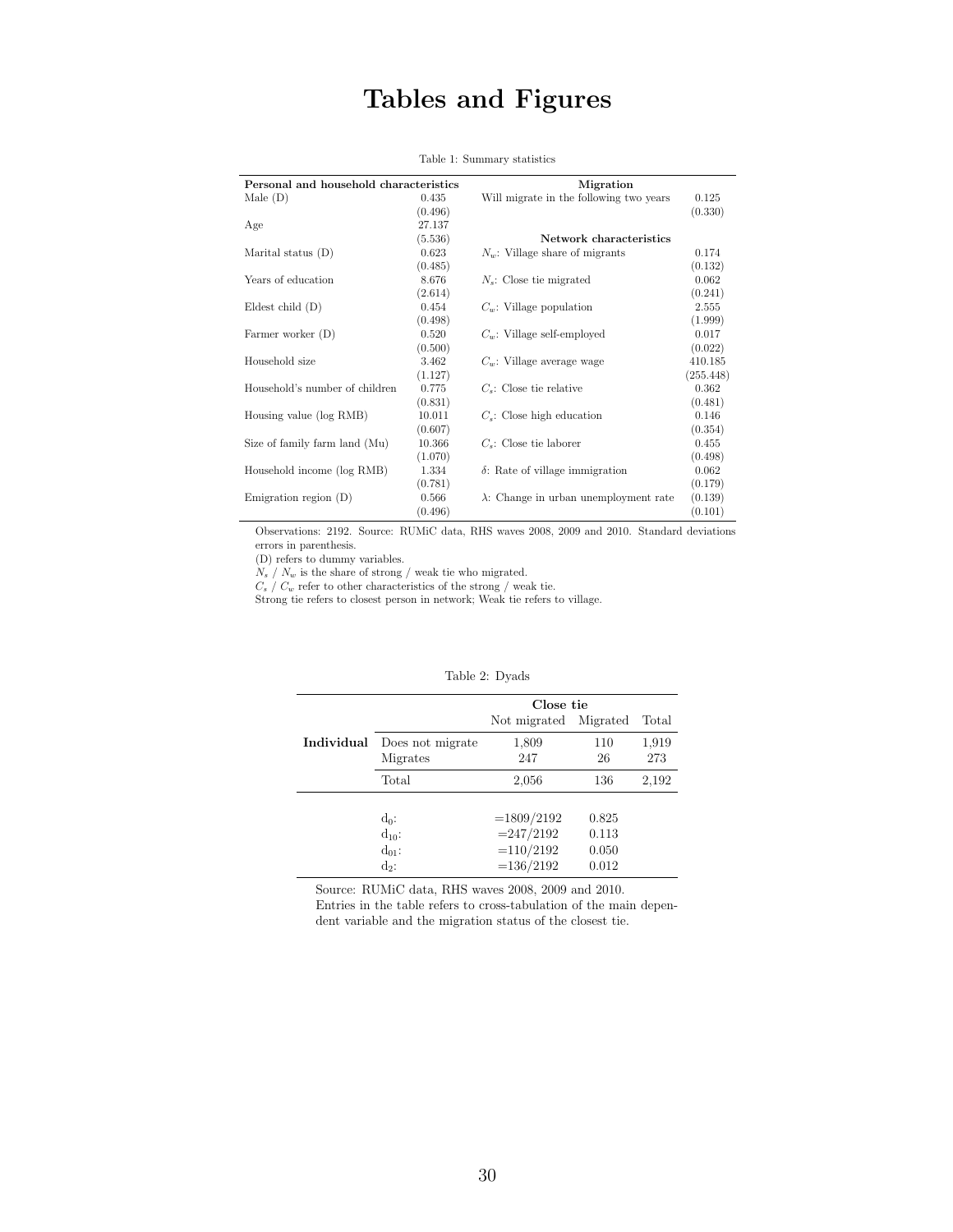|  | Table 3: Benchmark results |  |
|--|----------------------------|--|
|--|----------------------------|--|

<span id="page-32-0"></span>

| $0.1829***$<br>$N_w$ : Village outmigrants<br>$0.1792***$<br>$0.1545***$<br>$0.1312***$<br>(0.0395)<br>(0.0391)<br>(0.0381)<br>(0.0388)<br>$0.0499*$<br>$N_s$ : Closest tie migrant<br>$0.0442*$<br>$0.0662**$<br>$-0.0101$ | $0.3128***$<br>(0.0852)<br>$-0.0097$<br>(0.0361)<br>$0.2761**$ |
|-----------------------------------------------------------------------------------------------------------------------------------------------------------------------------------------------------------------------------|----------------------------------------------------------------|
|                                                                                                                                                                                                                             |                                                                |
|                                                                                                                                                                                                                             |                                                                |
|                                                                                                                                                                                                                             |                                                                |
| (0.0278)<br>(0.0314)<br>(0.0268)<br>(0.0352)<br>$N_w \times N_s$<br>$0.2845**$                                                                                                                                              |                                                                |
| (0.1362)                                                                                                                                                                                                                    | (0.1379)                                                       |
| $N_m^2$ : Village outmigrants sq.                                                                                                                                                                                           | $-0.2920***$                                                   |
|                                                                                                                                                                                                                             | (0.1123)                                                       |
| $C_w$ : Village population (/1000)<br>$-0.0031$<br>$-0.0027$                                                                                                                                                                | $-0.0023$                                                      |
| (0.0025)<br>(0.0024)<br>$C_w$ : Village self-employed                                                                                                                                                                       | (0.0024)                                                       |
| 0.0748<br>0.0784<br>(0.3001)<br>(0.2989)                                                                                                                                                                                    | 0.0792<br>(0.2957)                                             |
| $-0.0001**$<br>$C_w$ : Village average wage (RMB)<br>$-0.0001**$                                                                                                                                                            | $-0.0001**$                                                    |
| (0.0000)<br>(0.0000)                                                                                                                                                                                                        | (0.0000)                                                       |
| $C_s$ : Relative<br>$-0.0031$<br>$-0.0017$                                                                                                                                                                                  | $-0.0018$                                                      |
| (0.0117)<br>(0.0117)                                                                                                                                                                                                        | (0.0116)                                                       |
| $C_s$ : High Educ.<br>$-0.0269*$<br>$-0.0243*$                                                                                                                                                                              | $-0.0256*$                                                     |
| (0.0141)<br>(0.0144)                                                                                                                                                                                                        | (0.0141)                                                       |
| $C_s$ : Laborer<br>0.0166<br>0.0183                                                                                                                                                                                         | 0.0166                                                         |
| (0.0123)<br>(0.0123)<br>$\delta$ : Rate of village immunigration<br>$-0.1558*$<br>$-0.1859*$<br>$-0.1524*$<br>$-0.1035$<br>$-0.1112$                                                                                        | (0.0122)<br>$-0.1042$                                          |
| (0.0915)<br>(0.1023)<br>(0.0917)<br>(0.0837)<br>(0.0838)                                                                                                                                                                    | (0.0821)                                                       |
| $-0.3193***$<br>$-0.2622***$<br>$\lambda$ : Change in urban unempl. rate<br>$-0.2634***$<br>$-0.2955***$<br>$-0.2911***$                                                                                                    | $-0.2798***$                                                   |
| (0.0590)<br>(0.0588)<br>(0.0587)<br>(0.0585)<br>(0.0589)                                                                                                                                                                    | (0.0586)                                                       |
| $0.0406***$<br>$0.0394***$<br>$0.0408***$<br>$0.0388***$<br>Male $(D)$<br>$0.0396***$                                                                                                                                       | $0.0404***$                                                    |
| (0.0122)<br>(0.0122)<br>(0.0122)<br>(0.0118)<br>(0.0118)                                                                                                                                                                    | (0.0118)                                                       |
| $-0.0080***$<br>$-0.0080***$<br>Age<br>$-0.0081***$<br>$-0.0076***$<br>$-0.0077***$                                                                                                                                         | $-0.0077***$                                                   |
| (0.0016)<br>(0.0016)<br>(0.0016)<br>(0.0016)<br>(0.0016)                                                                                                                                                                    | (0.0016)                                                       |
| Marital status $(D)$<br>0.0021<br>0.0031<br>0.0034<br>0.0080<br>0.0087                                                                                                                                                      | $_{0.0081}$                                                    |
| (0.0188)<br>(0.0188)<br>(0.0186)<br>(0.0181)<br>(0.0180)                                                                                                                                                                    | (0.0179)                                                       |
| Years of education<br>$-0.0008$<br>$-0.0001$<br>$-0.0000$<br>$-0.0007$<br>$-0.0005$<br>(0.0022)<br>(0.0022)<br>(0.0022)<br>(0.0022)<br>(0.0022)                                                                             | $-0.0001$<br>(0.0022)                                          |
| Eldest child $(D)$<br>$-0.0041$<br>$-0.0059$<br>$-0.0047$<br>$-0.0047$<br>$-0.0048$                                                                                                                                         | $-0.0053$                                                      |
| (0.0112)<br>(0.0112)<br>(0.0112)<br>(0.0109)<br>(0.0109)                                                                                                                                                                    | (0.0108)                                                       |
| Farmer worker (D)<br>$0.0309**$<br>$0.0337***$<br>$0.0315**$<br>$0.0214*$<br>0.0193                                                                                                                                         | 0.0174                                                         |
| (0.0125)<br>(0.0127)<br>(0.0128)<br>(0.0127)<br>(0.0124)                                                                                                                                                                    | (0.0124)                                                       |
| $0.0166***$<br>$0.0181***$<br>$0.0166***$<br>$0.0157***$<br>$0.0160***$<br>Household size                                                                                                                                   | $0.0157***$                                                    |
| (0.0053)<br>(0.0054)<br>(0.0053)<br>(0.0053)<br>(0.0053)                                                                                                                                                                    | (0.0052)                                                       |
| Household's number of children<br>$-0.0126$<br>$-0.0130$<br>$-0.0085$<br>$-0.0086$<br>$-0.0091$                                                                                                                             | $-0.0126$                                                      |
| (0.0115)<br>(0.0118)<br>(0.0116)<br>(0.0110)<br>(0.0110)                                                                                                                                                                    | (0.0109)                                                       |
| Household income<br>$-0.0254**$<br>$-0.0219*$<br>$-0.0238**$<br>$-0.0183$<br>$-0.0194*$                                                                                                                                     | $-0.0192*$                                                     |
| (0.0115)<br>(0.0114)<br>(0.0115)<br>(0.0112)<br>(0.0112)<br>Housing value (log RMB)<br>$-0.0243***$<br>$-0.0198***$<br>$-0.0206***$<br>$-0.0224***$<br>$-0.0223***$                                                         | (0.0112)<br>$-0.0205***$                                       |
| (0.0059)<br>(0.0059)<br>(0.0058)<br>(0.0058)<br>(0.0058)                                                                                                                                                                    | (0.0057)                                                       |
| Size of family farm land (Mu)<br>$0.0392***$<br>$0.0414***$<br>$0.0387***$<br>$0.0345***$<br>$0.0338***$                                                                                                                    | $0.0340***$                                                    |
| (0.0084)<br>(0.0085)<br>(0.0083)<br>(0.0083)<br>(0.0083)                                                                                                                                                                    | (0.0082)                                                       |
| Emigration region $(D)$<br>$0.0243*$<br>$0.0342**$<br>$0.0269*$<br>0.0175<br>0.0148                                                                                                                                         | 0.0132                                                         |
| (0.0141)<br>(0.0144)<br>(0.0148)<br>(0.0150)<br>(0.0142)                                                                                                                                                                    | (0.0149)                                                       |
| Pseudo $R^2$<br>0.17<br>0.18<br>0.18<br>0.18<br>0.19                                                                                                                                                                        | 0.19                                                           |
| Ν<br>2192<br>2192<br>2192<br>2192<br>2192                                                                                                                                                                                   | 2192                                                           |

Source: RUMiC data, RHS waves 2008, 2009 and 2010. Robust standard errors in parenthesis.<br>\*/\*\*/\*\*\* indicate significance at the 0.1/0.05/0.01 level.<br>Sample is composed by individuals aged 16 to 35 who have never migrated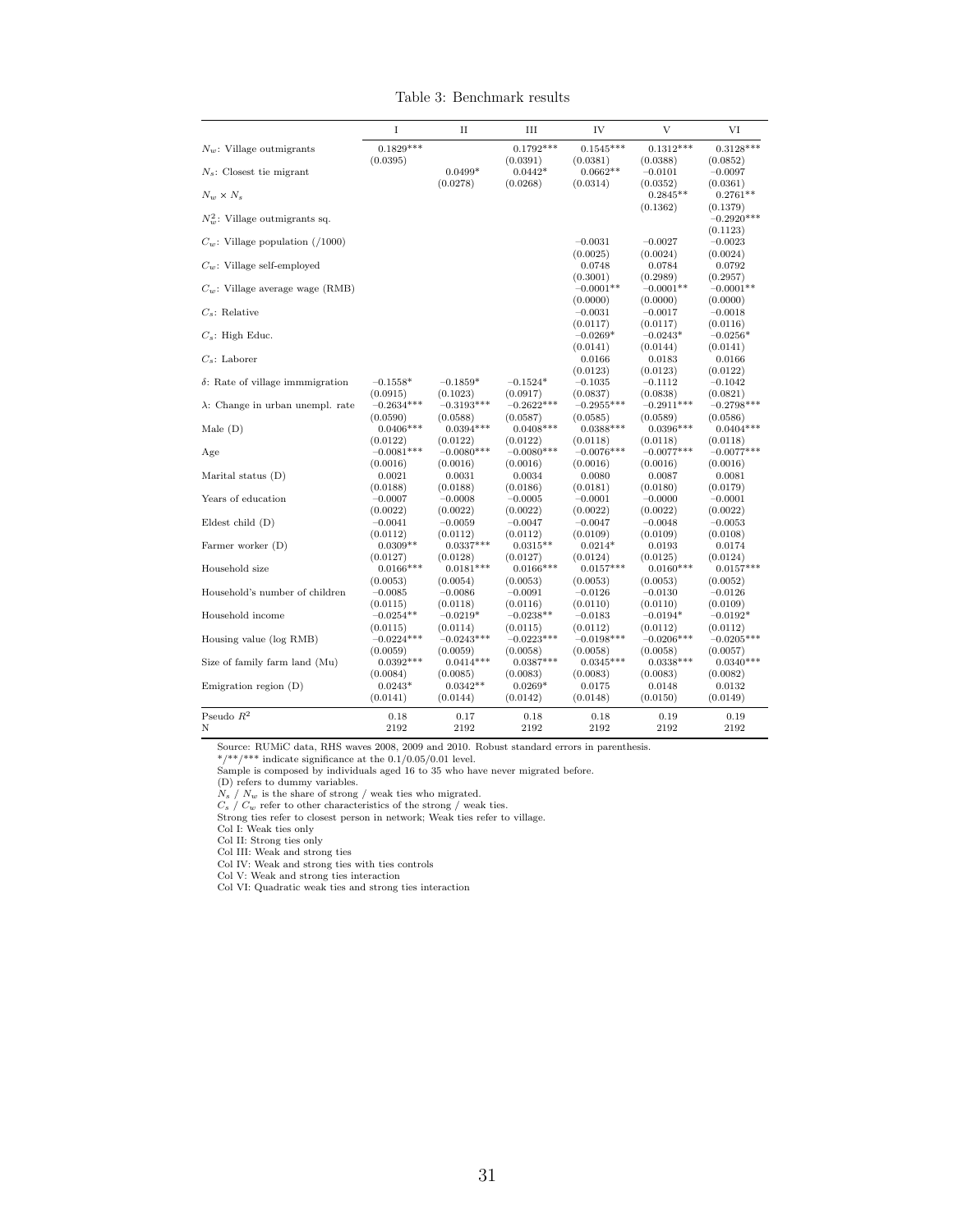|               | Main effects (Tab 3 Col IV) |        |         |        | Interaction model (Tab $3$ Col V) |        |         |        |
|---------------|-----------------------------|--------|---------|--------|-----------------------------------|--------|---------|--------|
|               | $N_s = 0$                   | s.e.   | $N_s=1$ | s.e.   | $N_s = 0$                         | s.e.   | $N_s=1$ | s.e.   |
| $N_w=0$       | 0.0865                      | 0.0091 | 0.1477  | 0.0296 | 0.0911                            | 0.0095 | 0.0811  | 0.0343 |
| $N_w = 0.1$   | 0.1021                      | 0.0074 | 0.1700  | 0.0305 | 0.1048                            | 0.0076 | 0.1255  | 0.0344 |
| $N_w = 0.2$   | 0.1195                      | 0.0068 | 0.1942  | 0.0321 | 0.1197                            | 0.0068 | 0.1840  | 0.0337 |
| $N_w = 0.3$   | 0.1390                      | 0.0088 | 0.2204  | 0.0348 | 0.1362                            | 0.0088 | 0.2566  | 0.0417 |
| $N_w = 0.4$   | 0.1604                      | 0.0134 | 0.2484  | 0.0386 | 0.1540                            | 0.0134 | 0.3411  | 0.0628 |
| $N_w = 0.5$   | 0.1839                      | 0.0196 | 0.2781  | 0.0436 | 0.1733                            | 0.0194 | 0.4337  | 0.0908 |
| $N_{w} = 0.6$ | 0.2092                      | 0.0271 | 0.3094  | 0.0498 | 0.1940                            | 0.0266 | 0.5293  | 0.1180 |

Source: RUMiC data, RHS waves 2008, 2009 and 2010.

Predicted probabilites calculated using values of  $N_s$  and  $N_w$  from col IV and V of table [3](#page-32-0) and keeping other predictors at the mean values.

 $N_s$  /  $N_w$  is the share of strong / weak ties who migrated.

Strong ties refer to closest person in network; Weak ties refer to village.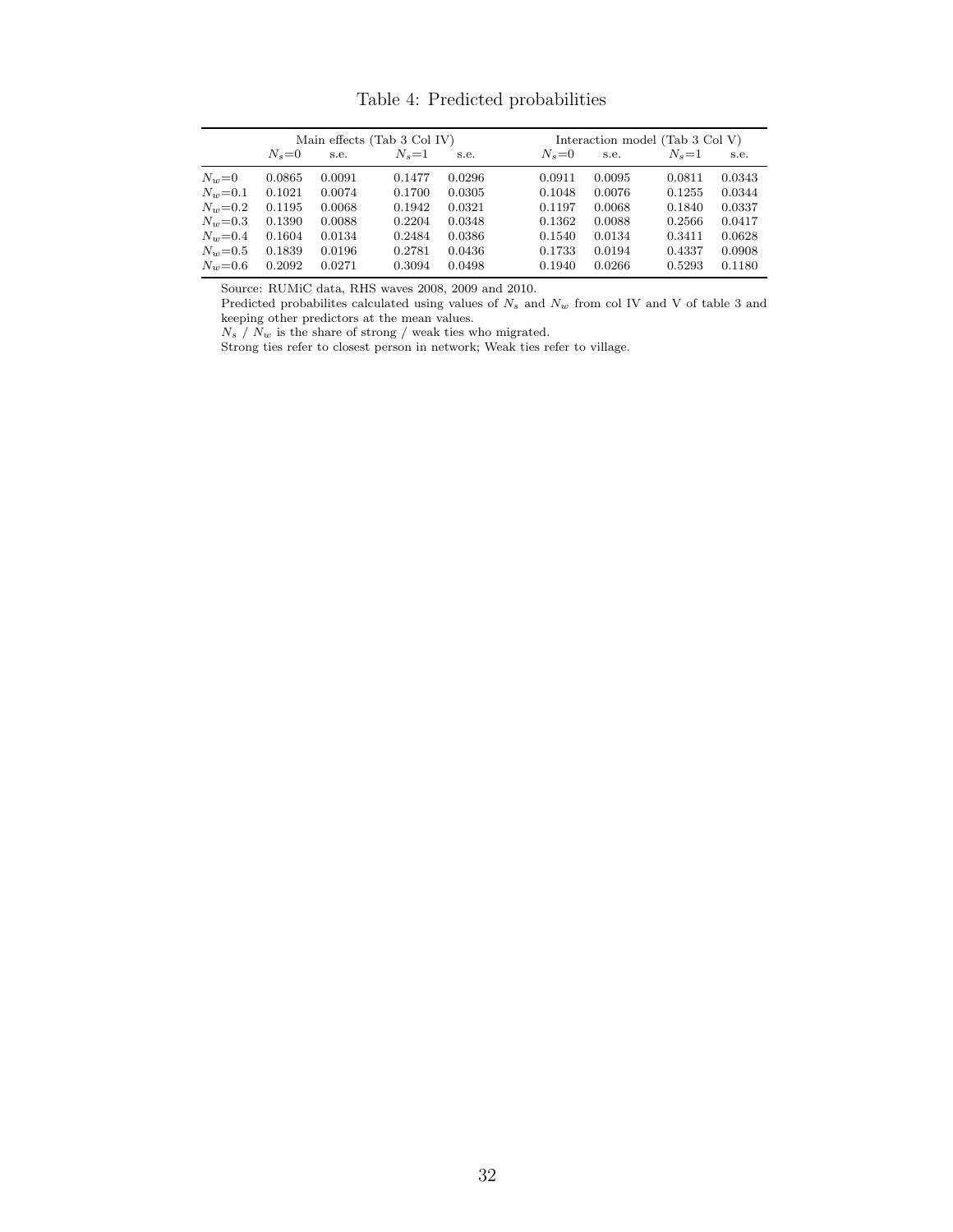|  | Table 5: Excluding household heads |  |  |
|--|------------------------------------|--|--|
|--|------------------------------------|--|--|

|                                          | I                                    | П                                    | Ш                                    | IV                                   | V                                    | VI                                   |
|------------------------------------------|--------------------------------------|--------------------------------------|--------------------------------------|--------------------------------------|--------------------------------------|--------------------------------------|
| $N_w$ : Village outmigrants              | $0.1938***$<br>(0.0430)              |                                      | $0.1892***$<br>(0.0426)              | $0.1592***$<br>(0.0414)              | $0.1302***$<br>(0.0420)              | $0.3208***$<br>(0.0928)              |
| $N_s$ : Closest tie migrant              |                                      | $0.0515*$                            | 0.0438                               | $0.0744**$                           | $-0.0225$                            | $-0.0230$                            |
| $N_w \times N_s$                         |                                      | (0.0298)                             | (0.0283)                             | (0.0342)                             | (0.0341)<br>$0.3666**$               | (0.0345)<br>$0.3594**$               |
| $N_w^2$ : Village outmigrants sq.        |                                      |                                      |                                      |                                      | (0.1469)                             | (0.1483)<br>$-0.3029**$<br>(0.1216)  |
| $C_w$ : Village population (/1000)       |                                      |                                      |                                      | $-0.0039$<br>(0.0028)                | $-0.0035$<br>(0.0027)                | $-0.0031$<br>(0.0027)                |
| $C_w$ : Village self-employed            |                                      |                                      |                                      | 0.1143<br>(0.3186)                   | 0.1246<br>(0.3155)                   | 0.1257<br>(0.3125)                   |
| $C_w$ : Village average wage (RMB)       |                                      |                                      |                                      | $-0.0001***$<br>(0.0000)             | $-0.0001***$<br>(0.0000)             | $-0.0001**$<br>(0.0000)              |
| $C_s$ : Relative                         |                                      |                                      |                                      | $-0.0079$<br>(0.0127)                | $-0.0062$<br>(0.0127)                | $-0.0062$<br>(0.0126)                |
| $C_s$ : High Educ.                       |                                      |                                      |                                      | $-0.0318**$<br>(0.0155)              | $-0.0286*$<br>(0.0159)               | $-0.0300*$<br>(0.0156)               |
| $C_s$ : Laborer                          |                                      |                                      |                                      | $0.0241*$<br>(0.0136)                | $0.0263*$<br>(0.0136)                | $0.0244*$<br>(0.0135)                |
| $\delta$ : Rate of village immmigration  | $-0.1703*$<br>(0.1001)               | $-0.2040*$<br>(0.1111)               | $-0.1674*$<br>(0.1003)               | $-0.1081$<br>(0.0904)                | $-0.1180$<br>(0.0902)                | $-0.1099$<br>(0.0888)                |
| $\lambda$ : Change in urban unempl. rate | $-0.2633***$<br>(0.0649)             | $-0.3255***$<br>(0.0647)             | $-0.2632***$<br>(0.0647)             | $-0.3025***$<br>(0.0643)             | $-0.2950***$<br>(0.0646)             | $-0.2834***$<br>(0.0641)             |
| Male $(D)$                               | $0.0484***$<br>(0.0145)              | $0.0478***$<br>(0.0145)              | $0.0487***$<br>(0.0145)              | $0.0457***$<br>(0.0139)              | $0.0463***$<br>(0.0139)              | $0.0475***$<br>(0.0139)              |
| Age                                      | $-0.0088***$<br>(0.0018)             | $-0.0088***$<br>(0.0018)             | $-0.0088***$<br>(0.0018)             | $-0.0084***$<br>(0.0018)             | $-0.0084***$<br>(0.0018)             | $-0.0084***$<br>(0.0018)             |
| Marital status $(D)$                     | 0.0108                               | 0.0125                               | 0.0124                               | 0.0188                               | 0.0196                               | 0.0188                               |
| Years of education                       | (0.0205)<br>0.0002<br>(0.0024)       | (0.0205)<br>$-0.0000$<br>(0.0025)    | (0.0204)<br>0.0003<br>(0.0024)       | (0.0197)<br>0.0008<br>(0.0024)       | (0.0196)<br>0.0009<br>(0.0024)       | (0.0195)<br>0.0009<br>(0.0024)       |
| Eldest child $(D)$                       | $-0.0088$<br>(0.0123)                | $-0.0109$<br>(0.0124)                | $-0.0095$<br>(0.0123)                | $-0.0096$<br>(0.0119)                | $-0.0096$<br>(0.0119)                | $-0.0100$<br>(0.0118)                |
| Farmer worker (D)                        | $0.0306**$                           | $0.0342**$                           | $0.0313**$                           | 0.0185<br>(0.0136)                   | 0.0154<br>(0.0136)                   | 0.0131<br>(0.0135)                   |
| Household size                           | (0.0139)<br>$0.0160***$              | (0.0141)<br>$0.0176***$              | (0.0139)<br>$0.0160***$              | $0.0151**$                           | $0.0155***$                          | $0.0151**$                           |
| Household's number of children           | (0.0060)<br>$-0.0106$                | (0.0062)<br>$-0.0108$                | (0.0061)<br>$-0.0115$                | (0.0060)<br>$-0.0165$                | (0.0060)<br>$-0.0170$                | (0.0059)<br>$-0.0165$                |
| Household income                         | (0.0136)<br>$-0.0294**$              | (0.0138)<br>$-0.0254**$              | (0.0137)<br>$-0.0277**$              | (0.0131)<br>$-0.0216*$               | (0.0131)<br>$-0.0231*$               | (0.0130)<br>$-0.0230*$               |
| Housing value (log RMB)                  | (0.0128)<br>$-0.0247***$<br>(0.0065) | (0.0127)<br>$-0.0266***$<br>(0.0065) | (0.0128)<br>$-0.0246***$<br>(0.0064) | (0.0124)<br>$-0.0217***$<br>(0.0063) | (0.0124)<br>$-0.0229***$<br>(0.0063) | (0.0124)<br>$-0.0228***$<br>(0.0063) |
| Size of family farm land (Mu)            | $0.0412***$<br>(0.0092)              | $0.0435***$<br>(0.0093)              | $0.0408***$<br>(0.0092)              | $0.0350***$<br>(0.0091)              | $0.0340***$<br>(0.0091)              | $0.0343***$<br>(0.0090)              |
| Emigration region $(D)$                  | 0.0227<br>(0.0154)                   | $0.0335**$<br>(0.0158)               | 0.0254<br>(0.0156)                   | 0.0143<br>(0.0161)                   | 0.0104<br>(0.0162)                   | 0.0087<br>(0.0162)                   |
| Pseudo $R^2$<br>Ν                        | 0.17<br>2005                         | 0.16<br>2005                         | 0.17<br>2005                         | 0.18<br>2005                         | 0.18<br>2005                         | 0.19<br>2005                         |

Source: RUMiC data, RHS waves 2008, 2009 and 2010. Robust standard errors in parenthesis.<br>
Sample is composed by individuals aged 16 to 35 who have never migrated before and are not household heads.<br>  $*\!/ **$  indicate signif

Col VI: Quadratic weak ties and strong ties interaction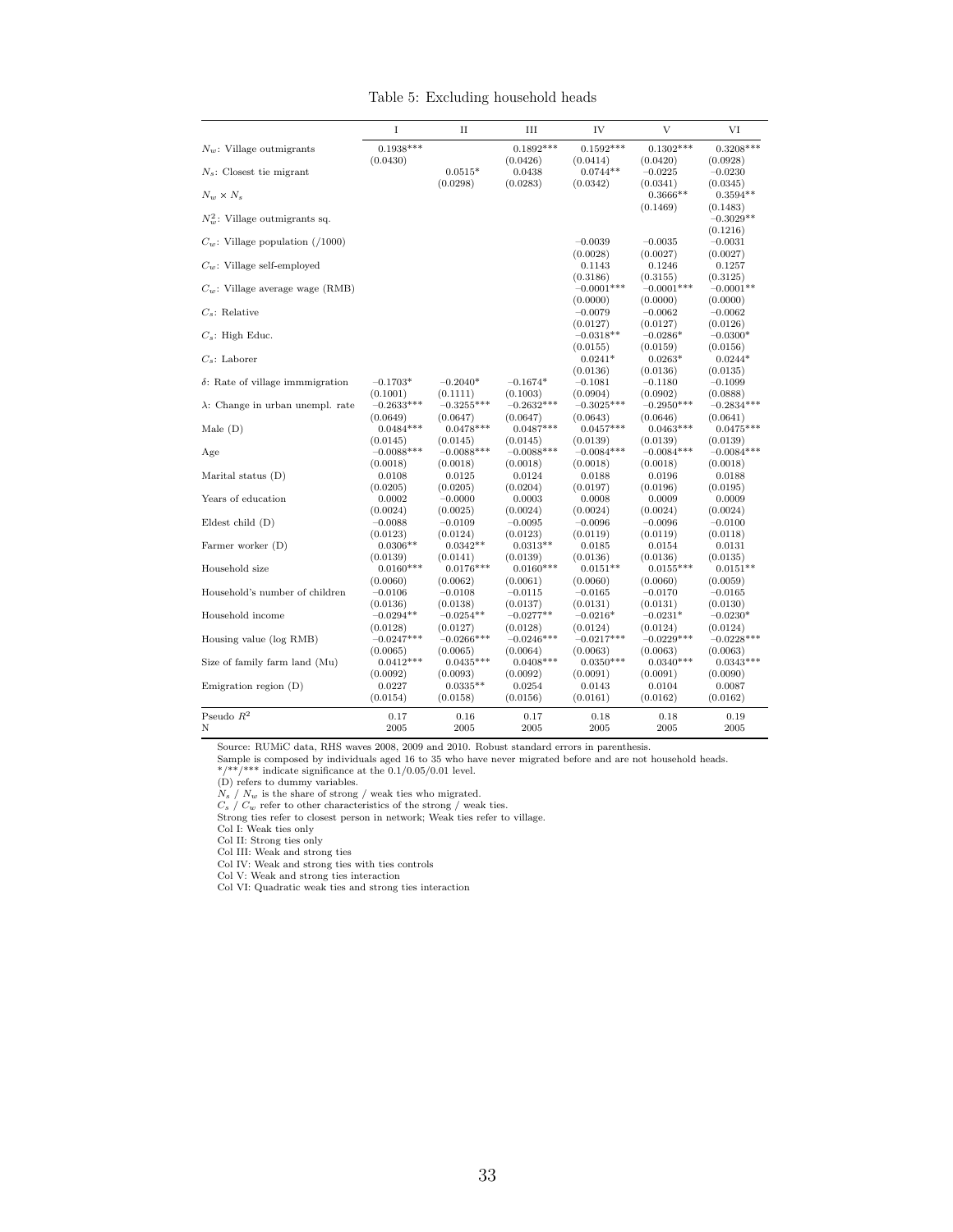|                                          | I                        | $_{\rm II}$              | Ш                        | IV                       | V                        | VI                       |
|------------------------------------------|--------------------------|--------------------------|--------------------------|--------------------------|--------------------------|--------------------------|
| $N_w$ : Village outmigrants              | $0.2090***$              |                          | $0.2044***$              | $0.1771***$              | $0.1482***$              | $0.3878***$              |
|                                          | (0.0474)                 |                          | (0.0468)                 | (0.0463)                 | (0.0470)                 | (0.1052)                 |
| $N_s$ : Closest tie migrant              |                          | $0.0679**$               | $0.0621*$                | $0.0917**$               | $-0.0059$                | $-0.0050$                |
|                                          |                          | (0.0338)                 | (0.0329)                 | (0.0388)                 | (0.0446)                 | (0.0457)                 |
| $N_w \times N_s$                         |                          |                          |                          |                          | $0.3617**$               | $0.3501**$               |
| $N_m^2$ : Village outmigrants sq.        |                          |                          |                          |                          | (0.1675)                 | (0.1683)<br>$-0.3794***$ |
|                                          |                          |                          |                          |                          |                          | (0.1379)                 |
| $C_w$ : Village population (/1000)       |                          |                          |                          | $-0.0031$                | $-0.0027$                | $-0.0022$                |
|                                          |                          |                          |                          | (0.0029)                 | (0.0028)                 | (0.0028)                 |
| $C_w$ : Village self-employed            |                          |                          |                          | 0.2568<br>(0.3627)       | 0.2610<br>(0.3611)       | 0.2663<br>(0.3577)       |
| $C_w$ : Village average wage (RMB)       |                          |                          |                          | $-0.0001**$              | $-0.0001**$              | $-0.0001**$              |
|                                          |                          |                          |                          | (0.0000)                 | (0.0000)                 | (0.0000)                 |
| $C_s$ : Relative                         |                          |                          |                          | $-0.0106$                | $-0.0091$                | $-0.0096$                |
|                                          |                          |                          |                          | (0.0142)                 | (0.0142)                 | (0.0141)                 |
| $C_s$ : High Educ.                       |                          |                          |                          | $-0.0284$                | $-0.0254$                | $-0.0276$                |
|                                          |                          |                          |                          | (0.0184)                 | (0.0187)                 | (0.0184)                 |
| $C_s$ : Laborer                          |                          |                          |                          | 0.0204                   | 0.0224                   | 0.0199                   |
|                                          |                          |                          |                          | (0.0154)                 | (0.0153)                 | (0.0152)                 |
| $\delta$ : Rate of village immmigration  | $-0.1738$                | $-0.2060*$               | $-0.1698$                | $-0.1257$                | $-0.1364$                | $-0.1268$                |
| $\lambda$ : Change in urban unempl. rate | (0.1127)<br>$-0.3162***$ | (0.1251)<br>$-0.3825***$ | (0.1134)<br>$-0.3126***$ | (0.1069)<br>$-0.3511***$ | (0.1069)<br>$-0.3435***$ | (0.1049)<br>$-0.3279***$ |
|                                          | (0.0727)                 | (0.0715)                 | (0.0722)                 | (0.0722)                 | (0.0728)                 | (0.0723)                 |
| Male $(D)$                               | $0.0489***$              | $0.0483***$              | $0.0493***$              | $0.0476***$              | $0.0486***$              | $0.0499***$              |
|                                          | (0.0148)                 | (0.0148)                 | (0.0148)                 | (0.0145)                 | (0.0145)                 | (0.0145)                 |
| Age                                      | $-0.0085***$             | $-0.0084***$             | $-0.0084***$             | $-0.0081***$             | $-0.0082***$             | $-0.0082***$             |
|                                          | (0.0020)                 | (0.0020)                 | (0.0020)                 | (0.0019)                 | (0.0019)                 | (0.0019)                 |
| Marital status $(D)$                     | 0.0048                   | 0.0055                   | 0.0065                   | 0.0112                   | 0.0123                   | 0.0116                   |
|                                          | (0.0228)                 | (0.0227)                 | (0.0227)                 | (0.0223)                 | (0.0222)                 | (0.0220)                 |
| Years of education                       | $-0.0021$                | $-0.0024$                | $-0.0020$                | $-0.0016$                | $-0.0015$                | $-0.0016$                |
|                                          | (0.0028)                 | (0.0028)                 | (0.0028)                 | (0.0027)                 | (0.0028)                 | (0.0027)                 |
| Eldest child $(D)$                       | $-0.0051$<br>(0.0138)    | $-0.0069$<br>(0.0138)    | $-0.0057$<br>(0.0138)    | $-0.0051$<br>(0.0135)    | $-0.0049$<br>(0.0135)    | $-0.0055$<br>(0.0134)    |
| Farmer worker (D)                        | $0.0324**$               | $0.0365**$               | $0.0335**$               | 0.0224                   | 0.0195                   | 0.0168                   |
|                                          | (0.0154)                 | (0.0155)                 | (0.0154)                 | (0.0154)                 | (0.0155)                 | (0.0155)                 |
| Household size                           | $0.0227***$              | $0.0246***$              | $0.0228***$              | $0.0223***$              | $0.0227***$              | $0.0223***$              |
|                                          | (0.0066)                 | (0.0066)                 | (0.0065)                 | (0.0066)                 | (0.0066)                 | (0.0065)                 |
| Household's number of children           | $-0.0101$                | $-0.0092$                | $-0.0109$                | $-0.0140$                | $-0.0146$                | $-0.0141$                |
|                                          | (0.0142)                 | (0.0145)                 | (0.0144)                 | (0.0137)                 | (0.0138)                 | (0.0136)                 |
| Household income                         | $-0.0242*$               | $-0.0197$                | $-0.0219$                | $-0.0157$                | $-0.0174$                | $-0.0169$                |
|                                          | (0.0141)                 | (0.0140)                 | (0.0141)                 | (0.0138)                 | (0.0139)                 | (0.0140)                 |
| Housing value (log RMB)                  | $-0.0263***$             | $-0.0284***$             | $-0.0262***$             | $-0.0243***$             | $-0.0253***$             | $-0.0253***$             |
| Size of family farm land (Mu)            | (0.0071)<br>$0.0465***$  | (0.0071)<br>$0.0484***$  | (0.0070)<br>$0.0457***$  | (0.0071)<br>$0.0409***$  | (0.0071)<br>$0.0402***$  | (0.0070)<br>$0.0407***$  |
|                                          | (0.0103)                 | (0.0103)                 | (0.0102)                 | (0.0103)                 | (0.0103)                 | (0.0102)                 |
| Emigration region $(D)$                  | $0.0333*$                | $0.0453**$               | $0.0369**$               | 0.0279                   | 0.0242                   | 0.0216                   |
|                                          | (0.0175)                 | (0.0176)                 | (0.0175)                 | (0.0184)                 | (0.0186)                 | (0.0186)                 |
|                                          |                          |                          |                          |                          |                          |                          |
| Pseudo $R^2$<br>Ν                        | 0.16<br>1842             | 0.15<br>1842             | 0.16<br>1842             | 0.17<br>1842             | 0.17<br>1842             | 0.18<br>1842             |
|                                          |                          |                          |                          |                          |                          |                          |

Table 6: Knows closest tie since before age 16

Sample is composed by individuals aged 16 to 35 who have never migrated before and who know their closest tie since

before age 16.<br>\*/\*\*/\*\*\* indicate significance at the 0.1/0.05/0.01 level.<br>(D) refers to dummy variables.<br> $N_s / N_w$  is the share of strong / weak ties who migrated.<br> $C_s / C_w$  refer to other characteristics of the strong / weak

Col I: Weak ties only Col II: Strong ties only Col III: Weak and strong ties Col IV: Weak and strong ties with ties controls

Col V: Weak and strong ties interaction Col VI: Quadratic weak ties and strong ties interaction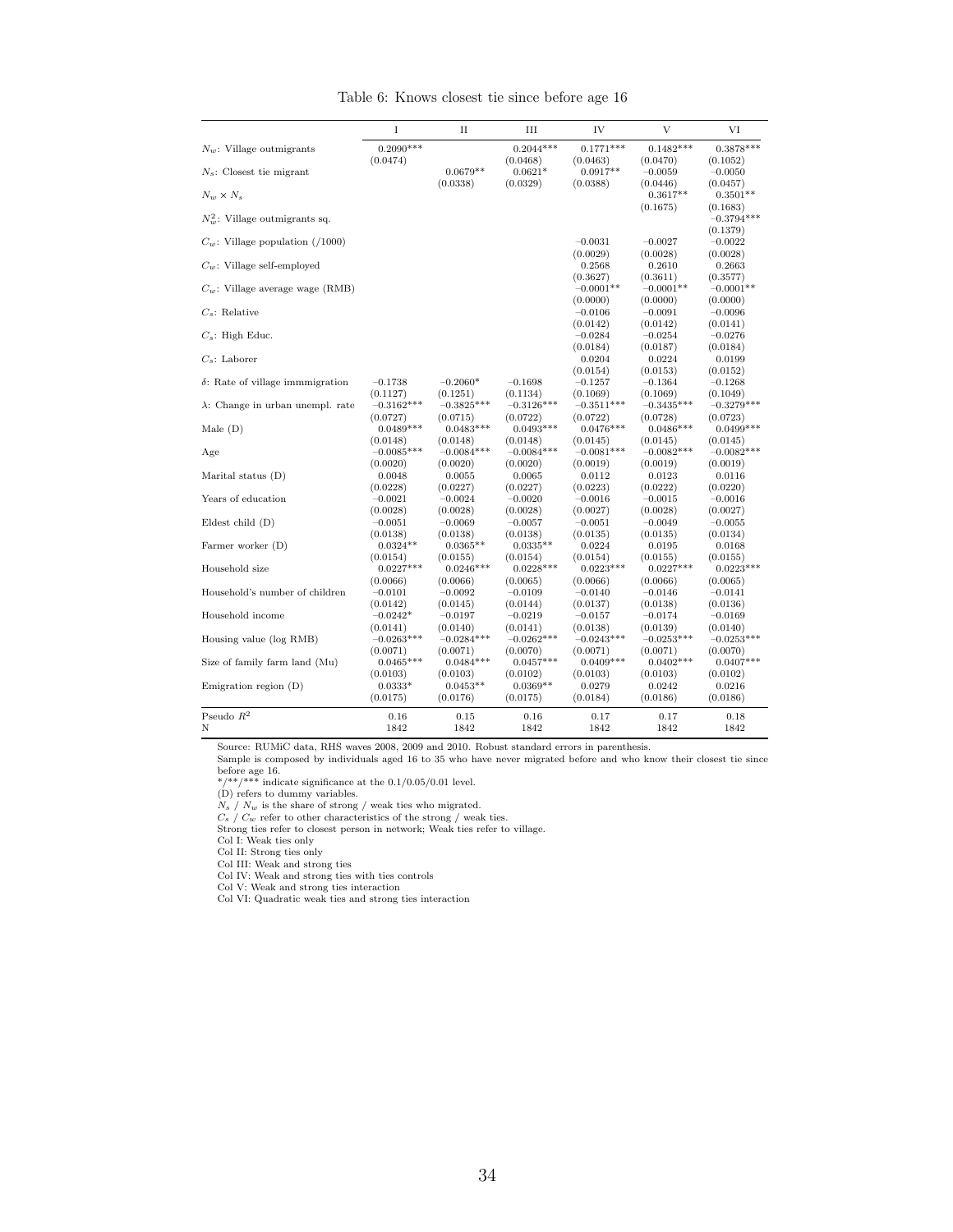|                                          | I                       | П            | Ш                       | IV                      | V                       | VI                                   |
|------------------------------------------|-------------------------|--------------|-------------------------|-------------------------|-------------------------|--------------------------------------|
| $N_w$ : Village outmigrants              | $0.2157***$<br>(0.0502) |              | $0.2105***$<br>(0.0496) | $0.1785***$<br>(0.0490) | $0.1428***$<br>(0.0498) | $0.3928***$<br>(0.1121)              |
| $N_s$ : Closest tie migrant              |                         | $0.0650*$    | $0.0576*$               | $0.0947**$              | $-0.0239$               | $-0.0242$                            |
| $N_w \times N_s$                         |                         | (0.0349)     | (0.0335)                | (0.0404)                | (0.0412)<br>$0.4570***$ | (0.0417)<br>$0.4465**$               |
| $N_{\rm so}^2$ : Village outmigrants sq. |                         |              |                         |                         | (0.1772)                | (0.1773)<br>$-0.3914***$<br>(0.1468) |
| $C_w$ : Village population (/1000)       |                         |              |                         | $-0.0039$<br>(0.0032)   | $-0.0035$<br>(0.0031)   | $-0.0030$<br>(0.0031)                |
| $C_w$ : Village self-employed            |                         |              |                         | 0.3078<br>(0.3773)      | 0.3191<br>(0.3738)      | 0.3273<br>(0.3705)                   |
| $C_w$ : Village average wage (RMB)       |                         |              |                         | $-0.0001**$<br>(0.0000) | $-0.0001**$<br>(0.0000) | $-0.0001**$<br>(0.0000)              |
| $C_s$ : Relative                         |                         |              |                         | $-0.0161$<br>(0.0152)   | $-0.0143$<br>(0.0152)   | $-0.0147$<br>(0.0151)                |
| $C_s$ : High Educ.                       |                         |              |                         | $-0.0343*$<br>(0.0195)  | $-0.0308$<br>(0.0199)   | $-0.0331*$<br>(0.0195)               |
| $C_s$ : Laborer                          |                         |              |                         | 0.0259<br>(0.0165)      | $0.0285*$<br>(0.0164)   | 0.0257<br>(0.0163)                   |
| $\delta$ : Rate of village immmigration  | $-0.1835$               | $-0.2188*$   | $-0.1803$               | $-0.1298$               | $-0.1432$               | $-0.1325$                            |
|                                          | (0.1189)                | (0.1311)     | (0.1197)                | (0.1120)                | (0.1115)                | (0.1098)                             |
| $\lambda$ : Change in urban unempl. rate | $-0.3179***$            | $-0.3887***$ | $-0.3160***$            | $-0.3592***$            | $-0.3477***$            | $-0.3321***$                         |
|                                          | (0.0776)                | (0.0766)     | (0.0773)                | (0.0773)                | (0.0778)                | (0.0772)                             |
| Male $(D)$                               | $0.0570***$             | $0.0567***$  | $0.0574***$             | $0.0548***$             | $0.0557***$             | $0.0575***$                          |
| Age                                      | (0.0169)                | (0.0169)     | (0.0169)                | (0.0164)                | (0.0164)                | (0.0164)                             |
|                                          | $-0.0091***$            | $-0.0092***$ | $-0.0091***$            | $-0.0088***$            | $-0.0089***$            | $-0.0089***$                         |
|                                          | (0.0021)                | (0.0021)     | (0.0021)                | (0.0021)                | (0.0021)                | (0.0021)                             |
| Marital status $(D)$                     | 0.0109                  | 0.0124       | 0.0130                  | 0.0194                  | 0.0204                  | 0.0196                               |
|                                          | (0.0247)                | (0.0245)     | (0.0246)                | (0.0241)                | (0.0240)                | (0.0238)                             |
| Years of education                       | $-0.0008$               | $-0.0012$    | $-0.0007$               | $-0.0003$               | $-0.0002$               | $-0.0002$                            |
|                                          | (0.0029)                | (0.0030)     | (0.0030)                | (0.0029)                | (0.0029)                | (0.0029)                             |
| Eldest child $(D)$                       | $-0.0093$               | $-0.0113$    | $-0.0099$               | $-0.0093$               | $-0.0089$               | $-0.0095$                            |
|                                          | (0.0148)                | (0.0149)     | (0.0148)                | (0.0144)                | (0.0144)                | (0.0143)                             |
| Farmer worker (D)                        | $0.0318*$               | $0.0365**$   | $0.0329**$              | 0.0197                  | 0.0155                  | 0.0124                               |
|                                          | (0.0166)                | (0.0167)     | (0.0166)                | (0.0164)                | (0.0165)                | (0.0164)                             |
| Household size                           | $0.0219***$             | $0.0238***$  | $0.0220***$             | $0.0215***$             | $0.0221***$             | $0.0216***$                          |
|                                          | (0.0072)                | (0.0073)     | (0.0072)                | (0.0072)                | (0.0072)                | (0.0071)                             |
| Household's number of children           | $-0.0082$               | $-0.0077$    | $-0.0094$               | $-0.0140$               | $-0.0145$               | $-0.0140$                            |
|                                          | (0.0161)                | (0.0163)     | (0.0163)                | (0.0156)                | (0.0157)                | (0.0155)                             |
| Household income                         | $-0.0296*$              | $-0.0248$    | $-0.0274*$              | $-0.0207$               | $-0.0231$               | $-0.0227$                            |
|                                          | (0.0153)                | (0.0151)     | (0.0153)                | (0.0150)                | (0.0150)                | (0.0151)                             |
| Housing value (log RMB)                  | $-0.0292***$            | $-0.0312***$ | $-0.0290***$            | $-0.0269***$            | $-0.0282***$            | $-0.0283***$                         |
|                                          | (0.0077)                | (0.0077)     | (0.0076)                | (0.0076)                | (0.0076)                | (0.0076)                             |
| Size of family farm land (Mu)            | $0.0479***$             | $0.0499***$  | $0.0473***$             | $0.0410***$             | $0.0400***$             | $0.0407***$                          |
|                                          | (0.0109)                | (0.0110)     | (0.0109)                | (0.0109)                | (0.0109)                | (0.0109)                             |
| Emigration region $(D)$                  | $0.0308*$               | $0.0436**$   | $0.0346*$               | 0.0241                  | 0.0188                  | 0.0161                               |
|                                          | (0.0187)                | (0.0189)     | (0.0188)                | (0.0196)                | (0.0198)                | (0.0197)                             |
| Pseudo $\mathbb{R}^2$                    | 0.16                    | 0.15         | 0.16                    | 0.17                    | 0.17                    | 0.18                                 |
| Ν                                        | 1717                    | 1717         | 1717                    | 1717                    | 1717                    | 1717                                 |

Table 7: Excluding household heads and knows closest tie since before age 16

Sample is composed by individuals aged 16 to 35 who have never migrated before, are not household heads and who know

their closest tie since before age 16..<br>\*/\*\*/\*\*\* indicate significance at the 0.1/0.05/0.01 level.<br>(D) refers to dummy variables.<br> $N_s / N_w$  is the share of strong / weak ties who migrated.<br> $C_s / C_w$  refer to other characteris

Col I: Weak ties only Col II: Strong ties only Col III: Weak and strong ties Col IV: Weak and strong ties with ties controls

Col V: Weak and strong ties interaction

Col VI: Quadratic weak ties and strong ties interaction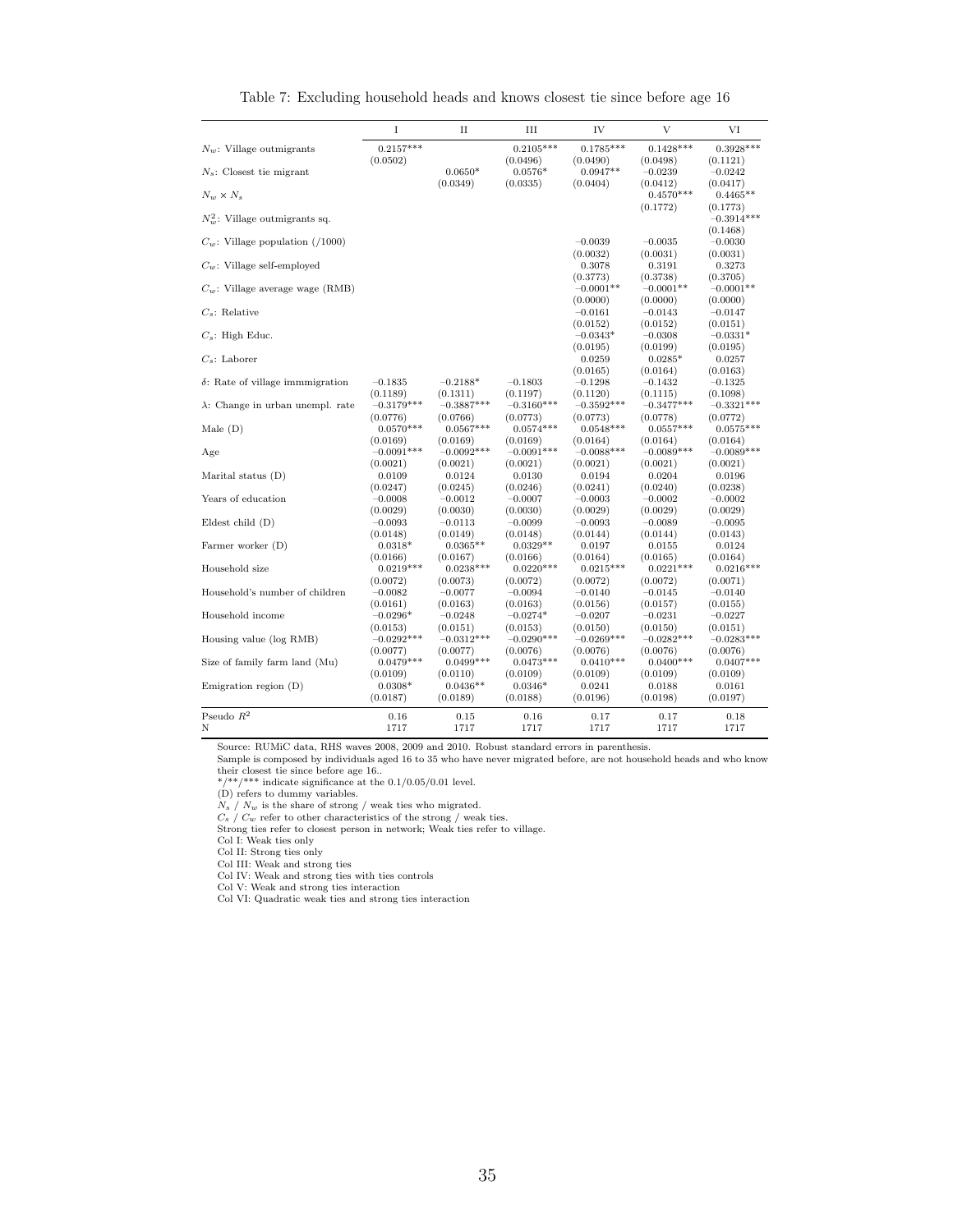|                                          | I                        | $_{\rm II}$              | Ш                        | IV                       | V                        | VI                       |
|------------------------------------------|--------------------------|--------------------------|--------------------------|--------------------------|--------------------------|--------------------------|
| $N_w$ : Village outmigrants              | $0.0258***$              |                          | $0.0254***$              | $0.0212***$              | $0.0145*$                | $0.0514***$              |
|                                          | (0.0073)                 |                          | (0.0073)                 | (0.0071)                 | (0.0074)                 | (0.0181)                 |
| $N_s$ : Closest tie migrant              |                          | 0.0047                   | 0.0041                   | 0.0079                   | $-0.0073$                | $-0.0085*$               |
|                                          |                          | (0.0043)                 | (0.0041)                 | (0.0049)                 | (0.0047)                 | (0.0046)                 |
| $N_w \times N_s$                         |                          |                          |                          |                          | $0.0622***$              | $0.0688***$              |
|                                          |                          |                          |                          |                          | (0.0214)                 | (0.0233)                 |
| $N_m^2$ : Village outmigrants sq.        |                          |                          |                          |                          |                          | $-0.0619**$              |
| $C_w$ : Village population (/1000)       |                          |                          |                          | $-0.0017**$              | $-0.0016**$              | (0.0262)<br>$-0.0016**$  |
|                                          |                          |                          |                          | (0.0007)                 | (0.0007)                 | (0.0007)                 |
| $C_w$ : Village self-employed            |                          |                          |                          | $-0.0562$                | $-0.0562$                | $-0.0566$                |
|                                          |                          |                          |                          | (0.0629)                 | (0.0629)                 | (0.0624)                 |
| $C_w$ : Village average wage (RMB)       |                          |                          |                          | $-0.0000**$              | $-0.0000***$             | $-0.0000**$              |
|                                          |                          |                          |                          | (0.0000)                 | (0.0000)                 | (0.0000)                 |
| $C_s$ : Relative                         |                          |                          |                          | 0.0003                   | 0.0004                   | 0.0004                   |
|                                          |                          |                          |                          | (0.0022)                 | (0.0022)                 | (0.0022)                 |
| $C_s$ : High Educ.                       |                          |                          |                          | $-0.0089***$             | $-0.0084***$             | $-0.0083***$             |
|                                          |                          |                          |                          | (0.0025)                 | (0.0025)                 | (0.0025)                 |
| $C_s$ : Laborer                          |                          |                          |                          | 0.0022                   | 0.0025                   | 0.0023                   |
|                                          |                          |                          |                          | (0.0023)                 | (0.0023)                 | (0.0023)                 |
| $\delta$ : Rate of village immunigration | $-0.0627***$             | $-0.0691***$             | $-0.0623***$             | $-0.0455**$              | $-0.0471**$              | $-0.0447**$              |
| $\lambda$ : Change in urban unempl. rate | (0.0229)<br>$-0.0524***$ | (0.0243)<br>$-0.0594***$ | (0.0229)<br>$-0.0522***$ | (0.0204)<br>$-0.0562***$ | (0.0204)<br>$-0.0551***$ | (0.0199)<br>$-0.0526***$ |
|                                          | (0.0106)                 | (0.0105)                 | (0.0106)                 | (0.0104)                 | (0.0104)                 | (0.0103)                 |
| Male $(D)$                               | $0.0123***$              | $0.0122***$              | $0.0124***$              | $0.0117***$              | $0.0117***$              | $0.0118***$              |
|                                          | (0.0025)                 | (0.0026)                 | (0.0025)                 | (0.0025)                 | (0.0025)                 | (0.0024)                 |
| Age                                      | $-0.0019***$             | $-0.0019***$             | $-0.0019***$             | $-0.0018***$             | $-0.0018***$             | $-0.0018***$             |
|                                          | (0.0001)                 | (0.0002)                 | (0.0001)                 | (0.0001)                 | (0.0001)                 | (0.0001)                 |
| Marital status $(D)$                     | $-0.0059$                | $-0.0058$                | $-0.0058$                | $-0.0046$                | $-0.0044$                | $-0.0047$                |
|                                          | (0.0043)                 | (0.0042)                 | (0.0042)                 | (0.0040)                 | (0.0040)                 | (0.0040)                 |
| Years of education                       | $-0.0004$                | $-0.0004$                | $-0.0004$                | $-0.0003$                | $-0.0003$                | $-0.0003$                |
|                                          | (0.0004)                 | (0.0004)                 | (0.0004)                 | (0.0004)                 | (0.0004)                 | (0.0004)                 |
| Eldest child $(D)$                       | $-0.0012$                | $-0.0013$                | $-0.0012$                | $-0.0010$                | $-0.0009$                | $-0.0010$                |
|                                          | (0.0022)                 | (0.0022)                 | (0.0022)                 | (0.0021)                 | (0.0021)                 | (0.0021)                 |
| Farmer worker (D)                        | $0.0041*$                | $0.0044*$                | $0.0041*$                | 0.0020                   | 0.0017                   | 0.0014                   |
| Household size                           | (0.0024)<br>$0.0045***$  | (0.0024)<br>$0.0048***$  | (0.0024)<br>$0.0045***$  | (0.0024)<br>$0.0043***$  | (0.0024)<br>$0.0042***$  | (0.0024)<br>$0.0042***$  |
|                                          | (0.0010)                 | (0.0010)                 | (0.0010)                 | (0.0010)                 | (0.0010)                 | (0.0010)                 |
| Household's number of children           | $-0.0005$                | $-0.0004$                | $-0.0005$                | $-0.0010$                | $-0.0010$                | $-0.0009$                |
|                                          | (0.0015)                 | (0.0015)                 | (0.0015)                 | (0.0014)                 | (0.0014)                 | (0.0014)                 |
| Household income                         | $-0.0061***$             | $-0.0059***$             | $-0.0061***$             | $-0.0055***$             | $-0.0056***$             | $-0.0056***$             |
|                                          | (0.0014)                 | (0.0014)                 | (0.0014)                 | (0.0016)                 | (0.0016)                 | (0.0016)                 |
| Housing value (log RMB)                  | $-0.0041***$             | $-0.0044***$             | $-0.0041***$             | $-0.0033***$             | $-0.0035***$             | $-0.0034***$             |
|                                          | (0.0011)                 | (0.0011)                 | (0.0011)                 | (0.0011)                 | (0.0011)                 | (0.0011)                 |
| Size of family farm land (Mu)            | $0.0045***$              | $0.0047***$              | $0.0044***$              | $0.0037**$               | $0.0035**$               | $0.0036**$               |
|                                          | (0.0016)                 | (0.0016)                 | (0.0016)                 | (0.0016)                 | (0.0016)                 | (0.0016)                 |
| Emigration region $(D)$                  | $0.0080***$              | $0.0091***$              | $0.0081***$              | $0.0050*$                | $0.0046*$                | $0.0044*$                |
|                                          | (0.0026)                 | (0.0026)                 | (0.0026)                 | (0.0026)                 | (0.0026)                 | (0.0026)                 |
| Pseudo $\mathbb{R}^2$                    | 0.20                     | 0.19                     | 0.20                     | 0.20                     | 0.20                     | 0.21                     |
| Ν                                        | 11777                    | 11777                    | 11777                    | 11777                    | 11777                    | 11777                    |

Table 8: All individuals aged 16 to 64

Sample is composed by individuals aged 16 to 64 who have never migrated before.<br>\*/\*\*/\*\*\* indicate significance at the 0.1/0.05/0.01 level.<br>(D) refers to dummy variables.<br> $N_s$  /  $N_w$  is the share of strong / weak ties who

Col II: Strong ties only Col III: Weak and strong ties Col IV: Weak and strong ties with ties controls Col V: Weak and strong ties interaction

Col VI: Quadratic weak ties and strong ties interaction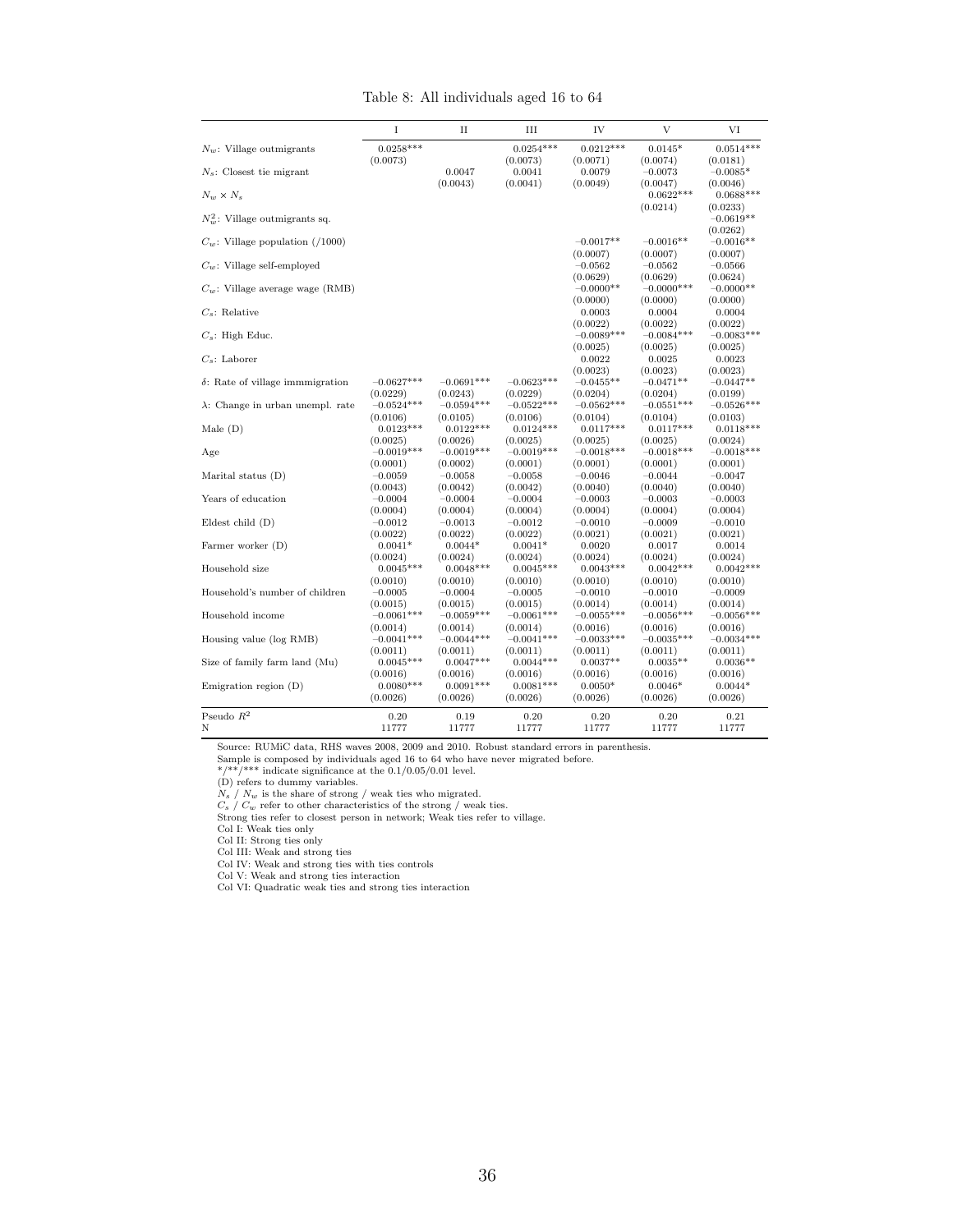|                                          | I                        | $_{\rm II}$              | Ш                        | IV                       | V                        | VI                       |
|------------------------------------------|--------------------------|--------------------------|--------------------------|--------------------------|--------------------------|--------------------------|
| $N_w$ : Village outmigrants              | $0.4722***$              |                          | $0.4668***$              | $0.4127***$              | $0.3777***$              | $1.1667***$              |
|                                          | (0.0594)                 |                          | (0.0591)                 | (0.0592)                 | (0.0610)                 | (0.1360)                 |
| $N_s$ : Closest tie migrant              |                          | $0.1048***$              | $0.1002***$              | $0.1252***$              | 0.0194                   | 0.0361                   |
|                                          |                          | (0.0233)                 | (0.0233)                 | (0.0249)                 | (0.0531)                 | (0.0513)                 |
| $N_w \times N_s$                         |                          |                          |                          |                          | $0.4433**$               | $0.3557*$                |
|                                          |                          |                          |                          |                          | (0.2066)                 | (0.1934)                 |
| $N_{\rm so}^2$ : Village outmigrants sq. |                          |                          |                          |                          |                          | $-1.2544***$<br>(0.1995) |
| $C_w$ : Village population (/1000)       |                          |                          |                          | 0.0033                   | 0.0034                   | 0.0053                   |
|                                          |                          |                          |                          | (0.0035)                 | (0.0035)                 | (0.0035)                 |
| $C_w$ : Village self-employed            |                          |                          |                          | 0.2617                   | 0.2628                   | 0.2830                   |
|                                          |                          |                          |                          | (0.3893)                 | (0.3888)                 | (0.3930)                 |
| $C_w$ : Village average wage (RMB)       |                          |                          |                          | $-0.0004***$             | $-0.0004***$             | $-0.0004***$             |
|                                          |                          |                          |                          | (0.0001)                 | (0.0001)                 | (0.0001)                 |
| $C_s$ : Relative                         |                          |                          |                          | $0.0405***$              | $0.0412***$              | $0.0390***$              |
| $C_s$ : High Educ.                       |                          |                          |                          | (0.0145)<br>$-0.0658***$ | (0.0145)<br>$-0.0629***$ | (0.0145)<br>$-0.0665***$ |
|                                          |                          |                          |                          | (0.0204)                 | (0.0205)                 | (0.0205)                 |
| $C_s$ : Laborer                          |                          |                          |                          | $0.0466***$              | $0.0473***$              | $0.0443***$              |
|                                          |                          |                          |                          | (0.0154)                 | (0.0154)                 | (0.0154)                 |
| $\delta$ : Rate of village immunigration | $-0.8337***$             | $-0.9596***$             | $-0.8221***$             | $-0.6058***$             | $-0.6179***$             | $-0.5712***$             |
|                                          | (0.1621)                 | (0.1787)                 | (0.1621)                 | (0.1497)                 | (0.1508)                 | (0.1486)                 |
| $\lambda$ : Change in urban unempl. rate | $-0.1672**$              | $-0.2816***$             | $-0.1699**$              | $-0.3099***$             | $-0.3057***$             | $-0.2828***$             |
| Male $(D)$                               | (0.0691)<br>$0.1098***$  | (0.0684)<br>$0.1107***$  | (0.0693)<br>$0.1115***$  | (0.0714)<br>$0.1109***$  | (0.0715)<br>$0.1117***$  | (0.0718)<br>$0.1148***$  |
|                                          | (0.0140)                 | (0.0140)                 | (0.0141)                 | (0.0141)                 | (0.0141)                 | (0.0142)                 |
| Age                                      | $-0.0097***$             | $-0.0102***$             | $-0.0099***$             | $-0.0092***$             | $-0.0093***$             | $-0.0095***$             |
|                                          | (0.0020)                 | (0.0020)                 | (0.0020)                 | (0.0020)                 | (0.0020)                 | (0.0020)                 |
| Marital status $(D)$                     | $-0.0848***$             | $-0.0758***$             | $-0.0833***$             | $-0.0777***$             | $-0.0779***$             | $-0.0813***$             |
|                                          | (0.0231)                 | (0.0230)                 | (0.0231)                 | (0.0232)                 | (0.0232)                 | (0.0232)                 |
| Years of education                       | $-0.0061**$              | $-0.0071**$              | $-0.0064**$              | $-0.0038$                | $-0.0037$                | $-0.0041$                |
|                                          | (0.0031)                 | (0.0030)                 | (0.0031)                 | (0.0031)                 | (0.0031)                 | (0.0031)                 |
| Eldest child $(D)$                       | $-0.0207$                | $-0.0227$                | $-0.0196$                | $-0.0180$                | $-0.0178$                | $-0.0192$                |
| Farmer worker (D)                        | (0.0140)<br>$-0.0910***$ | (0.0139)<br>$-0.0924***$ | (0.0140)<br>$-0.0906***$ | (0.0140)<br>$-0.1013***$ | (0.0140)<br>$-0.1026***$ | (0.0141)<br>$-0.1000***$ |
|                                          | (0.0176)                 | (0.0176)                 | (0.0177)                 | (0.0177)                 | (0.0177)                 | (0.0178)                 |
| Household size                           | $0.0550***$              | $0.0580***$              | $0.0549***$              | $0.0484***$              | $0.0485***$              | $0.0477***$              |
|                                          | (0.0070)                 | (0.0070)                 | (0.0070)                 | (0.0071)                 | (0.0071)                 | (0.0071)                 |
| Household's number of children           | $0.0346**$               | $0.0330**$               | $0.0346**$               | $0.0258*$                | $0.0263*$                | $0.0247*$                |
|                                          | (0.0153)                 | (0.0152)                 | (0.0153)                 | (0.0149)                 | (0.0149)                 | (0.0149)                 |
| Household income                         | $-0.0331**$              | $-0.0329**$              | $-0.0307**$              | $-0.0059$                | $-0.0076$                | $-0.0050$                |
|                                          | (0.0136)<br>$-0.0342***$ | (0.0138)                 | (0.0137)<br>$-0.0350***$ | (0.0136)                 | (0.0136)<br>$-0.0223***$ | (0.0136)                 |
| Housing value (log RMB)                  | (0.0077)                 | $-0.0391***$<br>(0.0076) | (0.0076)                 | $-0.0220***$<br>(0.0078) | (0.0078)                 | $-0.0218***$<br>(0.0078) |
| Size of family farm land (Mu)            | $0.0602***$              | $0.0642***$              | $0.0605***$              | $0.0539***$              | $0.0530***$              | $0.0537***$              |
|                                          | (0.0110)                 | (0.0110)                 | (0.0110)                 | (0.0111)                 | (0.0111)                 | (0.0112)                 |
| Emigration region $(D)$                  | $0.0373**$               | $0.0508***$              | $0.0408**$               | 0.0117                   | 0.0094                   | 0.0086                   |
|                                          | (0.0170)                 | (0.0168)                 | (0.0170)                 | (0.0177)                 | (0.0178)                 | (0.0178)                 |
| Migrated before                          | $0.4349***$              | $0.4456***$              | $0.4331***$              | $0.4224***$              | $0.4223***$              | $0.4155***$              |
|                                          | (0.0129)                 | (0.0126)                 | (0.0130)                 | (0.0134)                 | (0.0134)                 | (0.0136)                 |
| Pseudo $R^2$                             | 0.26                     | 0.25                     | 0.26                     | 0.27                     | 0.27                     | 0.28                     |
| Ν                                        | 6584                     | 6584                     | 6584                     | 6584                     | 6584                     | 6584                     |

Table 9: Including individuals who migrated before

Source: RUMiC data, RHS waves 2008, 2009 and 2010. Robust standard errors in parenthesis.<br>Sample is composed by individuals aged 16 to 35 who have never migrated before and are not household heads.<br> $*/**/**$  indicate signif

 $N_s$  /  $N_w$  is the share of strong / weak ties who migrated.<br>  $C_s$  /  $C_w$  refer to other characteristics of the strong / weak ties.<br>
Strong ties refer to closest person in network; Weak ties refer to village.<br>
Col II: Wea

Col V: Weak and strong ties interaction Col VI: Quadratic weak ties and strong ties interaction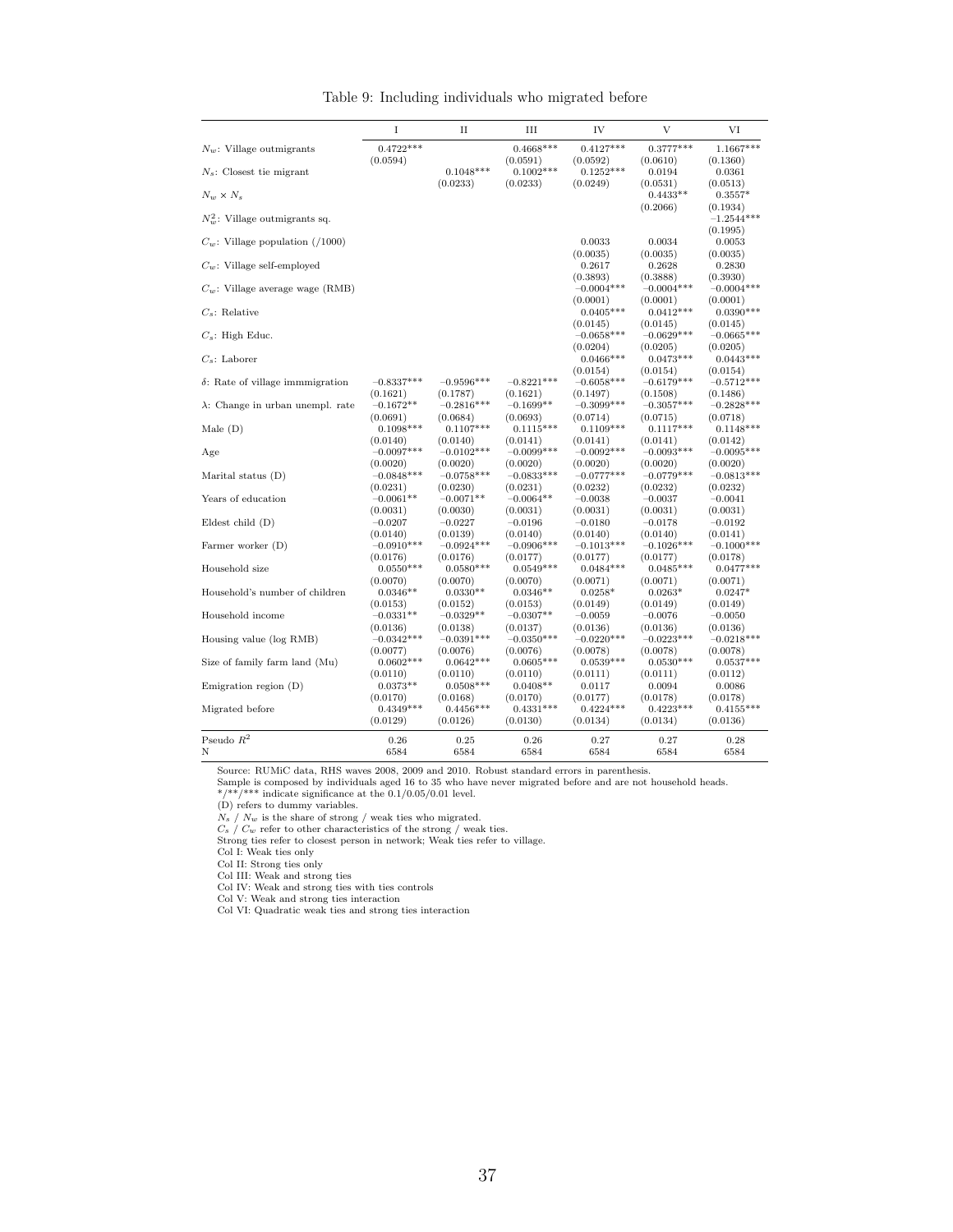|                                                       | Ι           | $_{\rm II}$ | Ш           | IV          | V           |
|-------------------------------------------------------|-------------|-------------|-------------|-------------|-------------|
| $N_w$ : Village outmigrants                           | $0.1473***$ | $0.1284***$ | $0.1054**$  | $0.2400***$ | $0.2406***$ |
|                                                       | (0.0415)    | (0.0406)    | (0.0414)    | (0.0912)    | (0.0912)    |
| $\overline{N_s}$ : Three closest ties migrant (share) | $0.0752**$  | $0.1004***$ | 0.0186      | 0.0191      | 0.0014      |
|                                                       | (0.0307)    | (0.0312)    | (0.0695)    | (0.0702)    | (0.1054)    |
| $\overline{N_s}\times N_w$                            |             |             | 0.3298      | 0.3184      | 0.3182      |
|                                                       |             |             | (0.2184)    | (0.2194)    | (0.2200)    |
| $\overline{N_s^2}$                                    |             |             |             |             | 0.0216      |
|                                                       |             |             |             |             | (0.1224)    |
| $N_{w}^{2}$ : Village outmigrants sq.                 |             |             |             | $-0.2158*$  | $-0.2166*$  |
|                                                       |             |             |             | (0.1172)    | (0.1171)    |
| $C_w$ : Village population (/1000)                    |             | $-0.0032$   | $-0.0030$   | $-0.0028$   | $-0.0028$   |
|                                                       |             | (0.0030)    | (0.0028)    | (0.0029)    | (0.0029)    |
| $C_w$ : Village self-employed                         |             | 0.0027      | 0.0137      | 0.0201      | 0.0168      |
|                                                       |             | (0.3421)    | (0.3414)    | (0.3391)    | (0.3401)    |
| $C_w$ : Village average wage (RMB)                    |             | $-0.0001$   | $-0.0001$   | $-0.0001$   | $-0.0001$   |
|                                                       |             | (0.0000)    | (0.0000)    | (0.0000)    | (0.0000)    |
| $C_s$ : Relative                                      |             | 0.0076      | 0.0096      | 0.0099      | 0.0099      |
|                                                       |             | (0.0130)    | (0.0131)    | (0.0131)    | (0.0131)    |
| $C_s$ : High Educ.                                    |             | $-0.0326**$ | $-0.0301**$ | $-0.0311**$ | $-0.0310**$ |
|                                                       |             | (0.0148)    | (0.0152)    | (0.0149)    | (0.0150)    |
| $C_s$ : Laborer                                       |             | $0.0301**$  | $0.0316**$  | $0.0302**$  | $0.0301**$  |
|                                                       |             | (0.0139)    | (0.0140)    | (0.0139)    | (0.0139)    |
| Pseudo $R^2$                                          | 0.19        | 0.20        | 0.20        | 0.20        | 0.20        |
| N                                                     | 1719        | 1719        | 1719        | 1719        | 1719        |

Table 10: Three closest ties

Sample is composed by individuals aged 16 to 35 who have never migrated before and are not household heads. \*/\*\*/\*\*\* indicate significance at the 0.1/0.05/0.01 level.

(D) refers to dummy variables.

 $\overline{N_s}$  /  $N_w$  is the share of strong / weak ties who migrated.

 $C_s$  /  $C_w$  refer to other characteristics of the strong / weak ties.<br>Strong ties refer to closest person in network; Weak ties refer to village.

Col I: Weak and strong ties

Col II: Weak and strong ties with ties controls

Col III: Weak and strong ties interaction

Col IV: Quadratic weak ties and strong ties interaction

Col V: Quadratic weak and strong ties and weak/strong ties interaction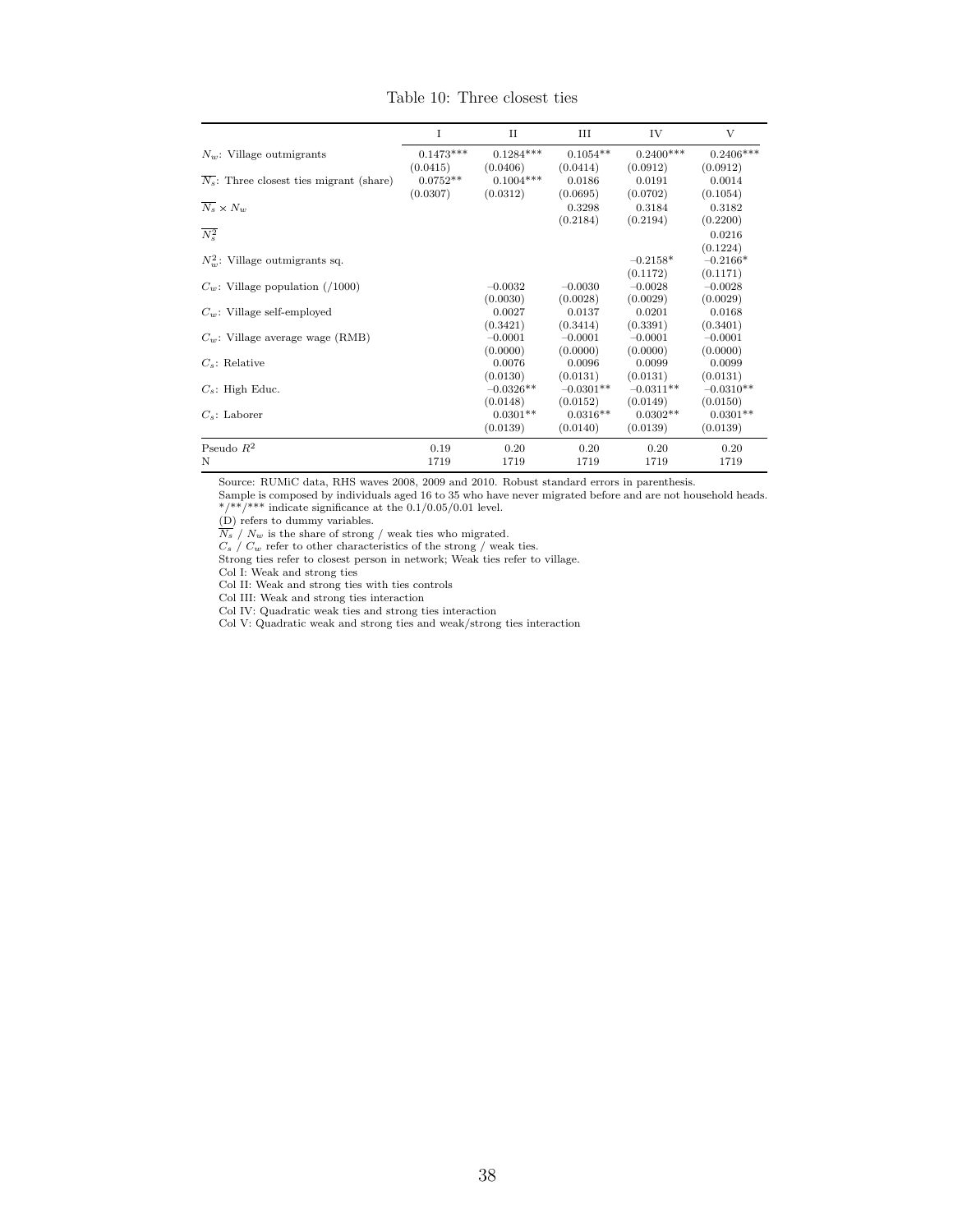|                                    | T           | Π           | Ш           | IV          |
|------------------------------------|-------------|-------------|-------------|-------------|
|                                    |             |             |             |             |
| $N_w$ : Village outmigrants        | $0.1117**$  | $0.1127**$  | 0.0628      | $0.2692**$  |
|                                    | (0.0437)    | (0.0441)    | (0.0607)    | (0.1122)    |
| $N_s$ : Closest tie migrant        | $-0.0086$   | $-0.0092$   | $-0.0166$   | $-0.0185$   |
|                                    | (0.0358)    | (0.0352)    | (0.0332)    | (0.0329)    |
| $N_w \times N_s$                   | $0.2809**$  | $0.2833**$  | $0.3270**$  | $0.3275**$  |
|                                    | (0.1361)    | (0.1356)    | (0.1412)    | (0.1438)    |
| $N_w \times N_s$ : Relative        | 0.0674      | 0.0683      | 0.0723      | 0.0175      |
|                                    | (0.0809)    | (0.0816)    | (0.0820)    | (0.0878)    |
| $N_w \times N_s$ : High Educ.      |             | $-0.0203$   | $-0.0048$   | $-0.0586$   |
|                                    |             | (0.1534)    | (0.1530)    | (0.1593)    |
| $N_w \times N_s$ : Laborer         |             |             | 0.0853      | 0.0793      |
|                                    |             |             | (0.0744)    | (0.0795)    |
| $N_w^2$ : Village outmigrants sq.  |             |             |             | $-0.3000**$ |
|                                    |             |             |             | (0.1181)    |
| $C_w$ : Village population (/1000) | $-0.0028$   | $-0.0028$   | $-0.0028$   | $-0.0024$   |
|                                    | (0.0024)    | (0.0024)    | (0.0025)    | (0.0025)    |
| $C_w$ : Village self-employed      | 0.0741      | 0.0737      | 0.0685      | 0.0719      |
|                                    | (0.2985)    | (0.2987)    | (0.2956)    | (0.2941)    |
| $C_w$ : Village average wage (RMB) | $-0.0001**$ | $-0.0001**$ | $-0.0001**$ | $-0.0001**$ |
|                                    | (0.0000)    | (0.0000)    | (0.0000)    | (0.0000)    |
| $C_s$ : Relative                   | $-0.0146$   | $-0.0147$   | $-0.0151$   | $-0.0045$   |
|                                    | (0.0192)    | (0.0193)    | (0.0192)    | (0.0210)    |
| $C_s$ : High Educ.                 | $-0.0248*$  | $-0.0216$   | $-0.0241$   | $-0.0162$   |
|                                    | (0.0143)    | (0.0287)    | (0.0279)    | (0.0308)    |
| $C_s$ : Laborer                    | 0.0184      | 0.0184      | 0.0010      | 0.0005      |
|                                    | (0.0123)    | (0.0123)    | (0.0196)    | (0.0207)    |
| Pseudo $R^2$                       | 0.19        | 0.19        | 0.19        | 0.19        |
| N                                  | 2192        | 2192        | 2192        | 2192        |

Table 11: Interaction with tie characteristics

Sample is composed by individuals aged 16 to 35 who have never migrated before and are not household heads.

 $*/**/***$  indicate significance at the  $0.1/0.05/0.01$  level.

 $(D)$  refers to dummy variables.

 $\overline{N_s}$  /  $N_w$  is the share of strong / weak ties who migrated.

 $C_s$  /  $C_w$  refer to other characteristics of the strong / weak ties.

Strong ties refer to closest person in network; Weak ties refer to village.

Col I: Interaction with relative

Col II: Interaction with high education

Col III: Interaction with laborer

Col IV: Quadratic weak ties and strong ties interactions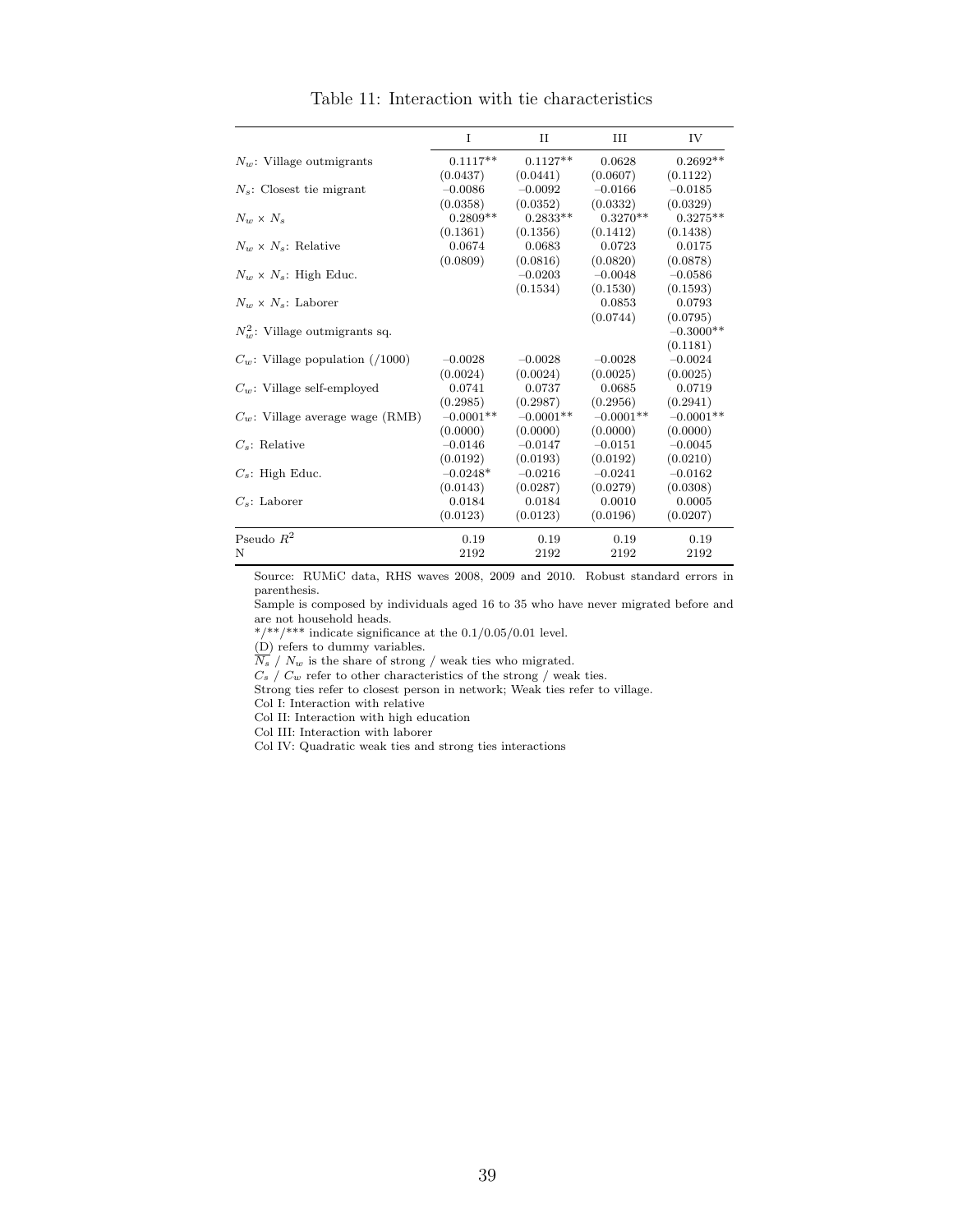#### Table 12: Sensitivity to migration definition

|                                    | 1           | П           | Ш            | IV           | V           | VI           | VII         | VIII        | IX          |
|------------------------------------|-------------|-------------|--------------|--------------|-------------|--------------|-------------|-------------|-------------|
| $N_w$ : Village outmigrants        | $0.2492***$ | $0.2270***$ | $0.4899***$  | $0.1779***$  | $0.1516***$ | $0.4446***$  | $0.0855***$ | $0.0785***$ | $0.1518***$ |
|                                    | (0.0502)    | (0.0579)    | (0.1103)     | (0.0440)     | (0.0455)    | (0.1007)     | (0.0215)    | (0.0217)    | (0.0514)    |
| $N_s$ : Closest tie migrant        | 0.0206      | 0.0082      | 0.0053       | $0.0739**$   | 0.0180      | 0.0238       | $0.0659*$   | 0.0032      | 0.0030      |
|                                    | (0.0166)    | (0.0260)    | (0.0261)     | (0.0291)     | (0.0373)    | (0.0395)     | (0.0393)    | (0.0394)    | (0.0399)    |
| $N_w \times N_s$                   |             | 0.0618      | 0.0859       |              | $0.2157*$   | 0.1890       |             | 0.1243      | 0.1266      |
|                                    |             | (0.1054)    | (0.1024)     |              | (0.1264)    | (0.1287)     |             | (0.0995)    | (0.1003)    |
| $N_w^2$ : Village outmigrants sq.  |             |             | $-0.4418***$ |              |             | $-0.4782***$ |             |             | $-0.1190*$  |
|                                    |             |             | (0.1469)     |              |             | (0.1397)     |             |             | (0.0703)    |
| $C_w$ : Village population (/1000) | $-0.0100**$ | $-0.0099**$ | $-0.0093**$  | $-0.0053*$   | $-0.0049*$  | $-0.0043$    | $-0.0007$   | $-0.0007$   | $-0.0005$   |
|                                    | (0.0042)    | (0.0042)    | (0.0042)     | (0.0030)     | (0.0029)    | (0.0029)     | (0.0013)    | (0.0013)    | (0.0013)    |
| $C_w$ : Village self-employed      | $-0.3570$   | $-0.3741$   | $-0.3742$    | $-0.1418$    | $-0.1588$   | $-0.1510$    | 0.0876      | 0.0833      | 0.0880      |
|                                    | (0.3983)    | (0.3973)    | (0.3936)     | (0.3607)     | (0.3623)    | (0.3566)     | (0.1533)    | (0.1535)    | (0.1517)    |
| $C_w$ : Village average wage (RMB) | $-0.0001**$ | $-0.0001**$ | $-0.0001**$  | $-0.0001***$ | $-0.0001**$ | $-0.0001**$  | 0.0000      | 0.0000      | 0.0000      |
|                                    | (0.0000)    | (0.0000)    | (0.0000)     | (0.0000)     | (0.0000)    | (0.0000)     | (0.0000)    | (0.0000)    | (0.0000)    |
| $C_s$ : Relative                   | 0.0099      | 0.0101      | 0.0091       | 0.0041       | 0.0043      | 0.0039       | $-0.0014$   | $-0.0006$   | $-0.0004$   |
|                                    | (0.0153)    | (0.0153)    | (0.0152)     | (0.0131)     | (0.0131)    | (0.0129)     | (0.0067)    | (0.0068)    | (0.0067)    |
| $C_s$ : High Educ.                 | $-0.0299*$  | $-0.0294$   | $-0.0321*$   | $-0.0378**$  | $-0.0358**$ | $-0.0382**$  | $-0.0055$   | $-0.0042$   | $-0.0050$   |
|                                    | (0.0181)    | (0.0181)    | (0.0178)     | (0.0153)     | (0.0156)    | (0.0151)     | (0.0088)    | (0.0091)    | (0.0088)    |
| $C_s$ : Laborer                    | 0.0083      | 0.0090      | 0.0079       | 0.0167       | 0.0172      | 0.0150       | 0.0009      | 0.0014      | 0.0010      |
|                                    | (0.0151)    | (0.0151)    | (0.0150)     | (0.0138)     | (0.0138)    | (0.0136)     | (0.0068)    | (0.0069)    | (0.0068)    |
| Pseudo $R^2$                       | 0.17        | 0.17        | 0.18         | 0.18         | 0.18        | 0.19         | 0.25        | 0.25        | 0.25        |
| Ν                                  | 2192        | 2192        | 2192         | 2192         | 2192        | 2192         | 2192        | 2192        | 2192        |

Source: RUMiC data, RHS waves 2008, 2009 and 2010. Robust standard errors in parenthesis.<br>Sample is composed by individuals aged 16 to 35 who have never migrated before and are not household heads.<br> $\frac{m}{\sqrt{1 + n}}$  increase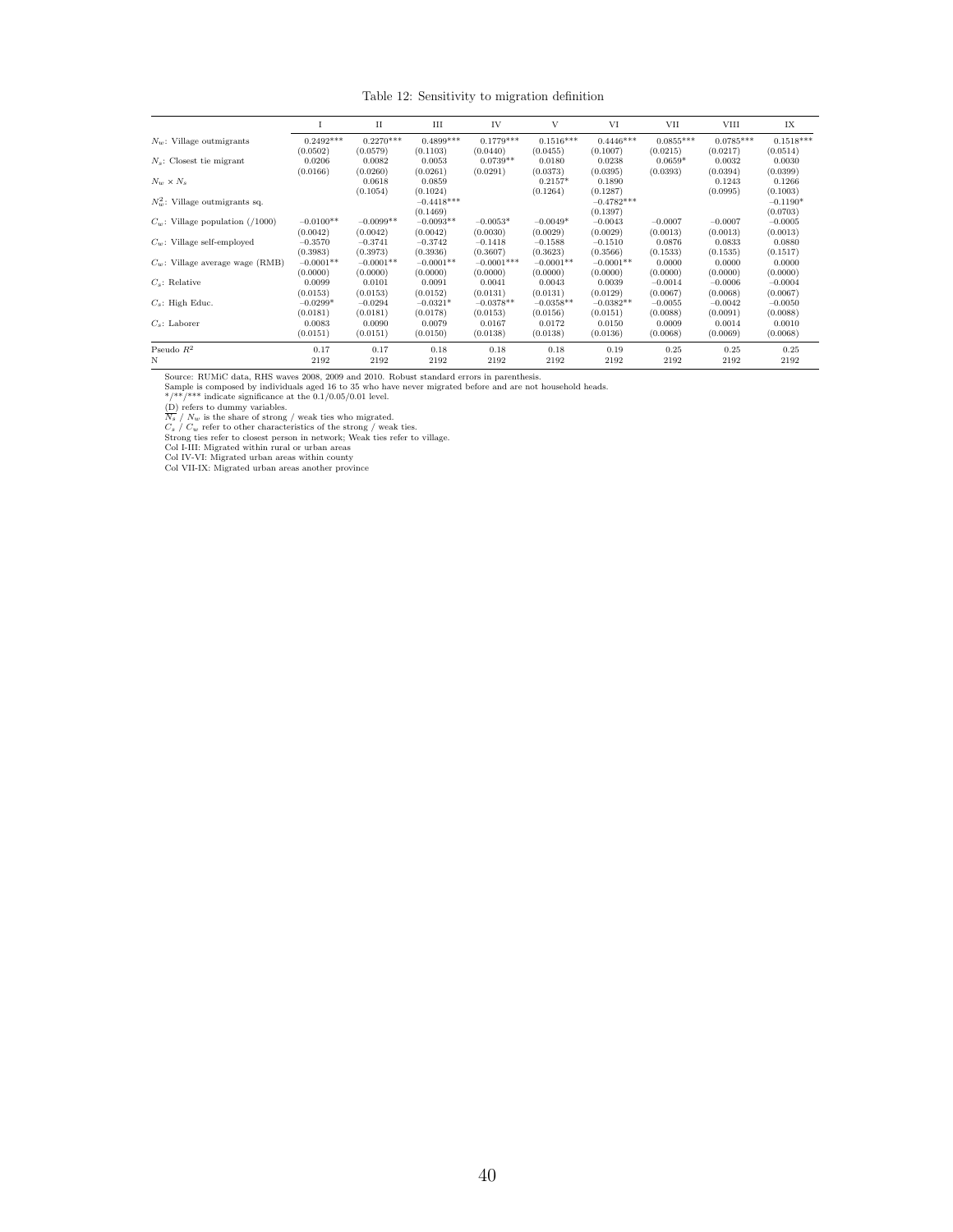